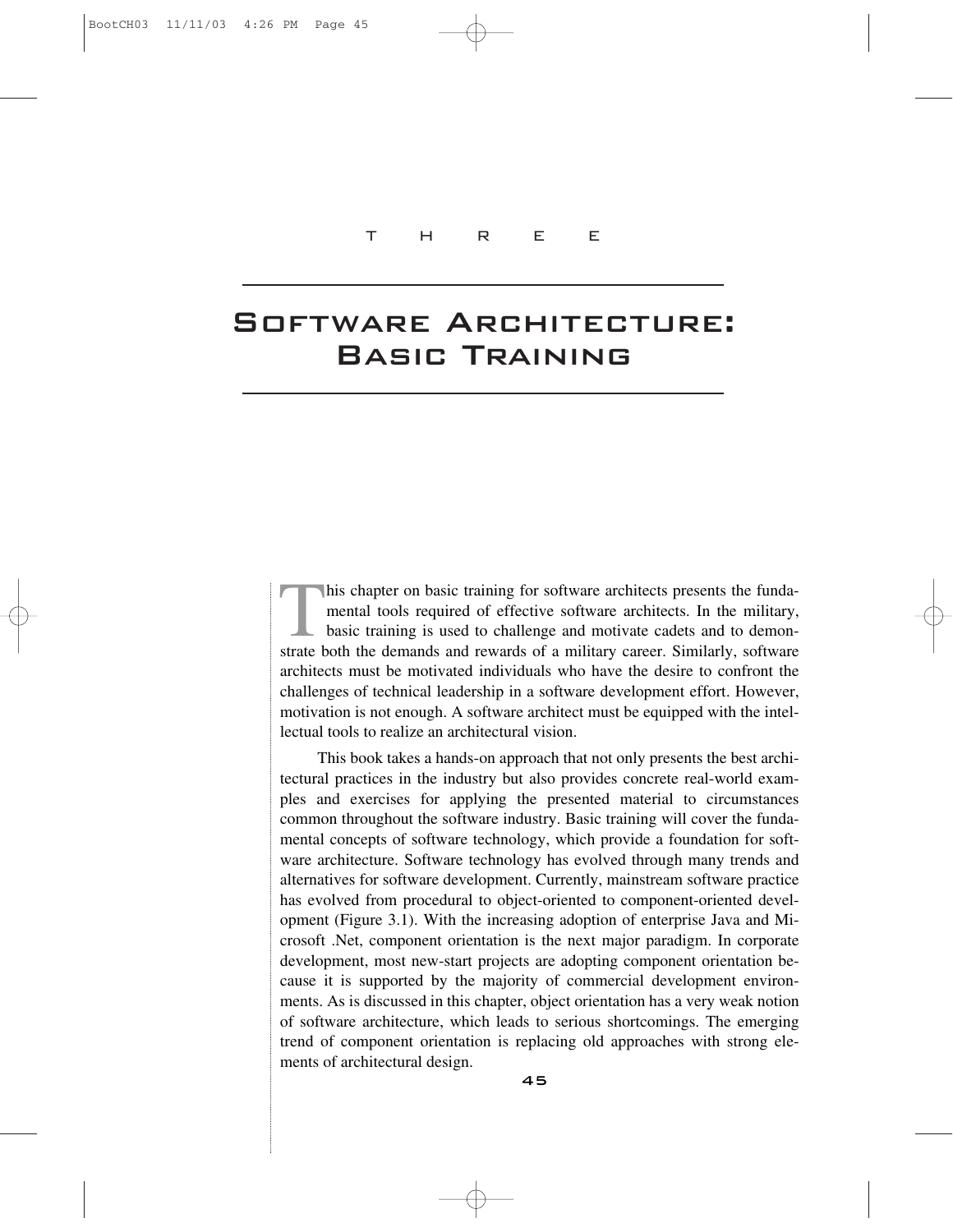

**FIGURE 3.1** (a) Procedural Paradigm and (b) Object-Oriented Paradigm

Software architects must be able to articulate these development paradigms clearly, along with appropriate uses of enabling technologies. In any given project, an eclectic mixture of development paradigms (including relational database management) can be useful to achieve the best results. Each paradigm has something useful to offer, including mature development tools.

Today, most organizations will find their technology skill base engaged in one of the three major paradigms: procedural, object oriented, or component oriented. Each paradigm is highly specific to the organization and its staff skills. Procedural and object-oriented paradigms are closely tied to programming language choice, but component orientation is different in that it is more closely associated with the selection of an infrastructure.

Procedural programming languages include FORTRAN, COBOL, C, Pascal, and BASIC. In procedural technology, the program comprises the process for executing various algorithms. The process is separated from the data in the system, and the process manipulates the data through direct access operations. This is a direct outcome of the stored-procedure programming systems from which computer technology originates. When the program and data are separated, there are many potential interdependencies between parts of the program. If the data representation is modified, there can be substantial impacts on the program in multiple places.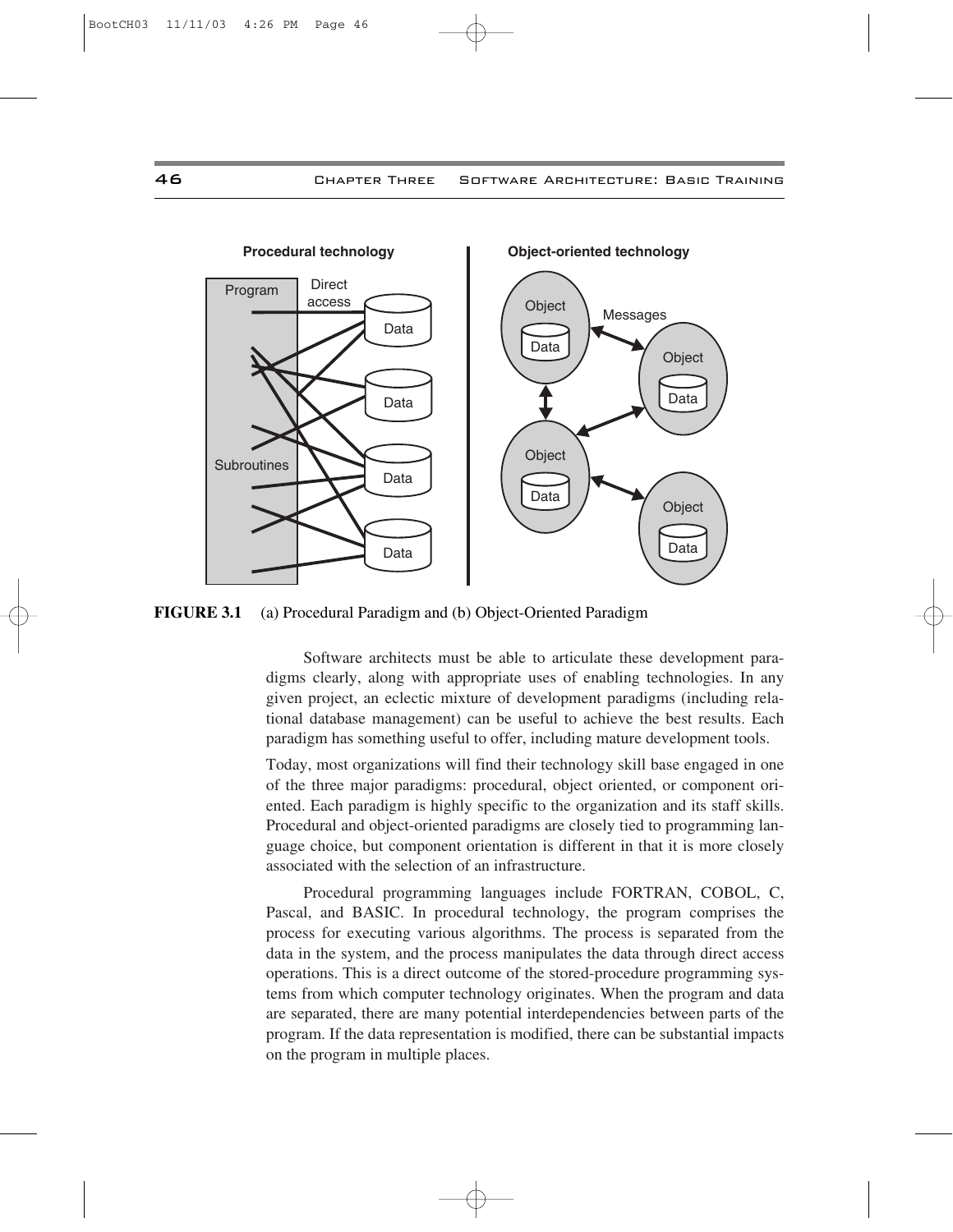An example of data–process separation is the year 2000 problem, in which simply adding some additional digits to the date representation had catastrophic consequences for procedural software. Unfortunately, because the majority of systems are built with procedural technology, the dependencies upon these data representations can cause system-wide program errors and the necessity for line-by-line program review and modification.

# 3.1 Object-Oriented Technology

Object-oriented programming languages include Smalltalk, C++, the Java programming language ("the Java language"), and C#, one of the languages available in the Microsoft .Net development environment. These languages support the encapsulation of data with accessor code in terms of abstract data types (commonly called classes). In object-oriented programming languages, the encapsulation capabilities are sufficient for reasonably sized programs. As long as software modules are maintained by individual programmers, encapsulation is sufficiently robust to provide some intrinsic benefits. However, languagespecific encapsulation is insufficient to support software reuse and distributed systems.

In object-oriented technology, the basic paradigm is changed to enable a separation of concerns. Figure 3.1 shows the object-oriented technology paradigm in which the program is broken up into smaller pieces called *objects.* Each object contains some of the data of the system, and the program encapsulates that data. In other words, access to the data is available only by using the program through which it is directly associated. In this way, the system is partitioned into modules that isolate changes. Any changes in data representation have an impact only on the immediate object that encapsulates that data.

Objects communicate with each other through messages. Messages can have an impact upon state—in other words, changing the data—but only through the encapsulated procedures that have an intimate relationship to the local data. For small-scale programs, the object paradigm is effective in its isolation of change. However, the paradigm is not perfect for all of its potential uses.

Object-oriented technology is in widespread use today. It has been said that the procedural technologies originated from academia, but the objectoriented technologies actually originated from commercial organizations. In fact, object-oriented technologies have many interesting origins that go back virtually to the beginning of computer science. Today, object technology is the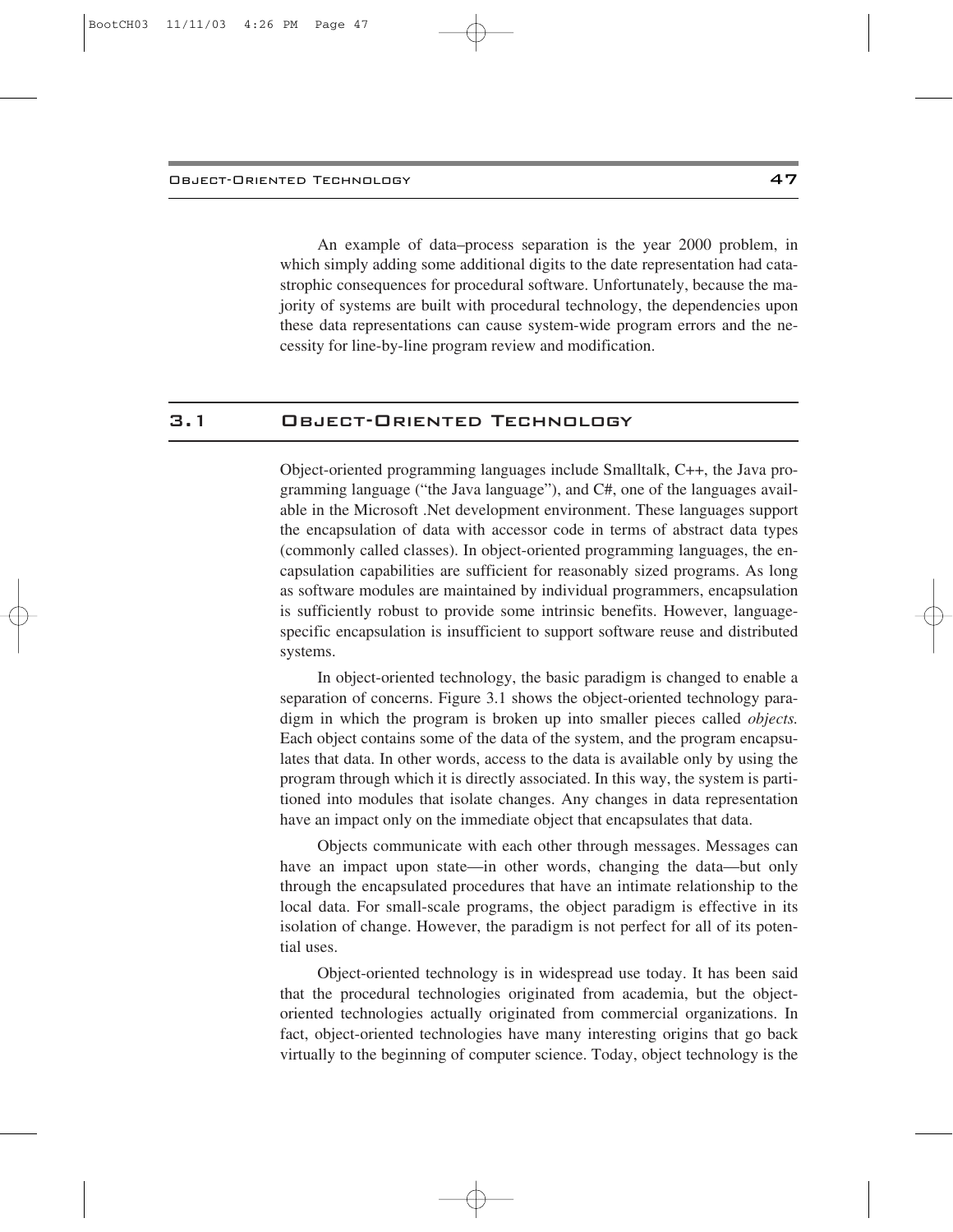dominant paradigm for commercial software. Virtually every vendor in the software business is providing object-technology solutions that, together with component infrastructures, can enable interoperability between software vendors in various software environments.

# Object-Oriented Architecture

For the majority of practitioners, object orientation is devoid of a software architecture approach. This is manifested in multiple ways in object-oriented methods and culture. Starting with what is generally regarded as the original source for OO thinking, *Designing Object-Oriented Software* [Wirfs-Brock 1990]*,* there was a notion of software architecture, including the discovery of subsystems through inspection of collaboration diagrams, which merited an entire chapter. In the next decade, little was written about architecture in the OO methodology community. Major OO methodology books had at most a few paragraphs concerning architecture, which were a faint reflection of Wirfs-Brock's architectural notions.

Since virtually nothing was written about architecture in the literature, most OO practitioners had only rudimentary architectural guidance. They had no reason to consider architecture important. This attitude has led to great confusion on OO projects, as team members struggle to manage complexity and scalability with OO methods not designed to address them.

In general, OO methods involve successive refinement of object models, where most analysis objects are eventually transformed into programming objects. In terminology used in this book, these approaches are called modelbased methods. The assumption that each analysis object will inevitably become a programming object is a major obstacle for OO thinkers to overcome in order to understand architecture. In architectural models, specification objects represent constraints, not programming objects. They may or may not be transformed into programming objects; that is an independent decision on the part of the developer.

OO also opposes architecture in other subtle ways, related to project culture. OO encourages project teams to be egalitarian (e.g., CRC cards), where all decisions are democratic. On such a project, there is no role for the architect because there is little separation of decision making between members of the development team.

OO encouraged "bad-is-better" thinking in development, a philosophy that is virtually the opposite of architectural thinking. Using bad-is-better

BootCH03 11/11/03 4:26 PM Page 48

#### 48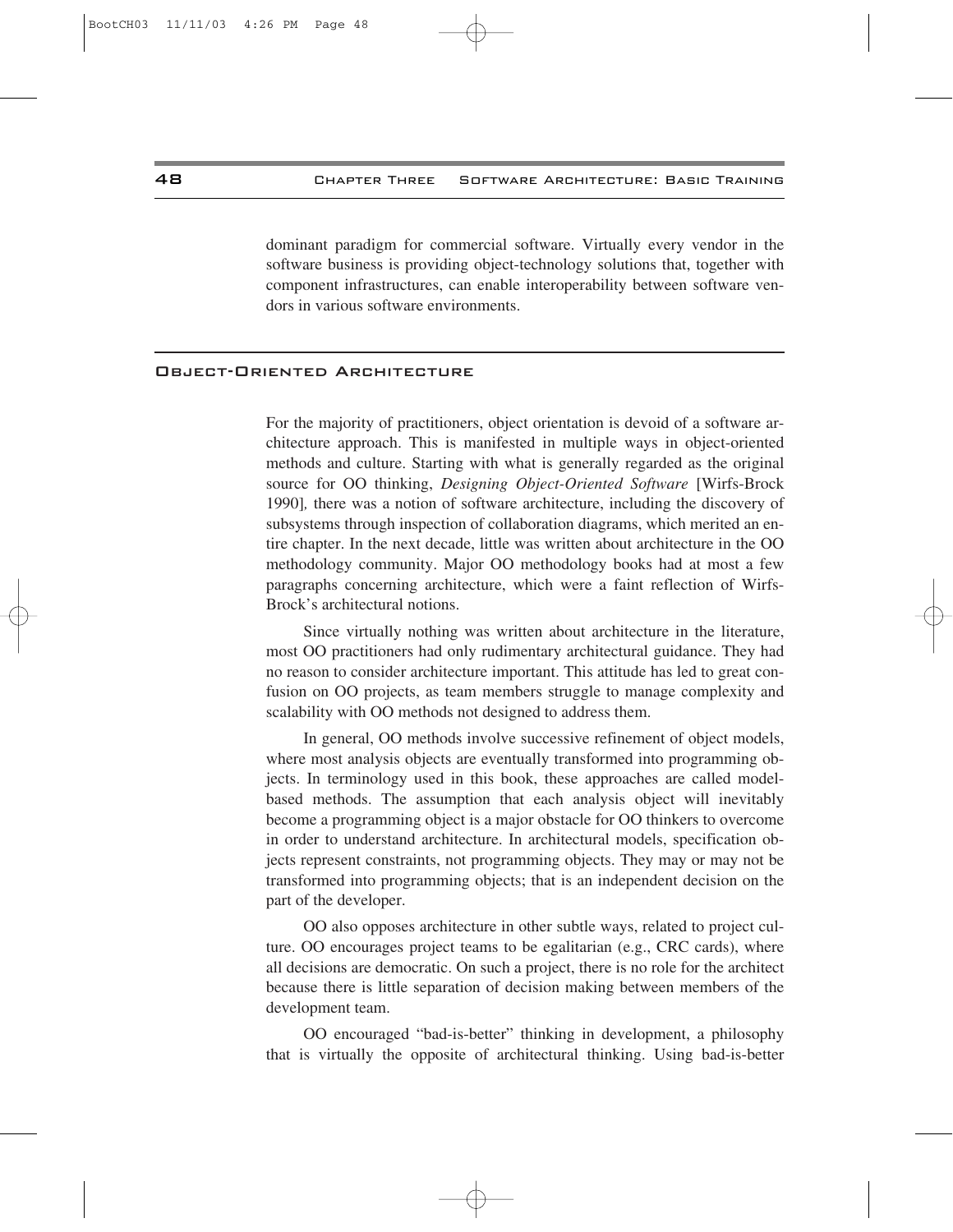thinking, the external appearance of a working implementation greatly outweighs any requirement for maintainable internal structure. In other words, rapid iterative prototyping, with ruthless disregard for architectural principles, is a normal, healthy environment for OO development.

The topic of architecture has resurfaced only recently in OO literature, with the new-found popularity of componentware. Now it is customary to include a token chapter on architecture in most methodology books, whereas in the heyday of OO, architecture was virtually taboo. In one sense, componentware is a response to the shortcomings of OO. Componentware, with its emphasis on larger-grained software interfaces and modules, is a progressive step toward an architectural mindset.

# **Databases and Objects**

Database technologies are also evolving toward objects. The database technologies originated with several different models. In recent years, the relational model of databases has been predominant. More recently, object-oriented databases have become a significant technology market, and databases that combine object orientation and relational concepts are commonplace. Most of the major industry databases, such as Oracle 9i and IBM's DB2 database, include object-relational capabilities.

Database query languages, such as Structured Query Language (SQL), are being extended in standards work to support object-oriented concepts. One reason why this is occurring is that the kinds of applications people are creating require substantially more sophisticated types of data representations and types of query algorithms for searching and manipulating the information.

# **Object in the Mainstream**

Object technology is used today in most application areas and vertical markets. Government organizations and commercial industry are pursuing dozens of projects in object technology. A principal advantage of technology is that it enables the implementation of new business processes that provide competitive advantage to organizations. Society is changing toward increasing dependence upon information technology. The use of object technology enables rapid system implementation and various forms of labor saving through software reuse mechanisms. Even though the largest number of lines of software still exists in procedural languages such as COBOL, it is becoming clear that this paradigm is changing.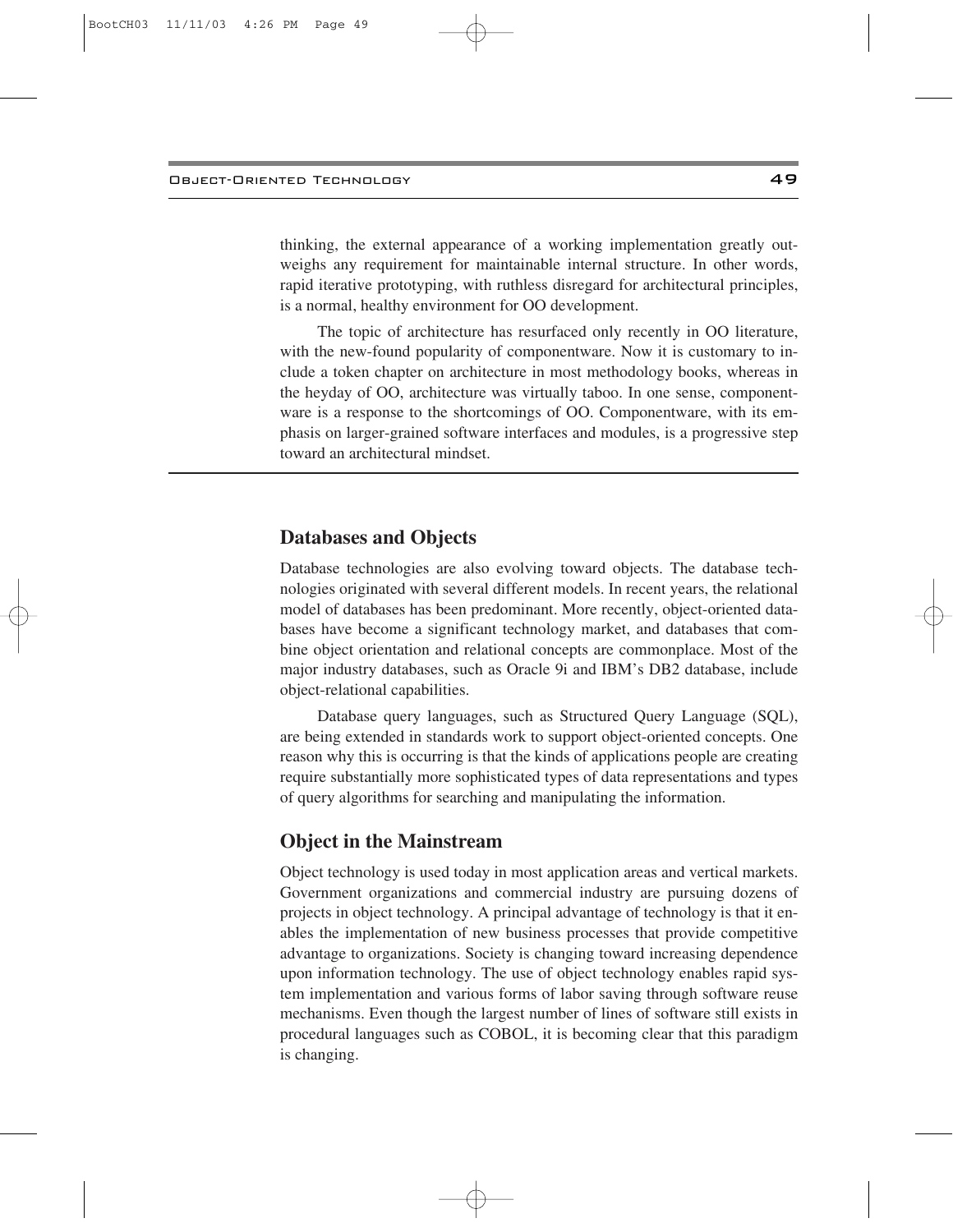# **Scripting Languages**

Proponents of scripting languages claim that there are more scripting language programmers than any other kind [Ousterhout 1998]. Scripting languages such as the JavaScript language, TCL shell programming languages, and Visual Basic enable preexisting software (e.g., components) to be easily integrated into application configurations.

# 3.2 Component-Oriented Technology

Moving to the next level of software sophistication requires fundamental changes in systems thinking, software processes, and technology utilization. The next major area of technology, componentware (or component orientation), contains key elements of the solution to today's critical software problems.

The componentware approach introduces a set of closely interrelated techniques and technologies. Componentware introduces a sophisticated mindset for generating business results. These componentware elements include

- $\blacktriangleright$  Component infrastructures
- $\blacktriangleright$  Software patterns
- $\blacktriangleright$  Software architecture
- ▶ Component-based development

Componentware technologies provide sophisticated approaches to software development that challenge outdated assumptions. Together these elements create a major new technology trend. Componentware represents as fundamental a change in technology as object orientation did in previous generations. These componentware technologies are discussed after a brief introduction to componentware's unique principles.

# **Components versus Objects**

Componentware can be understood as a reincarnation of object orientation and other software technologies. Distinguishing componentware from previous generations of technology are four principles: encapsulation, polymorphism, late binding, and safety. This list overlaps with object orientation, except that it eliminates the emphasis on inheritance. In component thinking, inheritance is a tightly coupled, white-box relationship that is unsuitable for most forms of packaging and reuse. Instead, components reuse functionality by invoking

# 50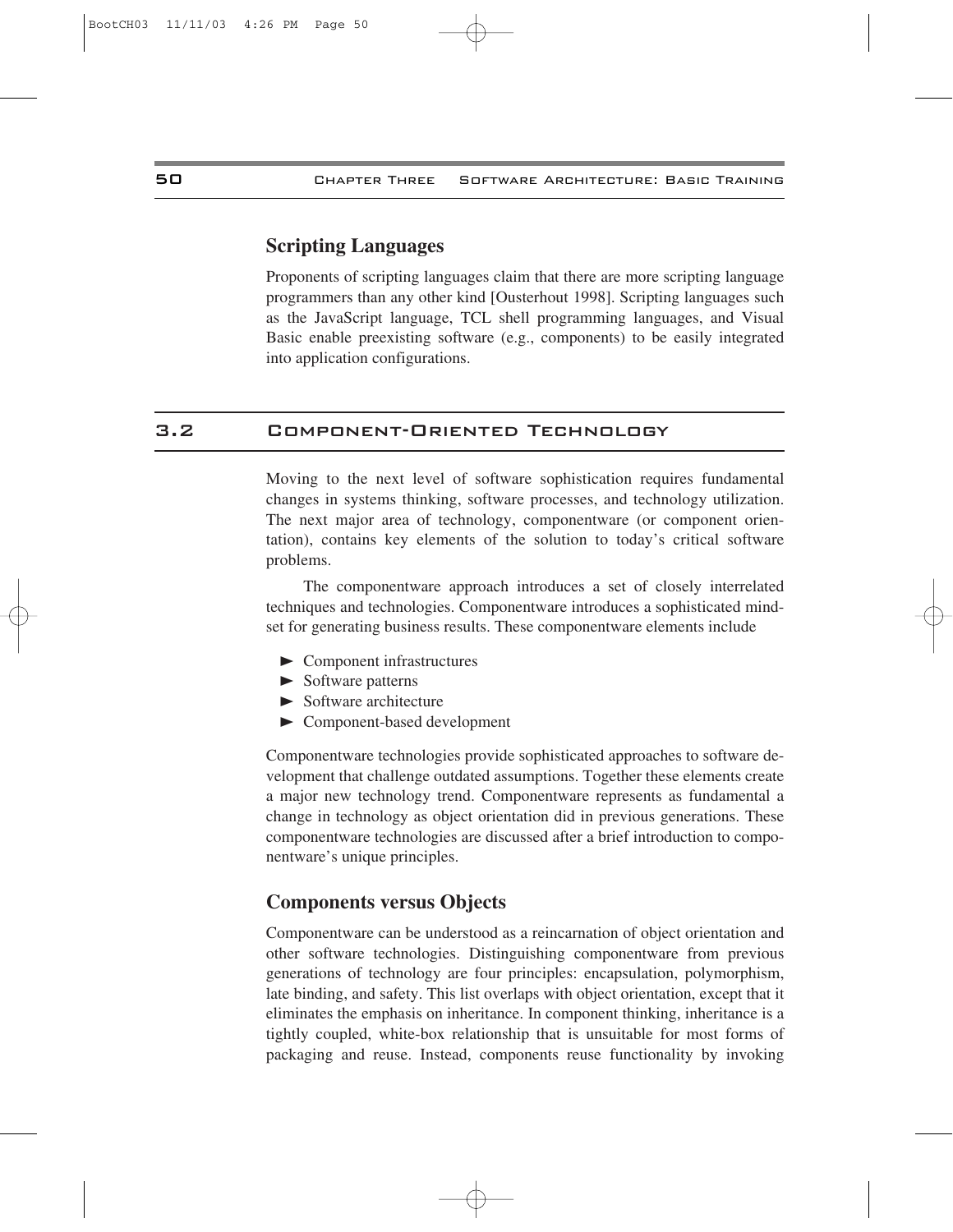BootCH03 11/11/03 4:26 PM Page 51

other objects and components instead of inheriting from them. In component terminology, these invocations are called *delegations.*

*"Fit the parts together, one into the other, and build your figure like a carpenter builds a house. Everything must be constructed, composed of parts that make a whole..."*—Henri Matisse

By convention, all components have specifications corresponding to their implementations. The specification defines the component *encapsulation* (i.e., its public interfaces to other components). Reuse of component specifications is a form of *polymorphism* that is strongly encouraged. Ideally, component specifications are local or global standards that are widely reused throughout a system, an enterprise, or an industry.

Componentware utilizes composition for building systems. In composition, two or more components are integrated to create a larger entity, which could be a new component, a component framework, or an entire system. Composition is the integration of components. The combined component acquires joint specifications from the constituent component.

If the components have matching specifications for client calls and services, then they can interoperate with no extra coding. This is often called plugand-play integration. When executed at runtime, this is a form of *late binding*. For example, a client component can discover a component server through an online directory, such as the CORBA Trader Service. With matching client and service interface specifications, the components can establish a runtime binding to each other and interact seamlessly through the component infrastructure.

In a perfect world, all components would be fully conformant with their specifications and free from all defects. Successful operation and interoperation of components depend on many internal and external factors. *Safety* properties can help because they can minimize entire classes of defects in a component environment. As society becomes increasingly dependent upon software technology, safety has become a serious legal concern and one of the most important areas of computer science research. For example, Java's garbage collection feature guarantees memory safety, or freedom from memory deallocation defects (which are problematic in C++ programs). Other kinds of safety include type safety (guaranteed data type compatibility) and module safety, which controls the effects of software extension and component composition.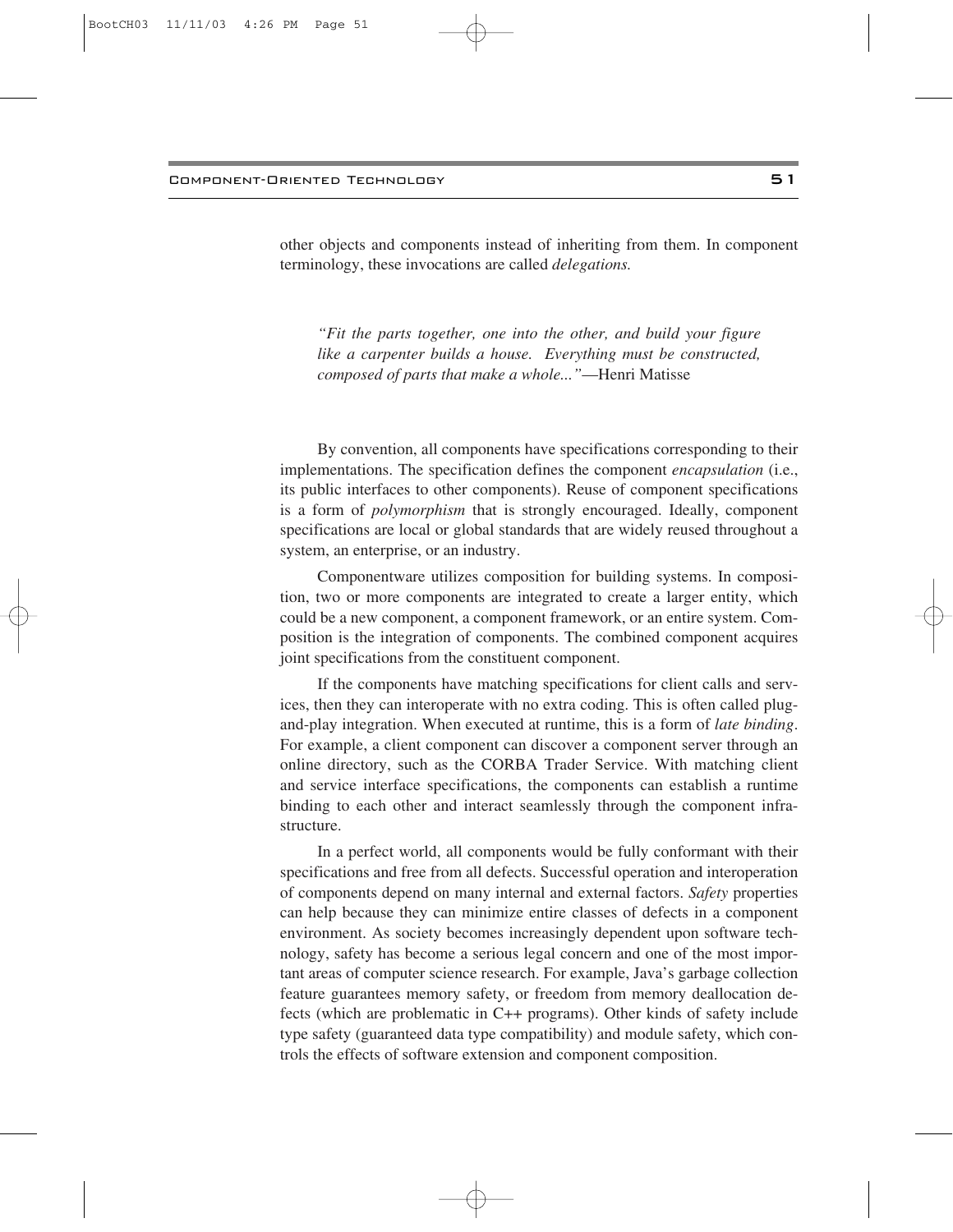# **Component Infrastructures**

The componentware revolution has already arrived in the form of component infrastructures. Major platform vendors have bet their futures on componentware product lines. In particular, Microsoft, Sun Microsystems, IBM, and the CORBA consortia have established significant componentware infrastructures through massive technology and marketing investments.

These component infrastructures (Microsoft .Net and Sun Java Enterprise JavaBeans including CORBA) are dominant infrastructures for competing industry segments—component-oriented enterprise application development. Interestingly, these technologies are also mutually interoperable to a great extent through the mutual support of XML, Web services, and other emerging standards for enterprise application development.

Microsoft has completely revamped its component infrastructure in its current .Net product suite. The Microsoft .Net product suite is focused on the development and deployment of enterprise-level applications and distributed services. While it incorporates a lot of new code, it also includes many of the products and technologies that were successful in Microsoft's previous distributed development platforms, Microsoft Distributed Network Architecture (DNA) and Distributed Common Object Model (DCOM) such as the Microsoft Transactions Server (MTS), Microsoft SQL Server, and the long-lived Common Object Model (COM)/COM+ components. The existing .Net suite upgrades these products in an integrated enterprise product suite along with new support for XML data, Web services, and a much improved development environment. Microsoft .Net is the concrete proof the software industry needed to verify that Microsoft will remain a major player in the emerging world of components for the foreseeable future.

Sun Microsystems' invention of the Java language is a continuing evolution of programming language features, infrastructures, and related class libraries. The Java language technology has created tremendous industry excitement and support from independent developers. The extensions for Java-Beans and Enterprise JavaBeans establish an evolving component model that rivals COM and ActiveX in the cross-platform application space. Enterprise JavaBeans and the IBM San Francisco project are using Java Remote Method Invocation (RMI) for distributed computing, one of several proprietary infrastructures available to Java language programmers. More recently, the Java language has included RMI over OMG's Internet Inter ORB Protocol (IIOP), which allows for Java to interoperate with distributed components in other programming languages that have a CORBA IDL interface. While proprietary Java language infrastructures do provide convenience for programmers, they

BootCH03 11/11/03 4:26 PM Page 52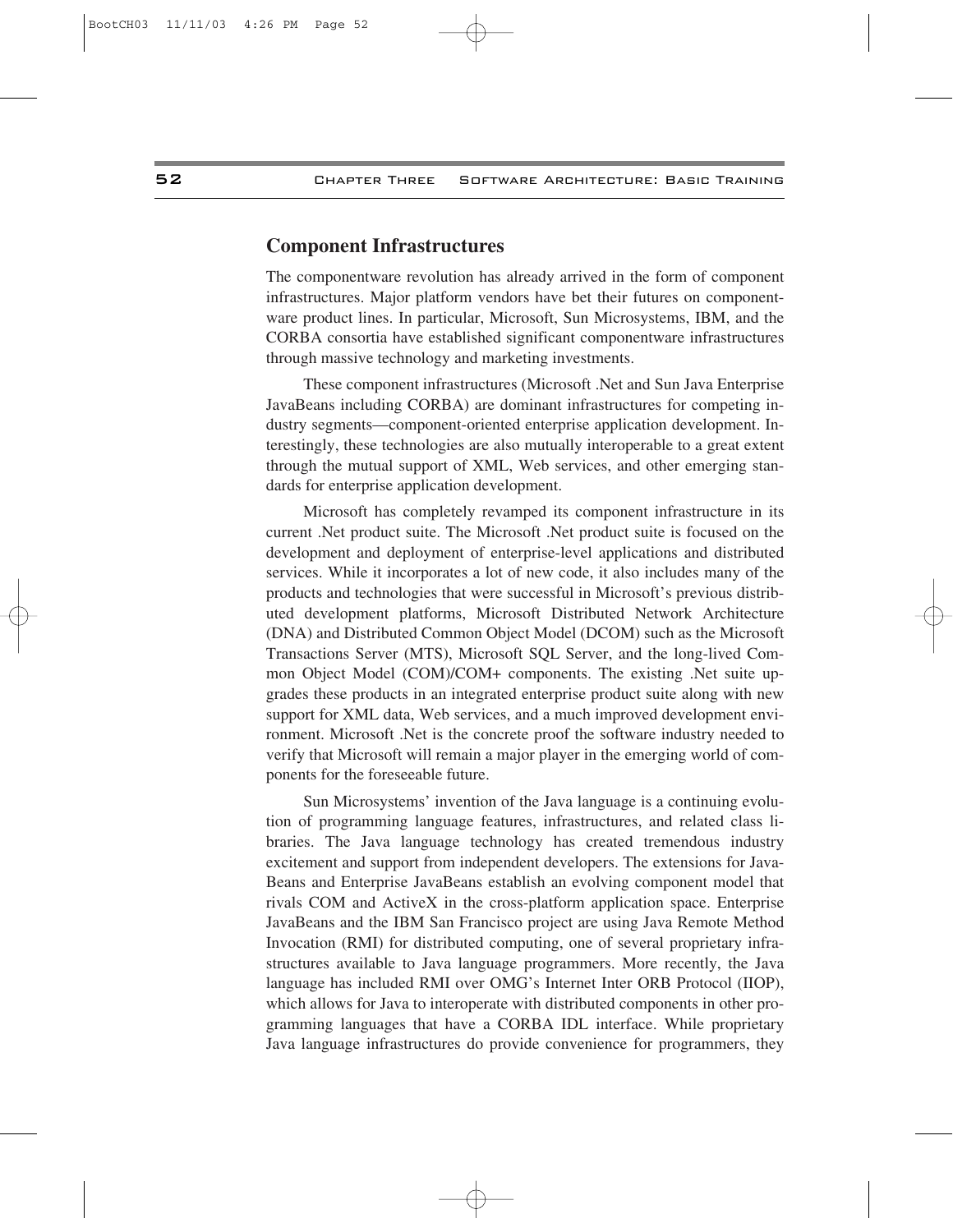### BootCH03 11/11/03 4:26 PM Page 53

### Component-Oriented Technology

require additional complexity to interoperate with other programming languages, especially locally using the Java Native Interface (JNI) to invoke routines in programming languages other than Java. This may be a significant hindrance for corporate projects because it slows legacy integration and crosslanguage development, which is commonplace for server applications.

Java application servers have overtaken CORBA's role in many Internetsavvy organizations. What CORBA lacks is direct support for scalability, reliability, and maintainability. These capabilities are standard features supported by most Java application servers today.

Componentware infrastructures are having a significant impact on software development. In many respects, these infrastructures are well on their way to becoming mainstream development platforms. Because they are all becoming interoperable (through CORBA IIOP), there is a well-understood relationship between infrastructure models. Their similarities are much greater than their proprietary differences might imply.

Infrastructure selection is one of the most discussed, but least important, aspects of implementing componentware. For corporate developers, the most critical issues are confronted well after infrastructure selection. These issues include how to master designing with the technology, how to architect systems, and how to coordinate one's development efforts..

# **Component Software Design Patterns**

Software design patterns comprise a common body of software knowledge that can be applied across all component infrastructures. *Software design patterns* are proven design approaches to a specific category of structural software problems that are documented for reuse by other developers. Other important categories of patterns include analysis patterns and AntiPatterns. Analysis patterns define proven ways of modeling business information that can be directly applied to the modeling of new software systems and databases.

Software design patterns are a necessary element of componentware. The development of new, reusable components requires an expert-level quality of design, specification, and implementation. Proven design solutions are necessary to establish successful component architectures and frameworks for families of applications. Often, there are too many variables to take chances on unproven design concepts.

The popularity of software design patterns can be explained as a response to the practical shortcomings of object orientation. AntiPatterns explain the common mistakes that people make when developing object-oriented software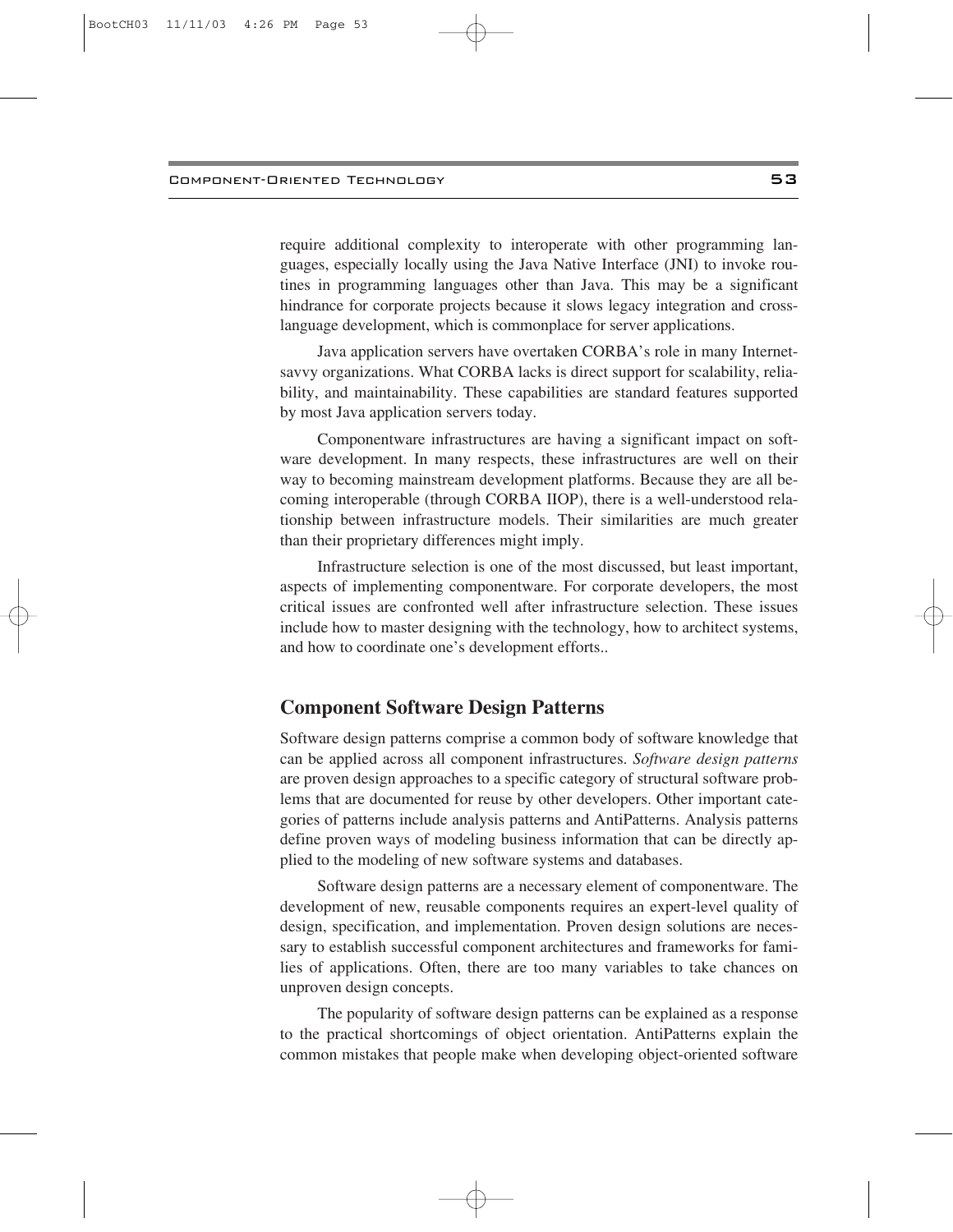systems (as well as other types of systems). Much more is needed than basic object-oriented principles to build successful systems. Design patterns explain the additional, sophisticated ideas that are required for effective software designs. Analysis patterns present the sophisticated ideas necessary for the effective modeling of concepts and data.

It is still commonplace in software development to reinvent design ideas, incurring the risks and delays of trial-and-error experimentation. In fact, most software methods encourage reinvention as the normal mode of development. Given the challenging forces of requirements change, technology innovation, and distributed computing, reinvention is an unnecessary risk in many circumstances. This comment is especially applicable to the development of components, where the costs of defects and redesigns can affect multiple systems.

Altogether, software design patterns can be described as *knowledge reuse*. It is interesting to note that most patterns are considered as simple as common sense by expert-level developers. However, for the majority of developers, patterns are a necessary part of the technical training that can help them to achieve world-class results.

# **Component Software Architecture**

Software architecture concerns the planning and maintenance of system structure from earliest system concept through development and operations. Good architectures are stable system structures that can accommodate changes in requirements and technologies. Good architectures ensure the continuous satisfaction of human needs (i.e., quality) throughout system life cycles. Reusable components are examples of good architecture. They support stable interface specifications, which can accommodate changes that are the result of reuse in many system contexts.

Software architecture plays an important role in component design, specification, and use. Software architecture provides the design context within which components are designed and reused. Components have a role in predetermining aspects of software architecture. For example, a component framework may predefine the architecture of a significant portion of a system.

One of the most exciting aspects of software architecture for componentware is supporting distributed project teams. Software architecture comprises a system specification that enables parallel, independent development of the system or its parts. Proper software architecture defines computational boundaries (i.e., APIs) that divide the system into separate testable subsystems. These subsystems can be outsourced to one or more distributed project teams.

54

BootCH03 11/11/03 4:26 PM Page 54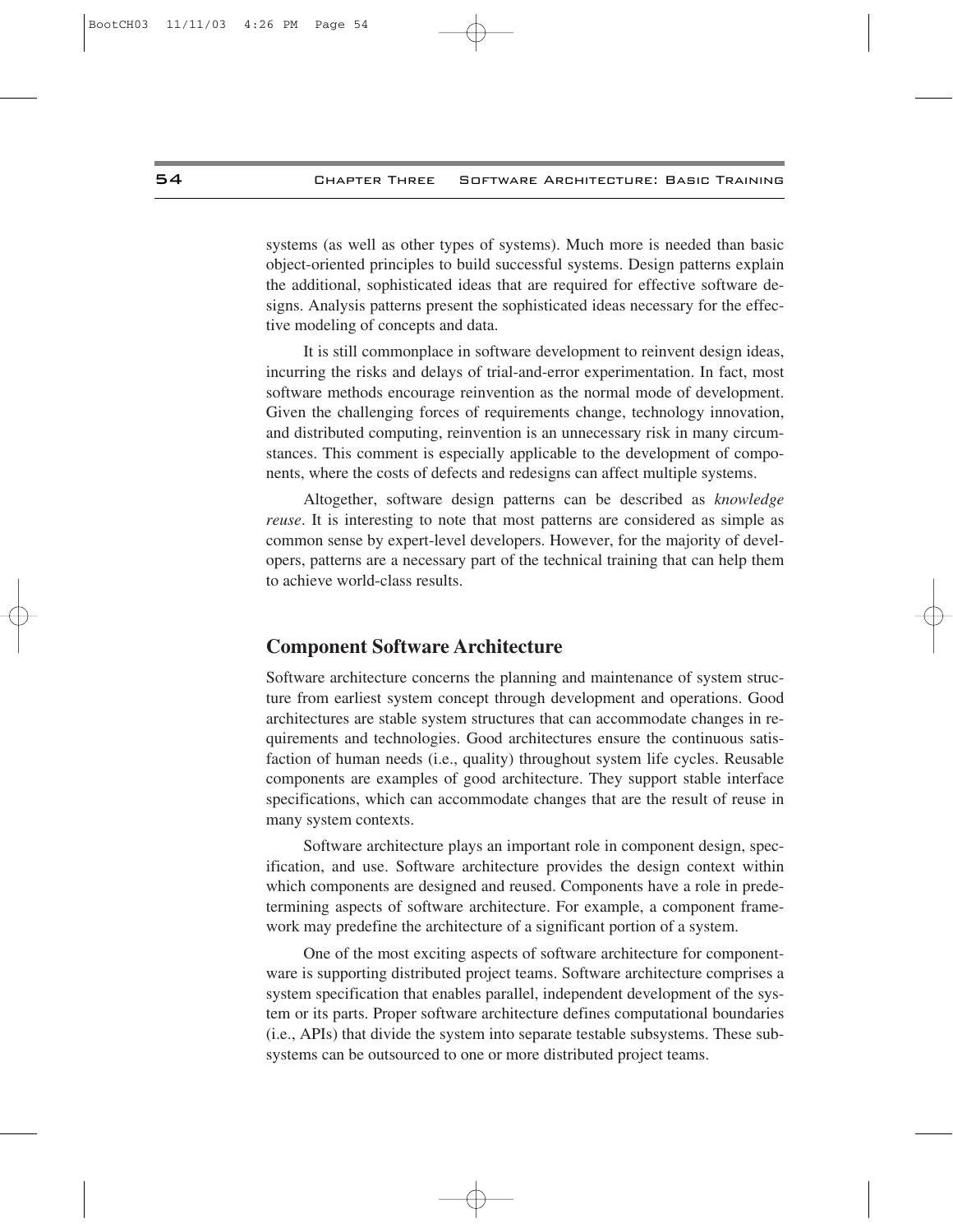# Technology Ownership

# 3.3 Technology Ownership

Because object technology is the dominant commercial paradigm, it is important to understand the major kinds of commercial technologies available for the architecture of software systems. The two major categories include proprietary software and open systems software.

# **Proprietary Software**

*Proprietary software* is a non-standards-compliant product of a single vendor. That single vendor controls the form and function of the software through many iterations of product releases. When today's systems are built, they are dependent upon commercial software to varying degrees. Commercial software is the primary form of software reuse and in practice is a much more effective form of reuse within individual enterprises.

An economy of scale is one reason why commercial software is a more powerful form of reuse. Large numbers of copies of the software are distributed to customers, and the software can be debugged and quality controlled to a degree that exceeds the in-house development capabilities of even the largest end-user enterprises. When end-user enterprises depend upon proprietary software, they are dependent upon the vendors' continued support for existing capabilities, and architecturally many end-users depend upon future features that the vendors claim will be added to the software. When proprietary software is packaged in the form of a public specification or standard, the specification is usually a direct representation of that single software implementation.

Often, when proprietary specifications are put forward in the public domain, it is unlikely that the proprietary implementation will be modified. This leaves the impression that proprietary software can also be an open system standard, when in fact there is no possibility of modifying the underlying technologies. This phenomenon is especially true when millions of software licenses have been distributed and are running on existing software systems. When proprietary technology is put forward, vendors use unique interpretations of software concepts to describe their products. These interpretations can include fundamental modifications to object-oriented principles.

*"We shape our buildings; thereafter they shape us." —*Sir Winston Spencer Churchill

The most significant aspect of proprietary technology is the provision of application program interfaces (APIs). The APIs to proprietary software define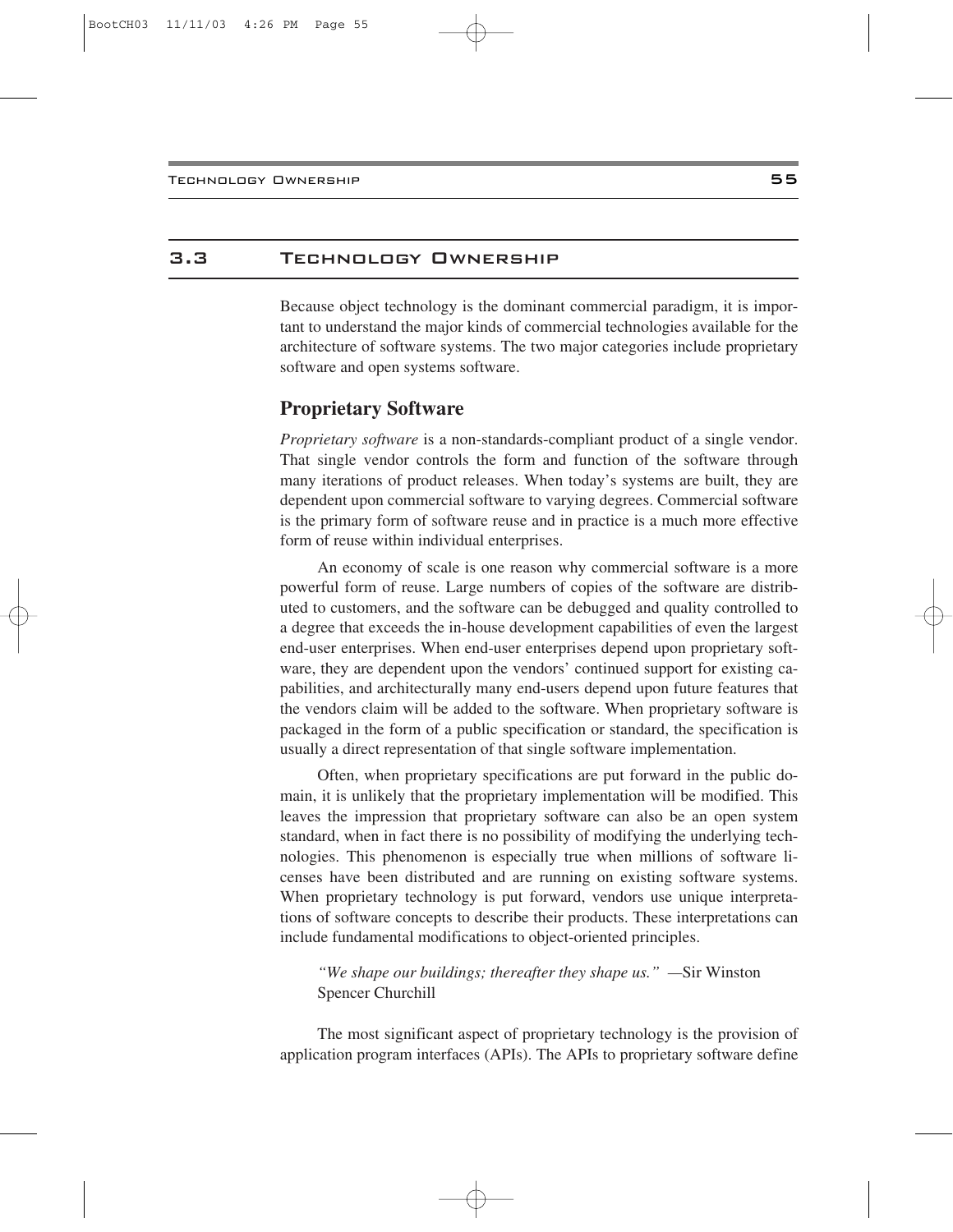BootCH03 11/11/03 4:26 PM Page 56

the boundary between a proprietary implementation and any value-added application software that either an independent software vendor or the end-user provides to build application systems. As proprietary software technologies evolve through multiple releases, the application program interfaces can change.

New capabilities are continuously added to proprietary software, and this exacerbates the complexity of application program interfaces. In many cases, the complexity of the program interfaces available with proprietary software greatly exceeds the functionality needs of end-user organizations. It then becomes appropriate for the end-user organizations to attempt to manage this complexity in various ways. Complexity-management concepts are covered in several chapters, most explicitly in Chapter 5.

In addition to adding new capabilities to proprietary program interfaces, vendors also on occasion may make obsolete their interfaces in software. Doing so can have a significant maintenance impact upon application software. As proprietary software evolves through multiple releases, it is important for users to continue to upgrade the software to remain in synchronization with the mainstream support activities from the proprietary vendor. When the endusers' systems fall behind more than two cycles, it is often necessary to repurchase and reintegrate completely the commercial software in order to synchronize with the currently released version. Many end-users have found that application program interfaces are almost completely obsolete within a few cycles of product release.

In summary, proprietary software releases and the evolution of the program interfaces become a treadmill for application programmers and independent software vendors to maintain synchronization with available and supported software. There is a conflict of interests between the application users and the proprietary software vendors because the majority of the vendors' profits can be driven by the sale of software upgrades.

# **Open Systems Software**

The other major category of commercial software is open systems technologies (Figure 3.2). An open system technology is fundamentally different from a proprietary technology. In an open system technology, multiple vendors agree to develop a specification that is independent of proprietary implementations. This is the case of most formal standards activities and many consortium standards activities, which are becoming increasingly prevalent. In an open systems technology, the specification governs the behavior of the implementations.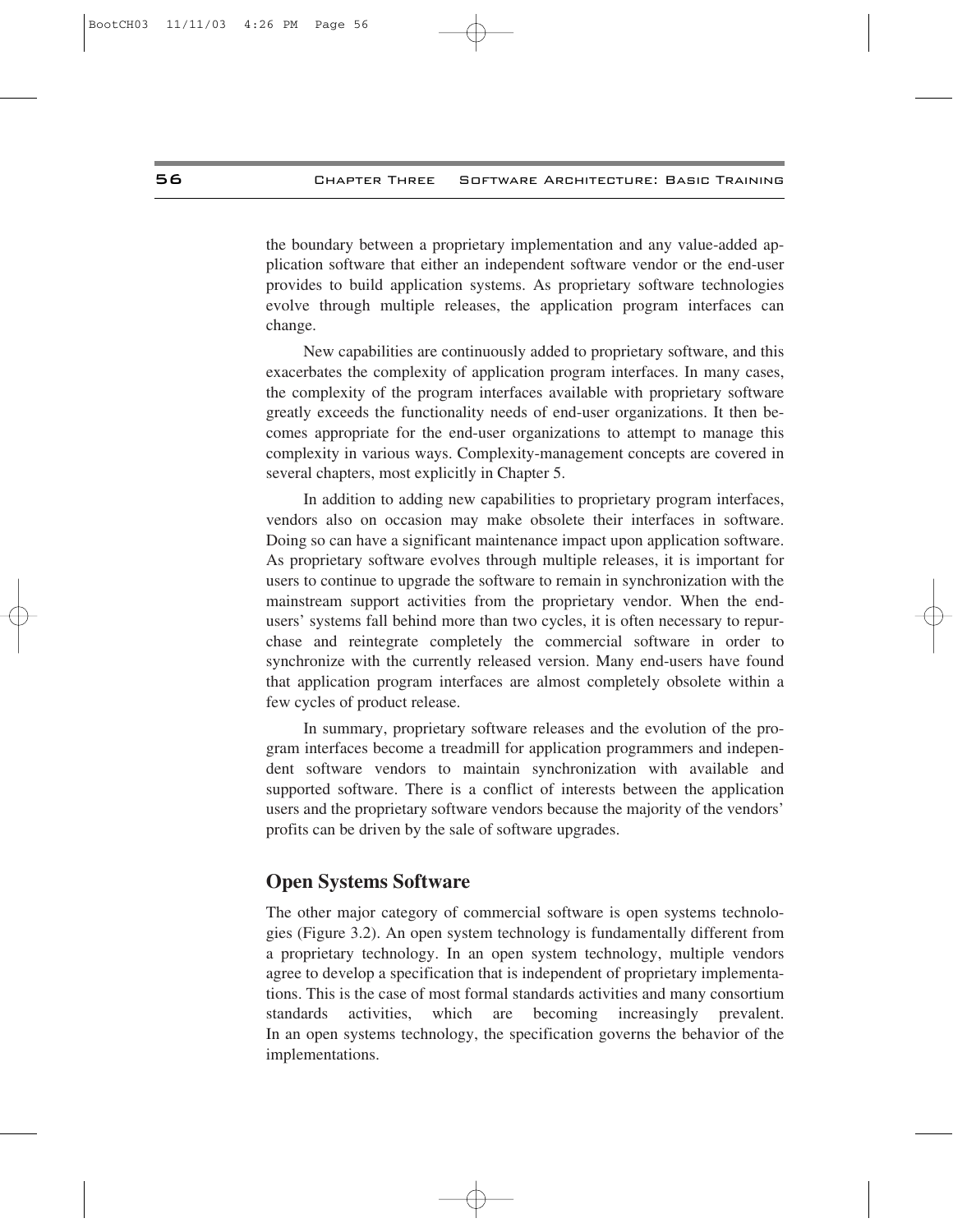#### Technology Ownership



**FIGURE 3.2** (a) Proprietary Technology and (b) Open Systems Technology

One of the key benefits is a consistency of implementation interfaces across multiple vendors. Additional benefits include uniformity of terminology and software interfaces because the open systems technology requires multiple vendors to reach consensus. Another benefit is an increased level of technology specification and an extended life cycle. Because product developments are in parallel across multiple vendor organizations, the corresponding marketing activities that create the demand for the technology are also synchronized and coordinated. A key benefit of open systems technology is the interoperability that it provides between commercial software vendors. The distinction between open systems and proprietary technologies is particularly appropriate for object-oriented systems, which are becoming the mainstream of application development, as object technology is already the mainstream of commercial technology.

Commercial information technology is evolving. Additional capabilities that increasingly satisfy application needs are being added and are becoming available through commercial technology. However, there is also a significant amount of reinvention in commercial technology of fundamental capabilities such as operating systems and programming languages.

In some commercial technologies, such as office automation, word processors, and spreadsheets, a continual reorganization of functionality is presented to the end-user without significant extension of capabilities. In the view of many people, the rate of technology evolution on the commercial side is relatively slow in comparison to the growth in needs for competitive application developers. Commercial technology is put forth to satisfy the needs of large numbers of users. The generality of this software exceeds the need of any individual application user. In order to adapt commercial technologies to application needs, there is a requirement for software development and installation which customizes the commercial software to the needs of specific applications (Figure 3.3).

The requirement to customize commercial technology is often called *profiling*; this concept is covered in more detail in Chapter 5. In addition to the profiling software, substantial application-specific software is required to cre-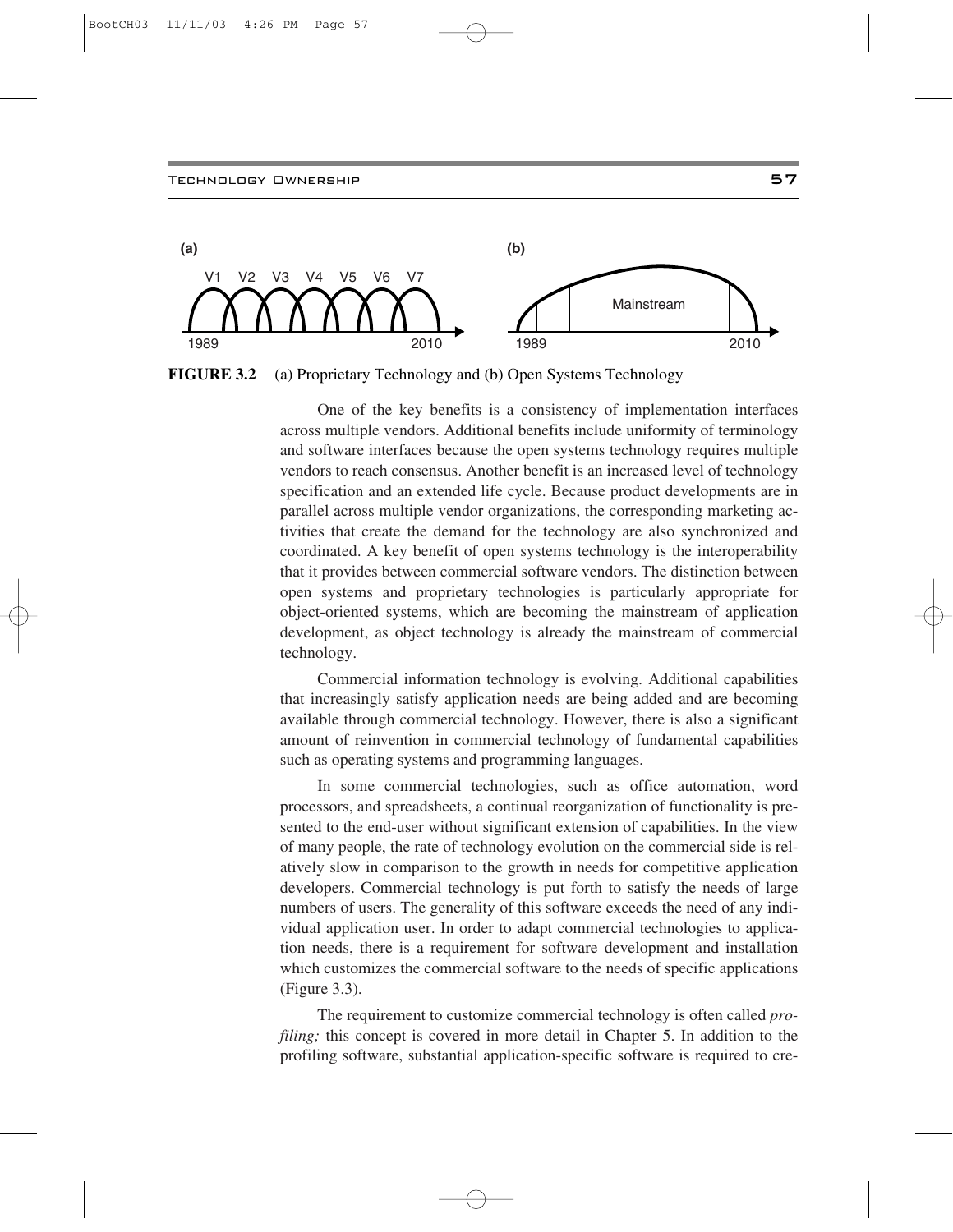

**FIGURE 3.3** Commercial Software Customization

ate application systems. Because of the relatively primitive capabilities available commercially for many application needs, this requirement drives an increasing demand to build more and more application-specific software to complete the architecture for application systems. As systems evolve from single-user and departmental-level applications to the enterprise with greater interoperability capabilities, the functional gap between available commercial software and individual user software will continue to increase.

The architecture of applications software systems is increasingly important in how systems support user needs. The majority of systems that have been created outside of the telecommunications industry are integrated using procedural and other paradigms that often lead to ineffective solutions. In fact, for systems created by corporate development organizations, a majority of the software projects are considered unsuccessful at completion. From an architectural perspective, many of these systems resemble the configuration in Figure 3.4 (a) for stovepipe systems. In a stovepipe system, there are a number of integrated software modules. Each software module has a unique software interface. This unique software interface corresponds to a single program implementation.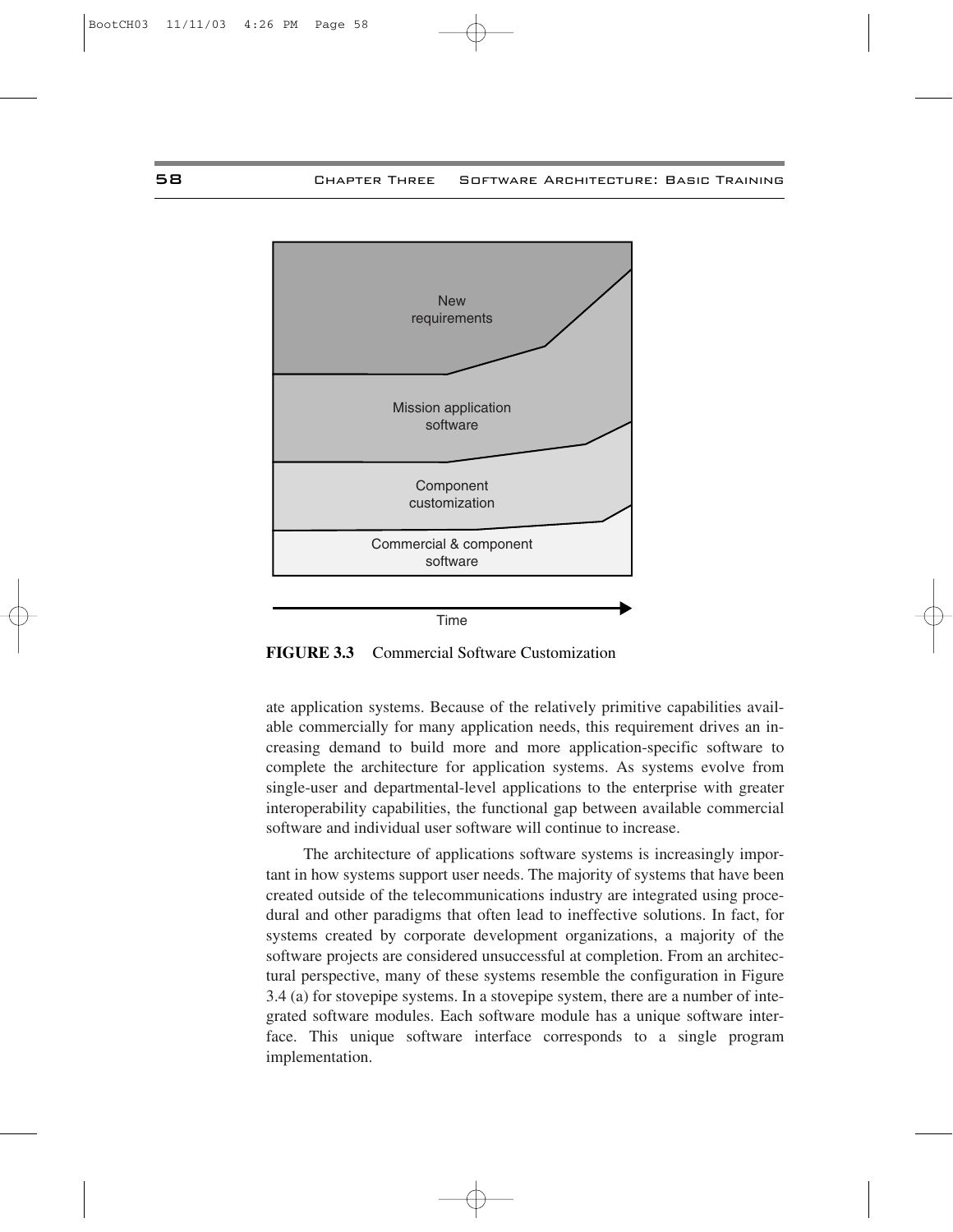

**FIGURE 3.4** (a) Stovepipe Systems and (b) Component Architectures

When the system is integrated, there are many one-to-one dependencies between various parts of the system. These dependencies are unique integration solutions. As the scale of the system increases with the number of modules, the number of dependencies increases by the square of the number of modules. This increase in complexity has many negative consequences. In particular, as a system evolves, it becomes increasingly less amiable to modification and extension. System extension happens to be one of the major cost drivers in application development; it can account for as much as half of all software cost [Horowitz 1993].

An alternative way of building systems includes a planned definition of software interfaces that provide a greater level of uniformity across the integrated solution. Component architectures are application systems that are defined using consistent application program interfaces across multiple instances of software subsystems (Figure 3.4). Component architectures reduce the dependency between software modules. The reduced dependency enables the system to be extended and support larger scales of integration. The complexity of the software integration of a properly built component system is tied to the number of software modules needed to build the system.

# 3.4 Client-Server Technology

Client-server technologies are the result of the evolution of software technology supporting application systems. In particular, the evolution of client-server technologies has been an important factor in the expansion of information technology across an increasing range of application business processes. Originally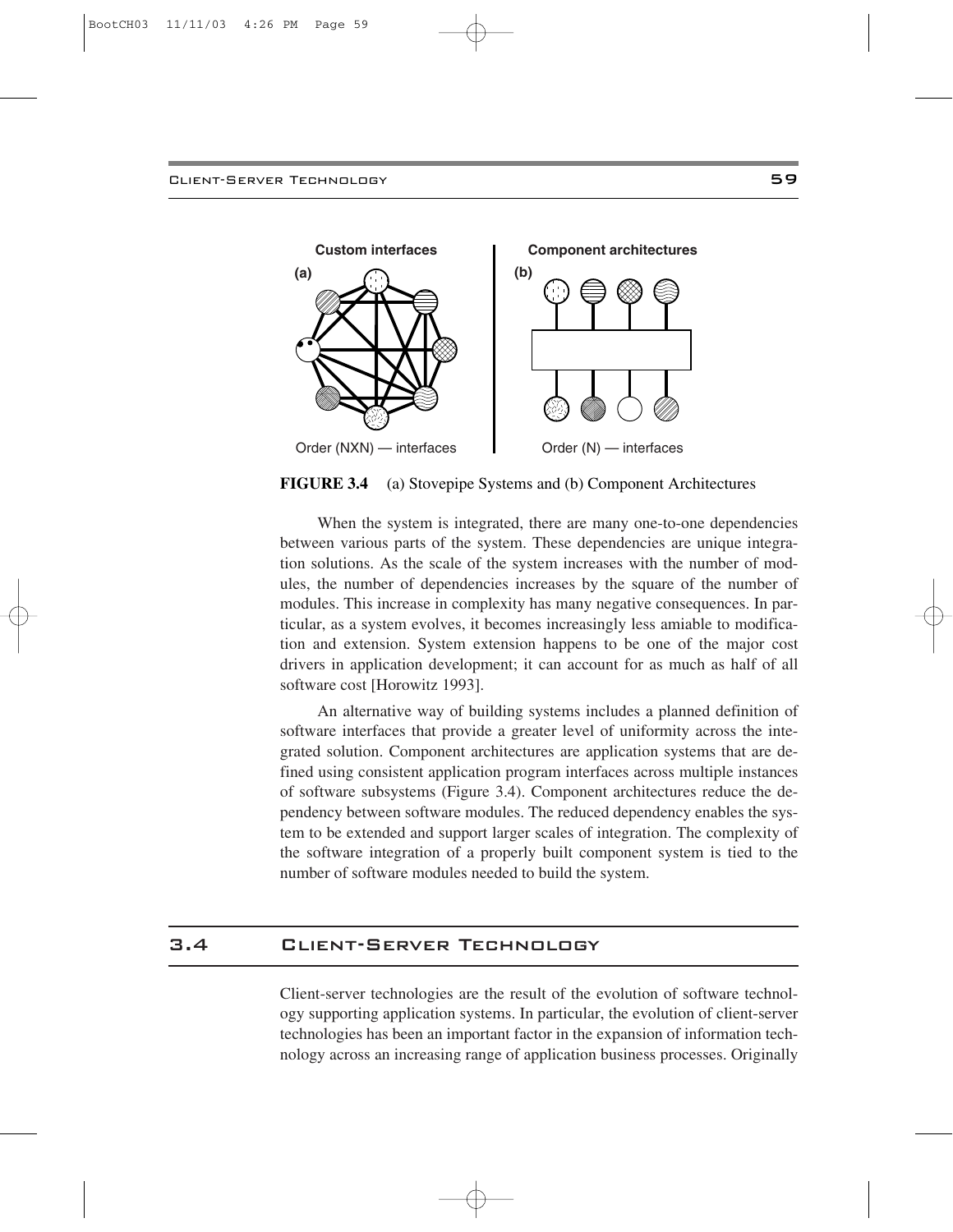59 technologies focused on file sharing. File sharing is still the dominant paradigm of the Internet today with protocols such as HTTP supporting access to the global file systems available. File server technologies evolve into a second generation of capabilities dominated by a database server technology. It is important to note that the file server technologies have been closely linked with the evolution of distributed computing technologies.

Increasingly, client-server technologies are being replaced by *N*-Tier component-oriented solutions. Based upon Java application servers, the *N*-Tier solutions include support for thin-client user interfaces with increased scalability and reliability.

One of the most successful networking technologies came from Sun Microsystems and was called network file server. Sun Microsystems was successful in encouraging the de facto standardization of that technology by providing free reference technology access in terms of source code for implementation on arbitrary platforms. Network file server technology is based upon open network computing, another Sun Microsystems technology that was one of the first successful generations of distributed computer technology. The network file server was a procedurally based technology closely tied to the C programming language, as was the other important remote-procedure-call technology called the distributed computing environment. Both technologies resulted in file-sharing capabilities that were widely implemented. The database server technologies utilized these underlying distributed computing capabilities to provide remote access to database systems from a variety of client platforms.

Another important technology that arose during the database generation was that of transaction-processing monitors. Transaction-processing monitors enable the consistent and reliable maintenance of data integrity across distributed systems. Transaction-processing technology continues to be an important add-on capability to distributed computing technologies to ensure robustness and integrity of implementations.

Groupware technologies also arose in the late 1980s and early 1990s starting with email and evolving to higher forms of interactivity, some of which can be seen on the Internet today (e.g., chat rooms and videoconferencing). Recently, the technologies of object orientation, distributed computing, and the Internet have merged to support adaptable computing environments that can scale to global proportions. This generation of technologies is supported by application servers primarily based on Sun's Java or Microsoft's .Net platform.

The client-server technologies initially arose as an evolution of mainframe-based technologies. Mainframe-based technologies were a natural out-

60

BootCH03 11/11/03 4:26 PM Page 60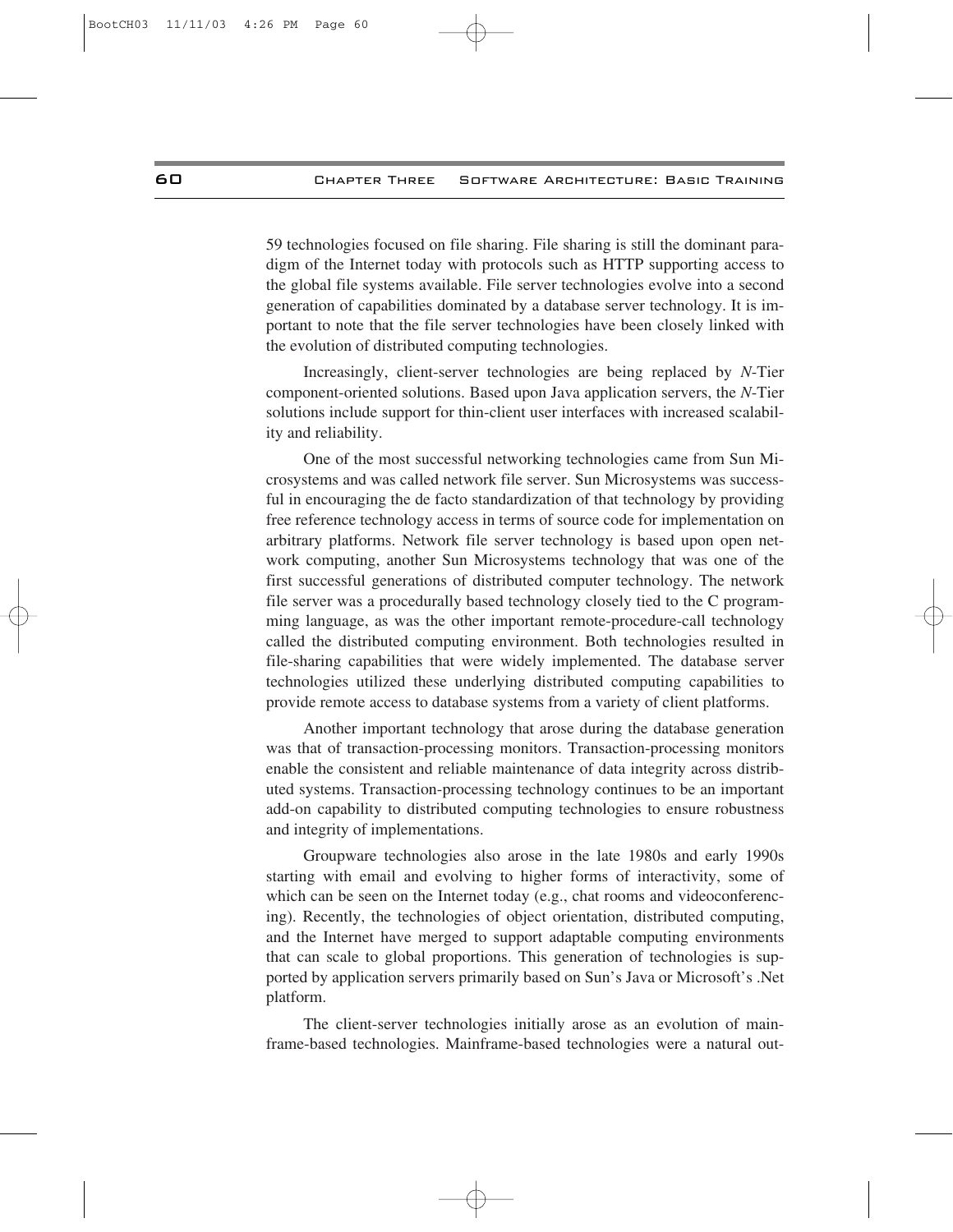#### Client-Server Technology

growth of single-processor systems that date back to the origins of computing. In a mainframe technology, the processing and management of data in the system is completely centralized. The mainframe is surrounded by a number of peripheral client terminals that simply support presentation of information. In the client-server generation of technologies, the client computer has become a significant processing resource in its own right. Client systems that arose during the personal computer revolution are now capable of processing speeds that rival and greatly exceed that of former minicomputer and mainframe computer generations. Initially, in order to support access to data in departments and enterprises, client-server technology supported the connection through local area networking to the back-end mainframe minicomputer and workstation server systems. The technology at the software level supporting this communication is called *middleware.*

*"Genius might be that ability to say a profound thing in a simple way."—* Charles Bukowski

# **History**

Initially, middleware was installed as a custom capability to support clientserver networking between PCs and server platforms. As technology evolves, middleware is becoming embedded in the operating system so that it is a natural capability of client platforms as well as server platforms. Client systems with embedded middleware can now support on-board services to applications running locally and across the network. This evolution of client-server technology to an embedded capability has added many new challenges to the implementation of application systems. In fact, there are various antitheses to the client-server evolution, including a resurgence of the mainframe platform as a significant business of IBM and the capability called the *network computer* which begins to resemble the dumb terminal of mainframe days (Figure 3.5).

Object technologies are organized around client-server capabilities. Object technologies come in two primary categories. Some are organized to serve the process of software development. Examples of these technologies include object-oriented analysis and object-oriented design. Object-oriented analysis comprises the definition of information technology capabilities that are models of current and future business processes. Object-oriented modeling provides rich capabilities for representing business entities and business processes. This is in contrast to procedural and relational database technologies, which require the application designer to compromise the representation of the business environment to the constraints of the technology in terms of control flow and data

 $\gamma$  61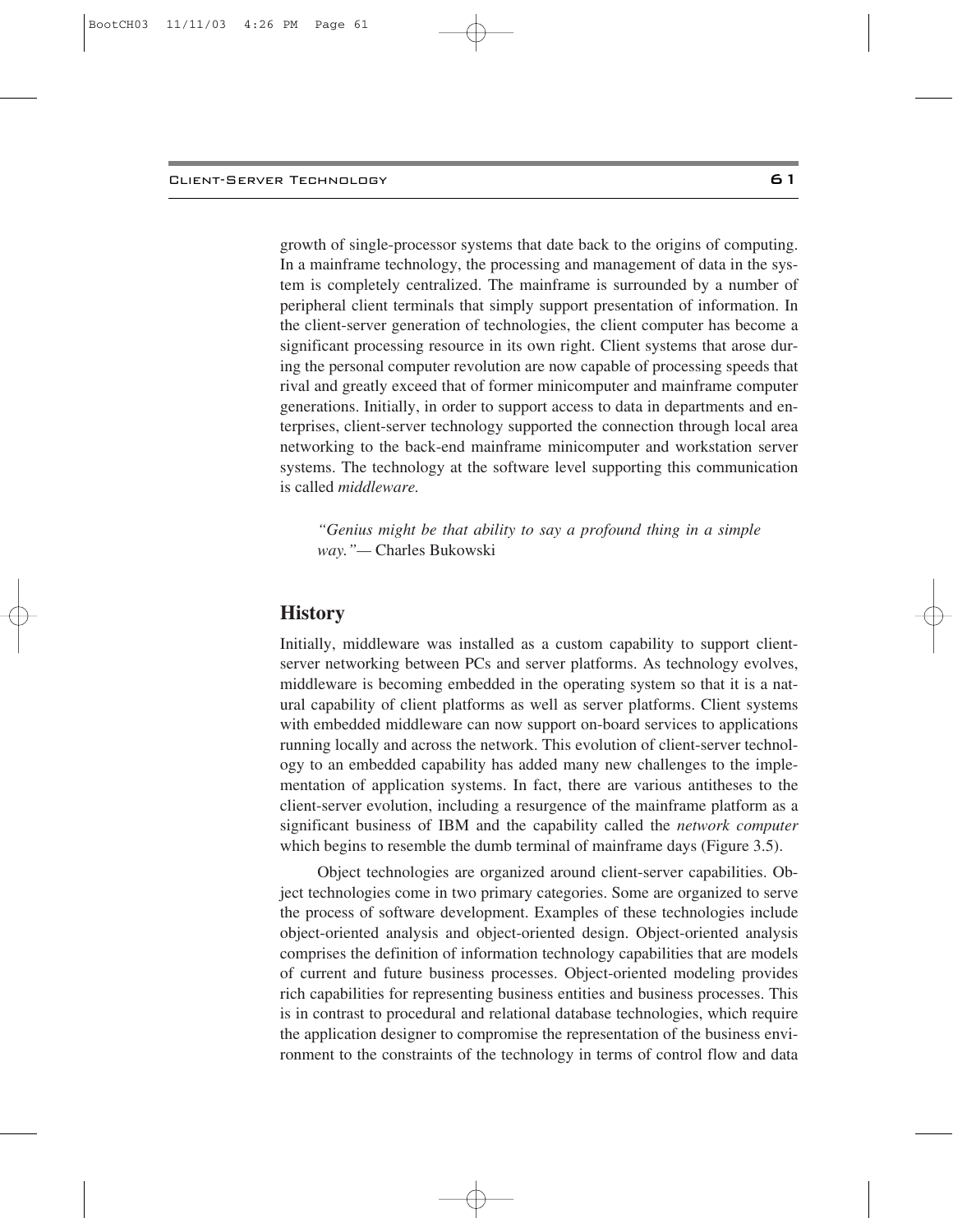

**FIGURE 3.5** Origins of Client Server Technologies

representation. Object-oriented analysis, because of the natural correspondence of state information in process, provides a mechanism for modeling reality that is relatively easy to communicate with end-users. Because end-user communication is facilitated, the design and validation of object-oriented systems is greatly enabled.

Object-oriented design is another major software phase that has been successful commercially in the software process market. Object-oriented design comprises the planning of software structure and capabilities that support the reduction in software defects and rapid prototyping of software capabilities.

The other major category of object technology focuses on implementation. At the center is object-oriented middleware technology. Object-oriented middleware supports distributed computing and the integration of various heterogeneous software technologies including operating systems, programming languages, and databases. Object-oriented programming languages are the direct expression of the object paradigm. Object-oriented programming languages support the encapsulation of data with process in the form of abstract data types in component objects. There are as many object-oriented programming languages as there are procedural languages. The predominant languages for object-oriented programming include C++, the Java language, and increasingly C#, but a significant number of communities support Eiffel and other languages. Object-oriented middleware allows these languages to interoperate to form applications. Object-oriented programming languages are one possible choice for implementation of application software. It is also possible to utilize

62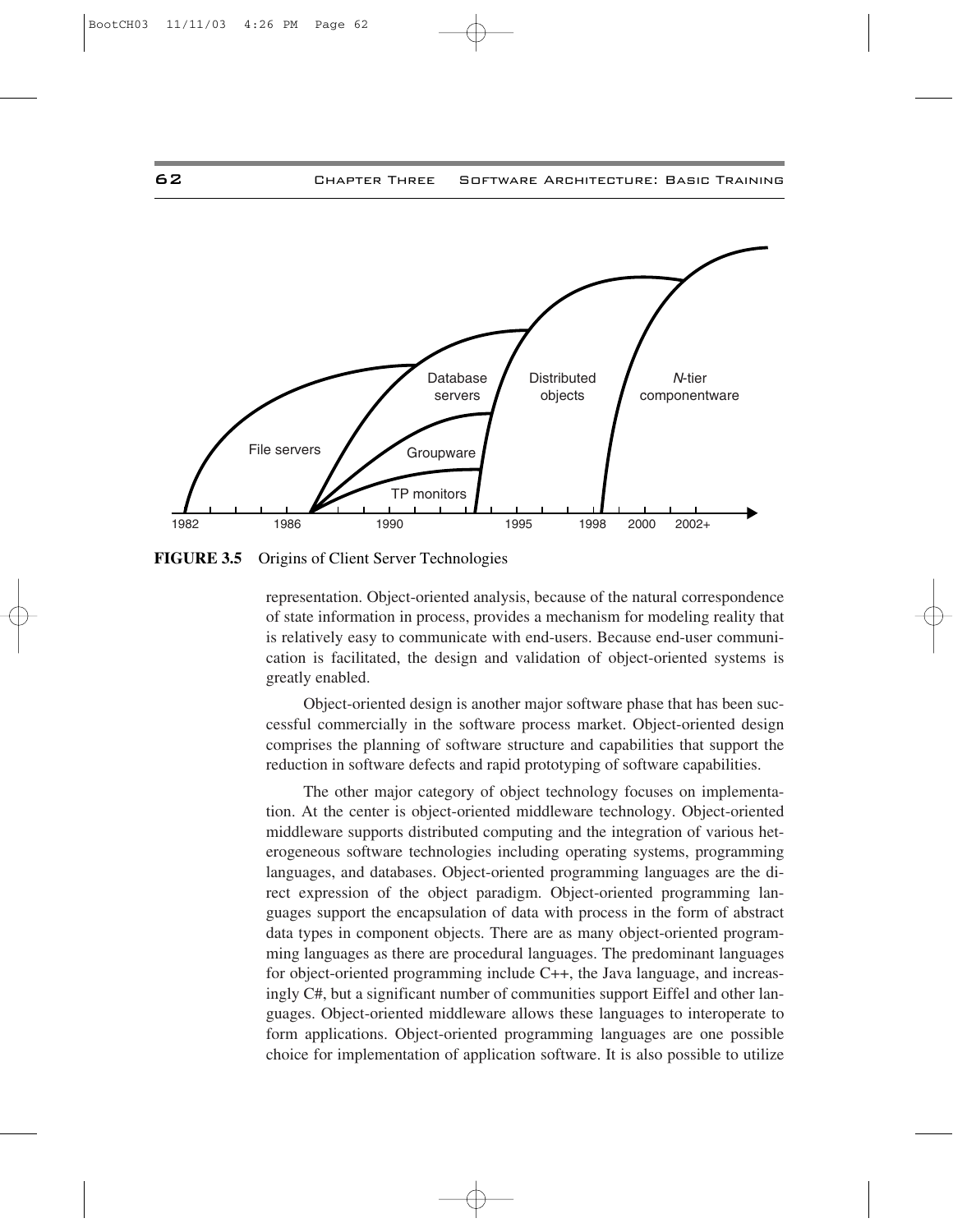BootCH03 11/11/03 4:26 PM Page 63

object-oriented analysis and design to support programming in procedural languages. This occurs frequently, as many corporate development environments use procedural languages for their mainstream languages, such as the C programming language and COBOL.

One of the important qualities of object orientation is that the developer should not have to be concerned about the underlying implementation. If the underlying implementation is procedural or is object-oriented, it should not and does not matter if the applications are properly encapsulated. Distributed object middleware supports the opaque encapsulation property, which makes this possible. The integration of commercial software with legacy and objectoriented applications is also enabled as a result of these encapsulation properties (Figure 3.6).

Object-oriented middleware technologies can be viewed as an outgrowth of their procedural producers. Beginning with operating systems, procedural technologies supporting interprocess communication were added to enable file sharing and the evolution of client-server capabilities (Figure 3.7). Some of these technologies include the Remote Procedure Call (RPC) technologies such as Open Network Computing (ONC) and Distributed Computing Environment (DCE). The RPC technologies were preceded by socket-level technologies,



**FIGURE 3.6** Role of Middleware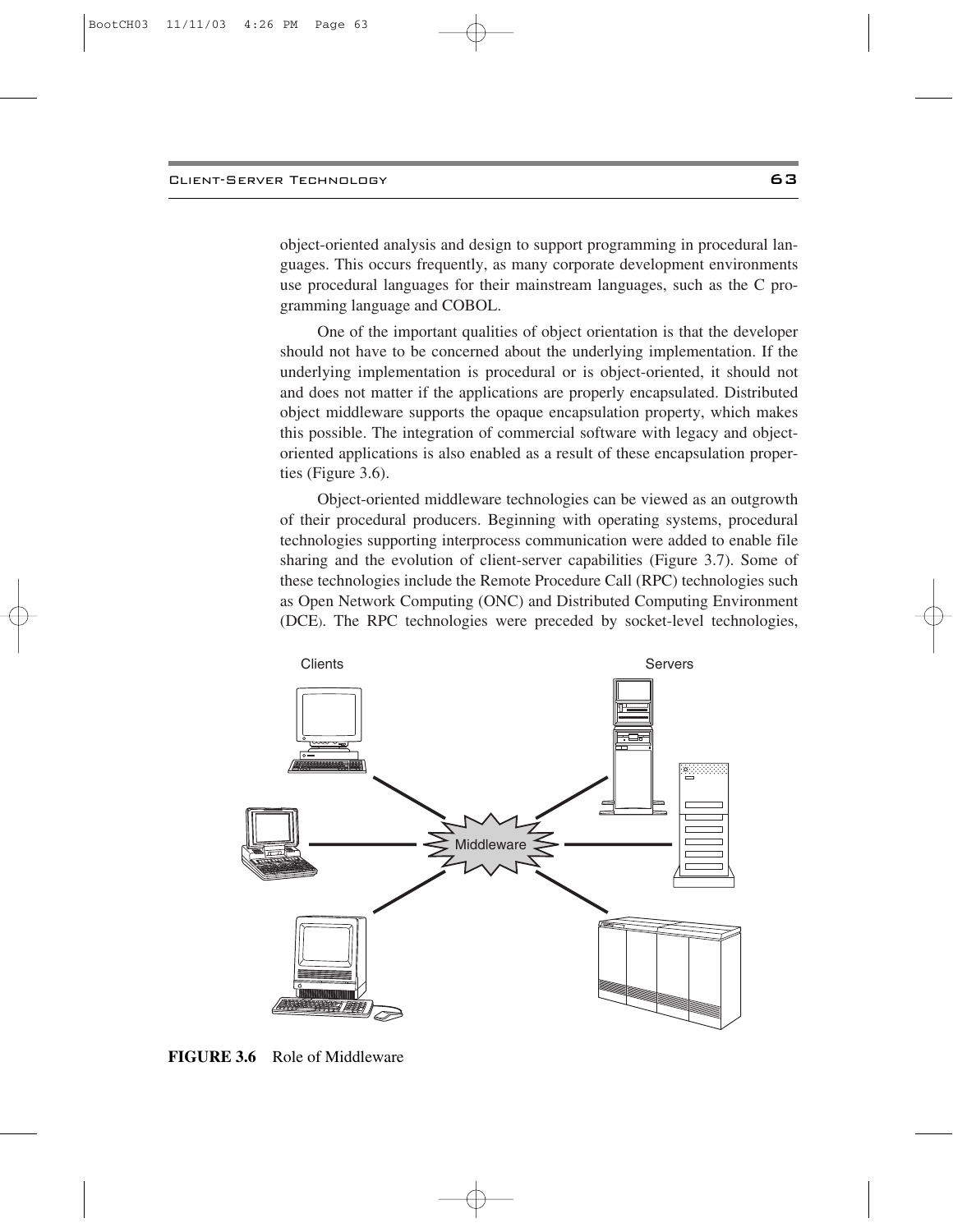

**FIGURE 3.7** Middleware Reference Model

which are a more primitive form of messaging. Today, all these technologies are still used actively in application systems and on the Internet. The objectoriented middleware technologies provided a next generation of capabilities, which bundled more of the application functionality into the infrastructure.

# **Distributed Components**

It is interesting to note that previous generations of interprocess communication technology were marketed with the promise of universal application interoperability. Component-oriented technology is marketed the same way today. Distributed object-oriented middleware has the advantage of retrospection on the shortcomings of these previous technology generations. It was found that even though remote-procedure-call technologies enabled the integration of distributed software, the primitive level of these technologies required substantial application programming in order to realize systems. Once the systems were implemented, the systems tended to be fairly brittle and difficult to maintain.

Microsoft, in 1996, released DCOM as a multimedia middleware technology for the Internet. DCOM still exposed many of the lower level primitive details, which were the downfall of remote procedure calls. DCOM added some object-oriented capabilities and a natural integration support for C++ programming. Simply adding the capability to support C++ didn't necessarily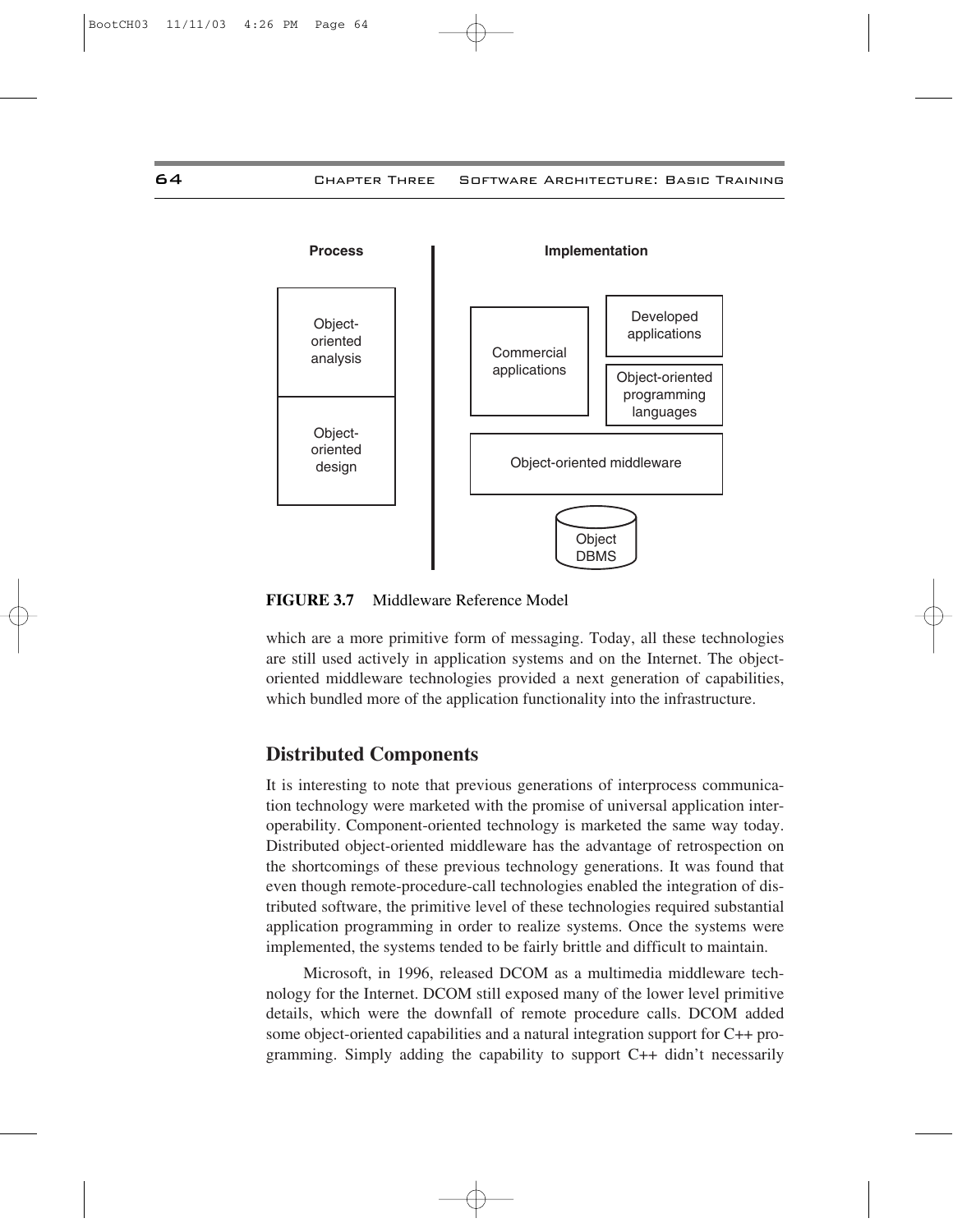

# **FIGURE 3.8** Distributed Technologies in Context

overcome the procedural route that exposed excessive complexity to distributed system developers in the DCOM predecessor called the distributed computing environment. However, with the release of the current generation of product, Microsoft .Net, Microsoft has created an enterprise development environment that can compete favorably with the capabilities of the more mature J2EE application servers.

The Common Object Request Broker Architecture was the first technology to be designed from the ground up to support distributed object-oriented computing. Figure 3.8 shows that there is a partitioning of a technology market between the Microsoft technology base and virtually all other information technology vendors. The other vendors support various open system technologies that are the result of consensus standards processes. CORBA is universally accepted as the vendor-independent standard for distributed object middleware. CORBA simplifies distributed computing in several ways. The most significant advance is the language independence that CORBA provides, allowing multiple programming languages in heterogeneous environments to interoperate using object messaging.

Above the middleware layer are other technologies that support further integration of application functionality. In the Microsoft technology base, these technologies have been grouped into a brand name called .Net. The .Net technologies include a substantial reinvention of middleware capabilities that elim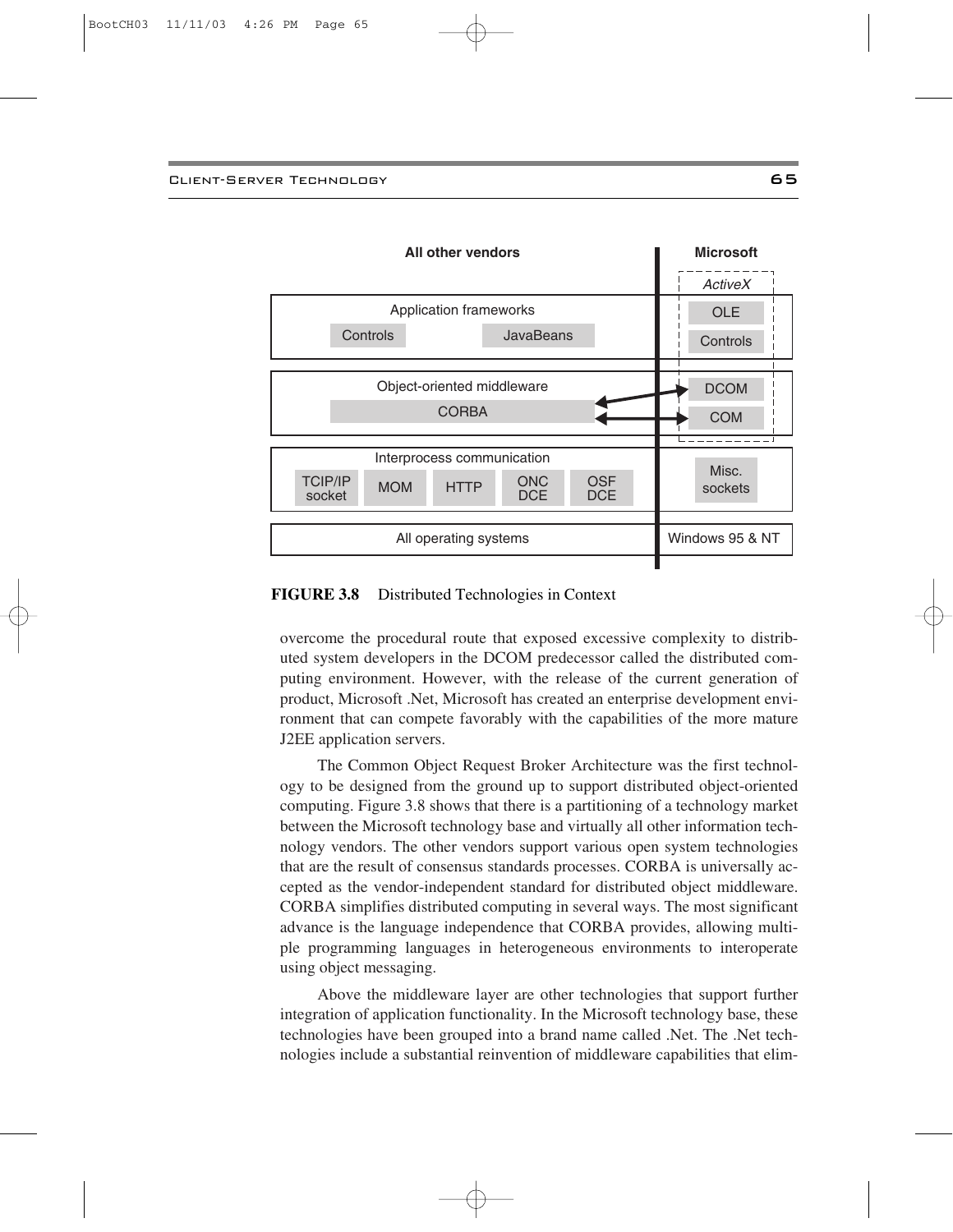inate interface definition languages. The CORBA capabilities are widely available today and support multiple programming-language integration from multi-

CORBA technologies are the product of an open systems consortium process called the object management group, or OMG. The OMG has over 700 member organizations including all major vendors in information technology, such as Sun Microsystems, Hewlett Packard, IBM, Netscape, and Microsoft. The OMG has addressed the problem of application software interoperability by focusing on the standardization of programming interfaces. With previous generations of remote-procedure-call technologies, the only widely adopted standard interface was the network file server, which is really the most primitive form of software interoperability beyond exchange of removable media. It is important for end-users to provide their requirements and interact with open systems processes because they shape the form of technologies that will be used for end-user system development. In particular, sophisticated users of technologies can encourage open systems consortia and software vendors to provide more complete capabilities to enable the development of complex systems. This reduces technology risk and creates more leverage for application developers.

The CORBA technologies are centered around the object request broker that the component standardizes (Figure 3.9). In the object management architecture, which is the route node of OMG diagrams, there are several categories of objects. The object request broker is distinguished because it is the object through which all the other categories of object communicate. The object management architecture is conceptually a layered architecture that includes increasing levels of specificity for domain application implementation. The most common capabilities embodied by object technologies are standardized through the object request broker. The next level of capabilities is called the CORBA services, which provide enabling functions for systems implementation. The CORBA services are comparable in functionality to current operating-system services that are commonly bundled with platforms. The CORBA services provide the first step toward a distributed operating system capability that supports the integration of application software and commercial software across all types of platforms and environments.

CORBA technology is widely available today and is a mainstream technology available on virtually every operating-system platform. Some of the more innovative platforms, including the Netscape Communicator, which could be considered an operating-system platform in its own right, are bundling CORBA with all of their deliverable licenses. Microsoft also supports the CORBA technology market by delivering specifications that enable inter-

66

BootCH03 11/11/03 4:26 PM Page 66

ple vendor platforms.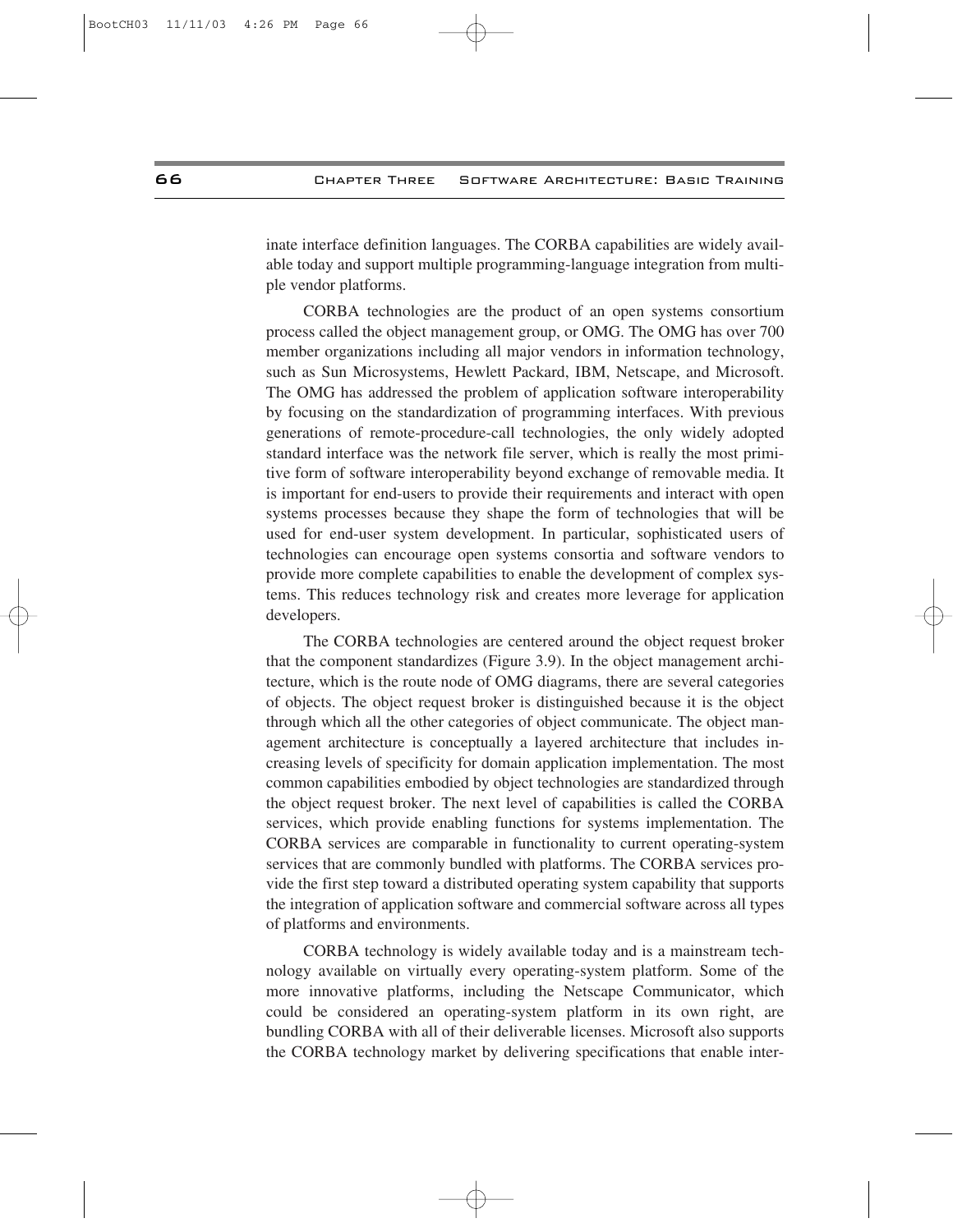

**FIGURE 3.9** Object Management Architecture

working with the Microsoft infrastructure workings. The OMG has standardized interworking specifications for both COM and COM+ generations of Microsoft technologies. These standards are available on products on major CORBA implementation systems today.

In addition, third-party vendors are providing direct support for CORBA. These include vendors like Black and White software, which provide graphical user interface development tool kits, database vendors, system management vendors, and specialty market vendors such as real-time and computer-aided software engineering tools. CORBA provides the interface definition language, which is the key capability fundamental to object orientation. The interface definition language is a notation for defining software boundaries. IDL is a specification language that enables the description of computational software architectures for application systems as well as international standards for interoperability.

The interface definition language from CORBA has also been adopted by the international standards organization and the formal standards counterparts for telecommunication systems. IDL is the international standard DIS14750. As such, IDL is a universal notation for defining application program interfaces in software architectures. Because IDL is programming-language independent, a single specification will suffice for defining software interfaces on any language or platform environment. IDL interfaces support object-oriented designs as well as the integration of legacy software. Since the object management group is the only major standards consortium developing object-oriented standards specifications for software interfaces, IDL is synonymous with object technology open system.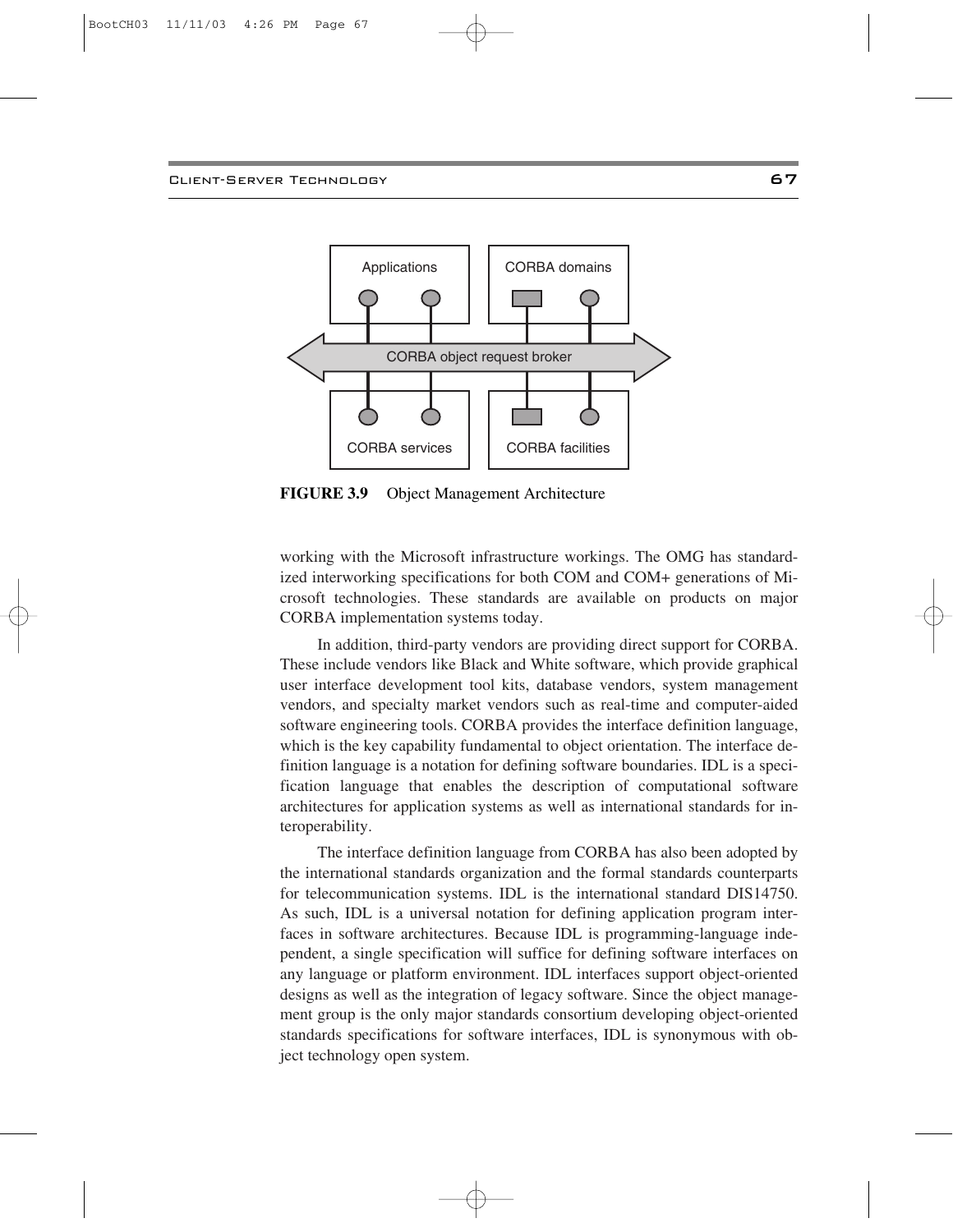

**FIGURE 3.10** Technology Independence of the Interface Definition Language

IDL supports the integration of a diverse array of programming languages and computing platforms (Figure 3.10). With IDL, one can specify software interfaces that are compiled and readily integrated to available programming languages. These capabilities are available commercially and support distributed communication in a general manner.

This section discussed how mainframe technology has evolved into client-server technologies with middleware providing the distributed computing software capabilities. Because client-server technologies have merged with object technologies, it is now possible to provide object-oriented capabilities that augment legacy systems across most or all programming environments. In addition, interoperability between CORBA and the Microsoft counterpart called COM+ enables the coverage of popular platforms on many organizational desktops. The vendors supporting open systems also support CORBA. The dominant Internet vendors are delivering CORBA and associated protocol stacks to numerous licensees. CORBA is the standard for object-oriented middleware. The products are available now as are the horizontal services specifications that enable application development. The OMG is proceeding to develop the vertical specifications that will provide direct support for application-level interoperability.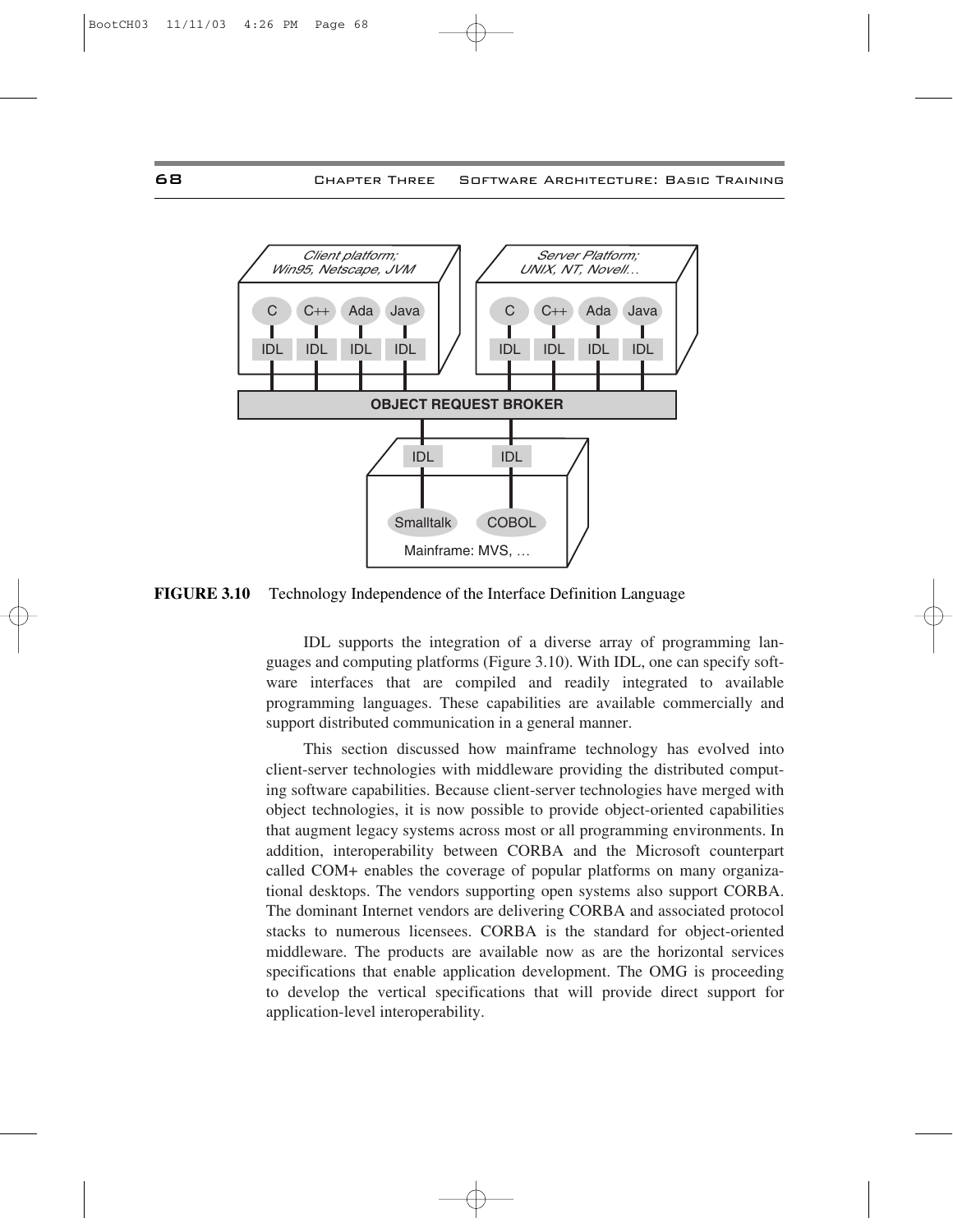The ISO has supported the designation of CORBA IDL as a standard for the definition of software interfaces across all computing environments.

Object orientation is a natural paradigm for modeling real-world information and business processes. Object technology supports the integration of heterogeneous and distributed information technologies that include legacy systems (Figure 3.11). Combining object orientation and component technology enables the creation of ambitious system concepts, which are increasingly becoming the competitive advantage of application companies and end-users.



COTS/custom client applications

COTS/custom services

**FIGURE 3.11** Interoperability Vision for Object Technology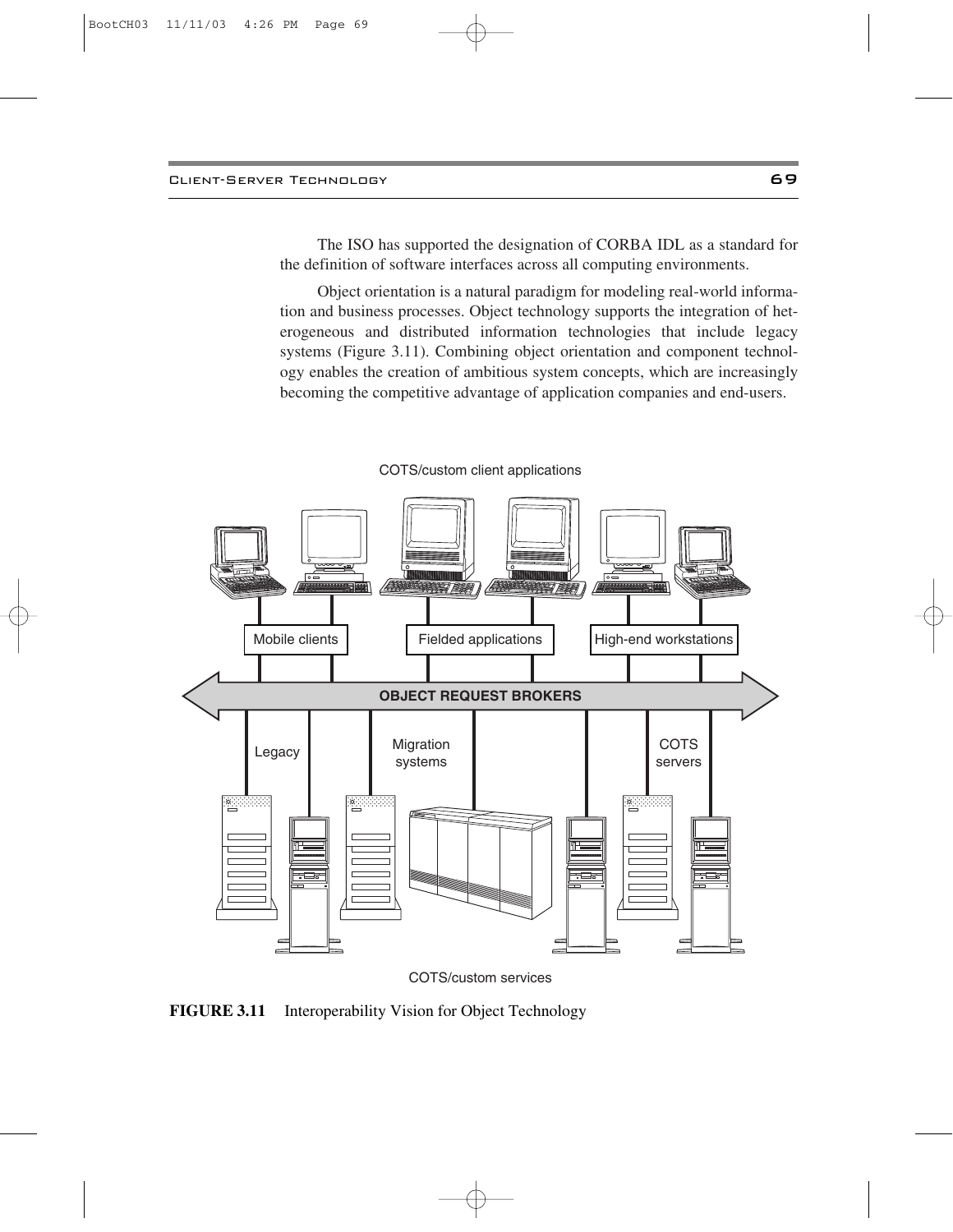# 3.5 Internet Technology

# **eXtensible Markup Language (XML)**

Few technologies have generated as much confusion in the mainstream press as eXtensible Markup Language (XML). While XML is a fundamental, enabling technology, there is a tendency to combine it with other technological solutions and blur XML's capabilities with other, often proprietary solutions. Here the heart of what XML is and why it is likely to have an exceptionally long technology life cycle will be discussed.

XML was created to put an end to application-specific data interchange problems. Rather than allow two or more applications to decide among themselves what format to use for data interchange and code the logic for reading and writing to the agreed-upon format in each and every application, XML provided the means to describe data in an application-independent manner. The XML file uses tags to include not just the application data but information (tags) to describe the data as well. XML is a World Wide Web Consortium standard and is used by a huge number of other standards.

One of the benefits of XML is that it addresses the fact that prior to its development, coding import and export routines for every application that interacted with a data set was expensive and brittle. Every time the data changed, every application that interacted with the data had to be modified to understand the new data format even if the change had little impact on the data elements used by the various applications. Applications could not extend existing data formats without ensuring that all applications were also upgraded to handle the changes. Essentially, data were modeled in lockstep with the applications responsible for reading and writing the data. This added substantially to the maintenance costs of all applications that shared data, which tended to include most applications in many environments. XML was revolutionary in that it provided a simple means to model data independently of the application(s) that used the data.

XML is ultimately a data format. The original XML 1.0 specification was quite concise and mostly defined a way to use tags to describe data elements. The tags are user-defined and intended to have the following characteristics:

*Structured.* XML uses tags to describe the data making the data file selfdescribing. Programs that read and process XML documents can easily determine if a document contains particular data elements. Also, it is easy for a program to determine whether an XML document is cut off or poorly formed.

70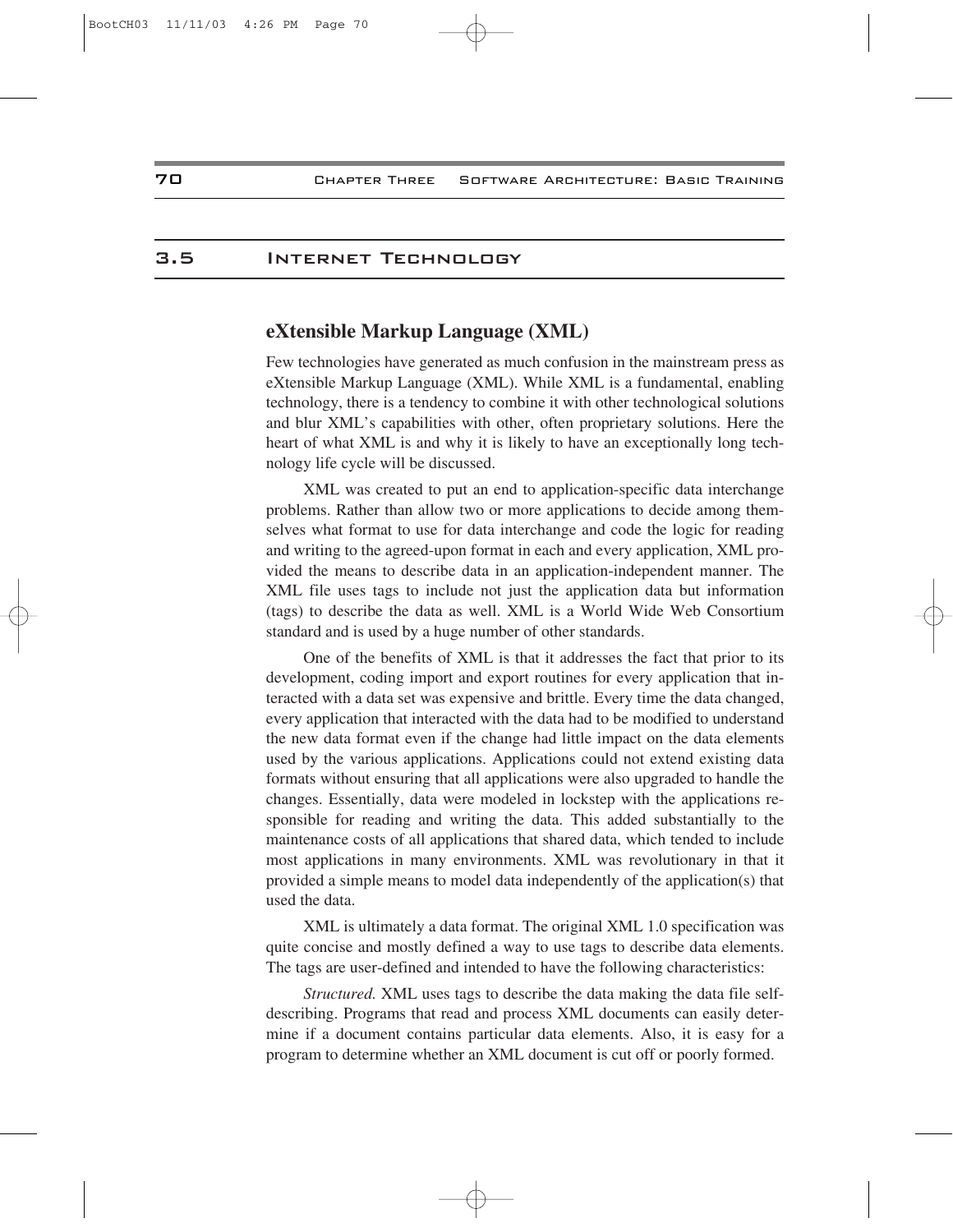## BootCH03 11/11/03 4:26 PM Page 71

#### Internet Technology

*Flexible.* For any collection of data, XML provides several ways to represent the data. As always, flexibility is both good, in that it allows developers to make appropriate choices for how to represent data within an XML file, and bad, in that it also allows developers to make inappropriate and unwise choices regarding data representation.

*Validated.* A Document Type Description (DTD) or XML Schema lets developers define rules that guide the representation of data. XML parsers are widely available to validate document correctness against the schema.

*Adaptable.* The applications that produce the XML files, the operating systems, programming languages, and data management systems can all change, and the XML files will still be readable.

*Standard.* The use of XML requires no license, and no corporation can change it to make it incompatible with other applications.

*Readable.* An XML file can be edited, modified, and stored as plain text.

As an example, creating an XML document to describe flavors of ice cream is as easy as deciding what is to be described and then documenting the specific instances.

Why is this technology so powerful? Unlike other data formats, even this simple XML document will be understandable twenty, fifty, and maybe hundreds or thousands of years from now. Few data formats in use even ten years ago are understandable by today's applications. And if data are understood, then they can be used/processed. Additionally, with XML parsers and other complementary technologies, much of the conversion process between different XML formats (and other formats) can be automated.

However, there is a tradeoff for this flexibility. XML is a very verbose way of describing data. Few data formats have the space requirements of an XML document when storing or transferring the identical information content. As a result, other data formats are desirable when performance or storage space is a constraint. Of course, with the current pace of advances in hardware processing and transmission speeds, the size of XML files is frequently only a very minor consideration. A larger problem arises in managing large number of XML documents. Searching large number of XML documents is often problematic. However, XML document indexing systems and even XML-specific hardware have helped mitigate issues with searching large numbers of XML documents. Some database vendors are also implementing XML types in their databases to handle storage and searching issues; for example, such enhancements are available for Oracle 9i in their XML database products. A number of other companies have developed XML-specific databases with a number of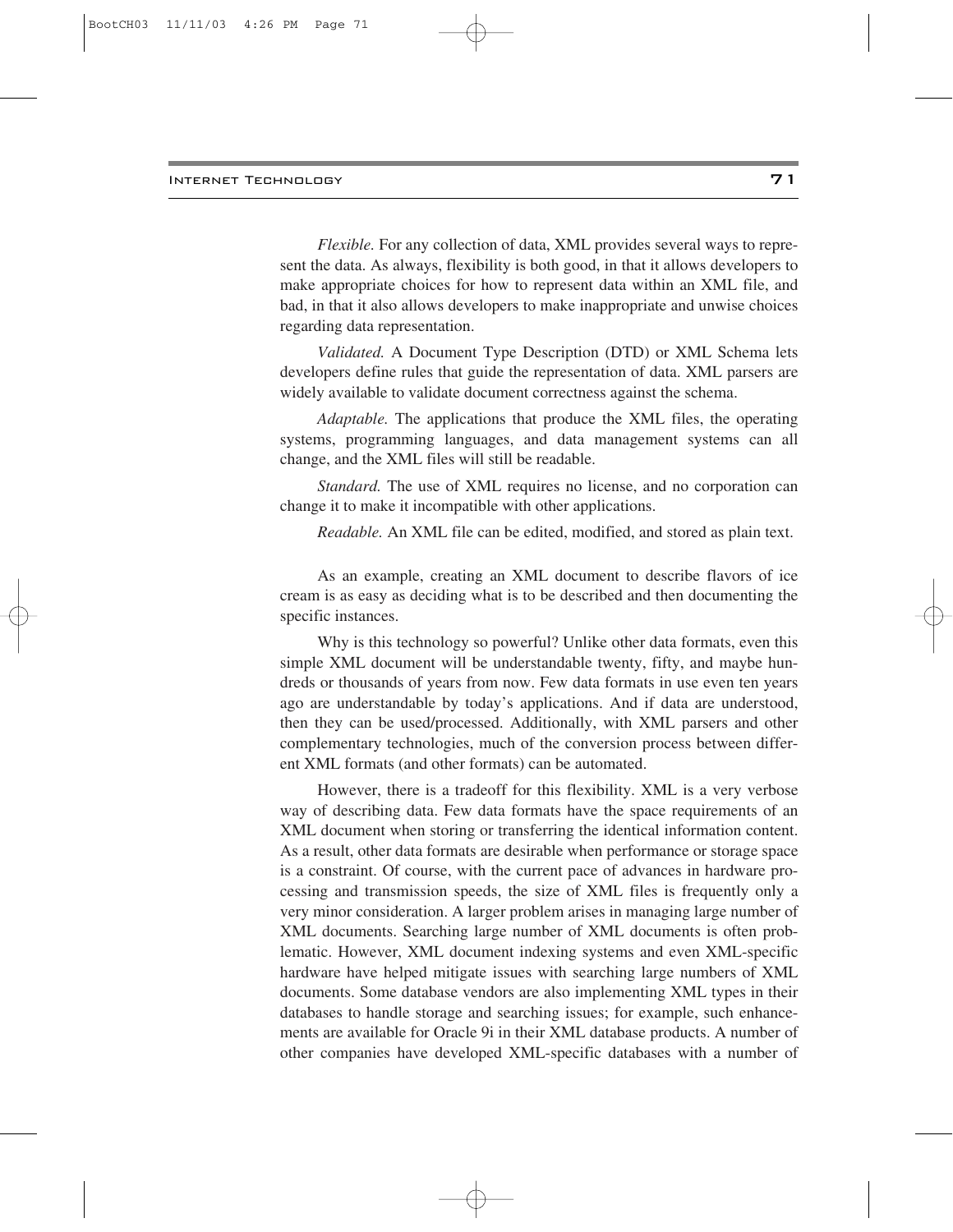customizations designed to increase performance in searching and efficiently storing XML content. Finally, be aware that while many of the claimed benefits with XML are indeed possible, they are very seldom automatic. The use of XML itself does not alone accomplish a great deal; rather, considerable thought, planning, and design are required to use XML effectively in conjunction with other technologies.

# **Sun Microsystems J2EE and Microsoft's .Net**

First, the basics about the two major enterprise development platforms in the industry: Sun Microsystems Java 2 Enterprise Edition (J2EE) and Microsoft .Net. J2EE are Java-centric operating environments that strive to be platform neutral. This means that J2EE developers all work with the Java programming language; however, the language itself is portable across all the major hardware environments and software operating systems. In contrast, Microsoft's .Net environment supports multiple programming languages but is currently focused on a development environment that executes on the Microsoft Windows line of operating systems. In addition, J2EE is primarily a set of specifications that are implemented by a number of different vendors. Microsoft .Net is sold as a suite of products based on proprietary Microsoft intellectual property. This basic difference in strategy has resulted in an interesting polarization in most of the software industry. Sun, along with a few major players such as IBM and Oracle, has made a tremendous investment and gathered a majority of vendors in support of the J2EE standards. Most of them have integrated J2EE in their flagship product lines, and many vendors have their own implementation of J2EE. In the other camp, Microsoft with its .Net has leveraged Microsoft's existing vendor relationships to create a rapidly growing sphere of vendors supporting the .Net line of solutions for enterprise software development. They willingly conceded the fundamental .Net set of core services to Microsoft and modeled businesses toward profiting from value-added software based on the core infrastructure.

The J2EE environment requires all components to be written in the Java programming language. The Java Virtual Machine (JVM) compiles programs written in Java into Java-specific byte code, and the JVM executes the compiled byte code at runtime. This contrasts sharply with the .Net approach, which uses its Common Language Runtime (CLR) engine to compile a number of programming languages into a truly language neutral intermediate code. The CLR enables developers to use any of the programming languages supported by the .Net development tools and has defined mechanisms to enable .Net components written in one language to be called from any other supported programming language easily. This allows multiprogramming language devel-

BootCH03 11/11/03 4:26 PM Page 72

### 72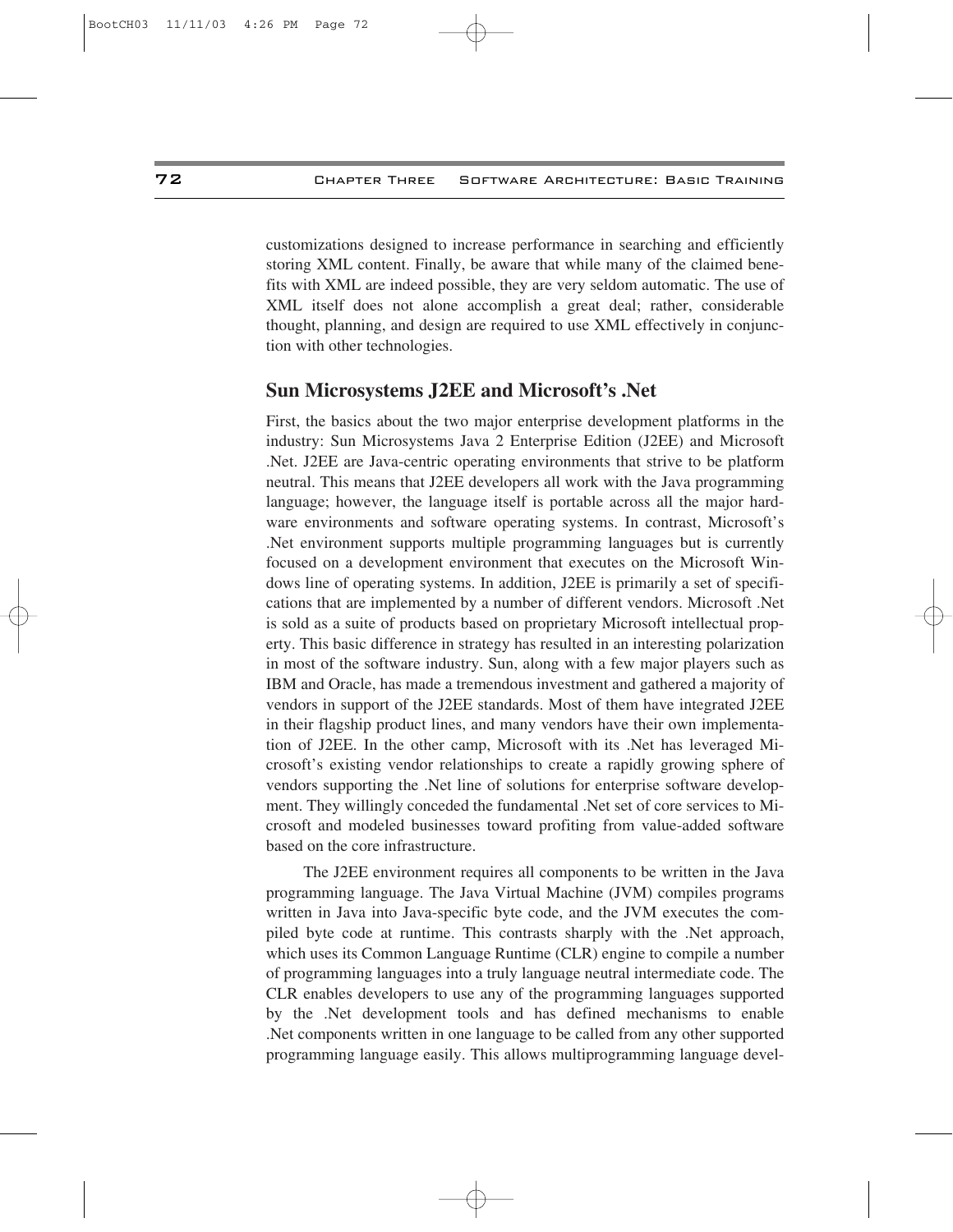opment in a manner that had not gained mainstream acceptance before its introduction in .Net. The jury remains out on precisely how desirable this capability will be within the industry, but certainly the appeal of reusing a tremendous body of existing code regardless of its implementation language has an interesting surface appeal.

In terms of maturity, the J2EE environment has a much longer history and greater industry involvement in its development and evolution. J2EE has been successfully deployed in numerous mission-critical applications in some most challenging vertical industries including financial services and telecommunications. Plus, since J2EE solutions are available from many different vendors, there is a greater variety in the available implementations, toolsets, and value-added products. Unfortunately, as a result of dealing with a number of vendor solutions, care must be taken to deal with product interoperability issues, which are less of a problem than with single vendor solutions like .Net.

Overall, J2EE offers an experienced development team many advantages because J2EE provides greater programmer flexibility than .Net and can enable the development of well-performing, highly customized applications. However, this greater flexibility also allows the easier introduction of serious errors in areas such as memory and resource management. It is far easier to get a multi-tier application up and running in .Net initially, but J2EE enables the experienced developer greater freedom to develop more powerful applications. The .Net architecture is more focused on ease of use and thus doesn't provide as much access to lower level state management and caching techniques frequently utilized in J2EE application development.

# **Web Services**

XML is a data format that enables the data exchange between heterogeneous computing environments. Web Services are important because they use the Internet as the data transmission layer to enable the sharing of distributed processes. By using the Internet, these processes are widely available to potentially millions of users and can serve as the building blocks for larger distributed applications. A Web service can be implemented in any language on any computing platform. The service interface is then described in XML using the standard Web Services Description Language (WSDL), a specialized XML schema for Web services. A client to a Web service can invoke WSDL using the standard Simple Object Access Protocol (SOAP) that provides an XML format for representing the interface of a Web service and invoking it over HTTP. Since HTTP is the standard protocol for the Internet, Web services can be deployed and used over the existing Internet infrastructure. The Web service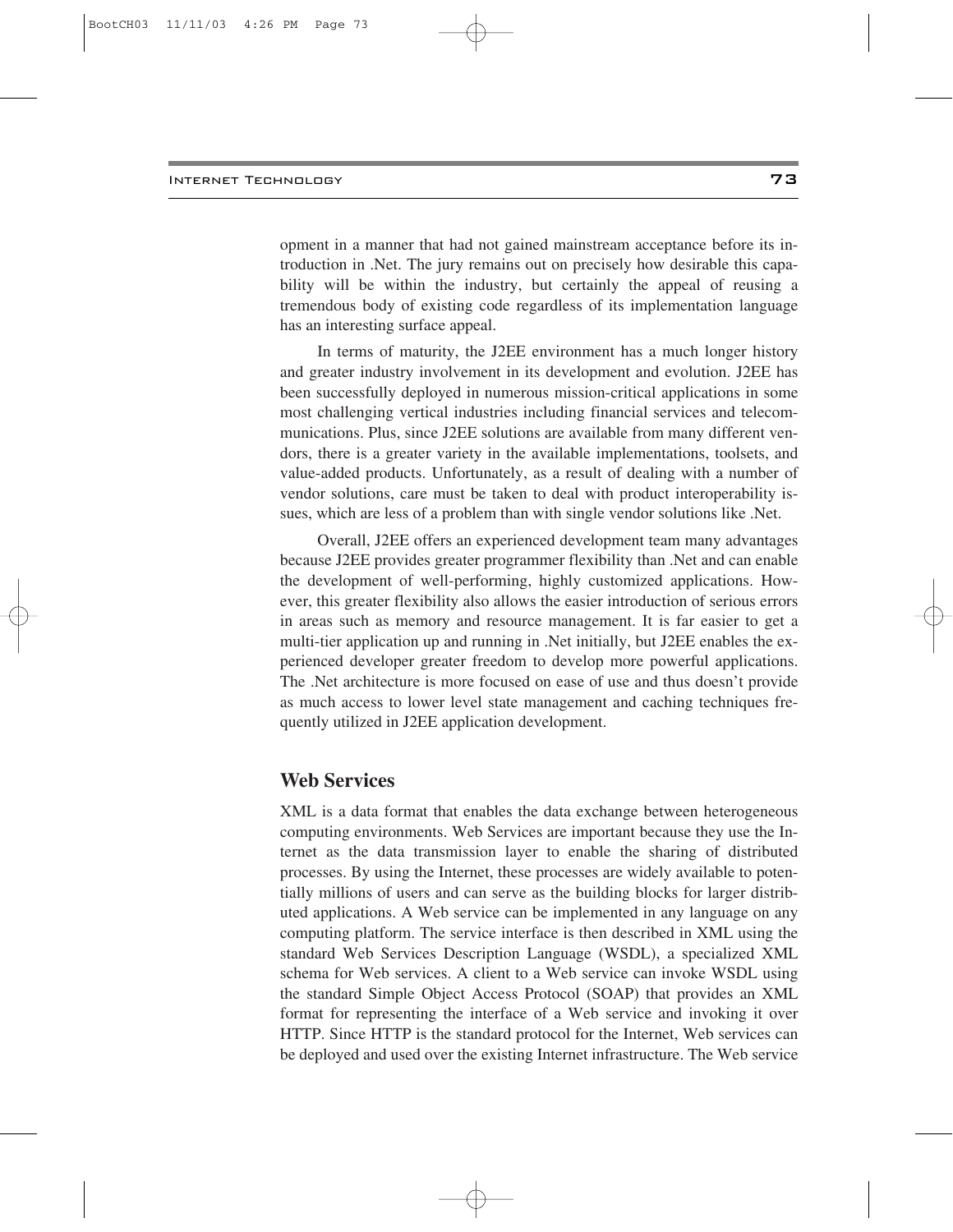provider can also register their Web services in a Universal Description, Discovery, and Integration (UDDI) registry to enable clients to search, discover, and access their Web service dynamically.

The basic technologies to enable the creation and use of Web services are widely agreed upon industry standards supported by both the Microsoft .Net and Sun J2EE platforms. However, the value-added services relating to security and electronic commerce are still in progress, and the potential of Web services will not be realized until these key technologies are agreed upon by and widely adopted throughout the industry.

# 3.6 Architectural Layers andWhen to Use Them

A two-tier system (Figure 3.12) is one where user interface and application code is allowed to access the APIs directly for database and network access. The application uses the data model stored in the database but does not create a logical model on top of it. A two-tier application is ideal where the system under development is a prototype or is known to have a short system life cycle where APIs will not change. Typically, this approach is used for small applications where development cost and time are both small.

In addition, a two-tier system makes sense in a component-oriented development environment where this approach is used in the implementation of a particular component. The component interface provides a layer of insulation against many of the negative consequences of this approach. Many applications that are created using scripting languages fall in this category as the development of multiple architectural layers could be cumbersome to the point of being impractical.

Finally, a two-tier approach will provide better performance and less need to add mechanisms that control resource locking. While it will have less of an upside in its ability to scale to many concurrent users for limited use applications, the simplicity of a two-tier model may far outweigh the benefits of the other alternatives. In addition, frequently database-stored procedures may be used to eliminate some of the simpler shared data issues by adding common data processing routines into the database application.

Three-tier applications have been common since the growth of the database. A three-tier system (Figure 3.13) satisfies the need for implementation isolation. Most frequently, this is desirable in any system where the

BootCH03 11/11/03 4:26 PM Page 74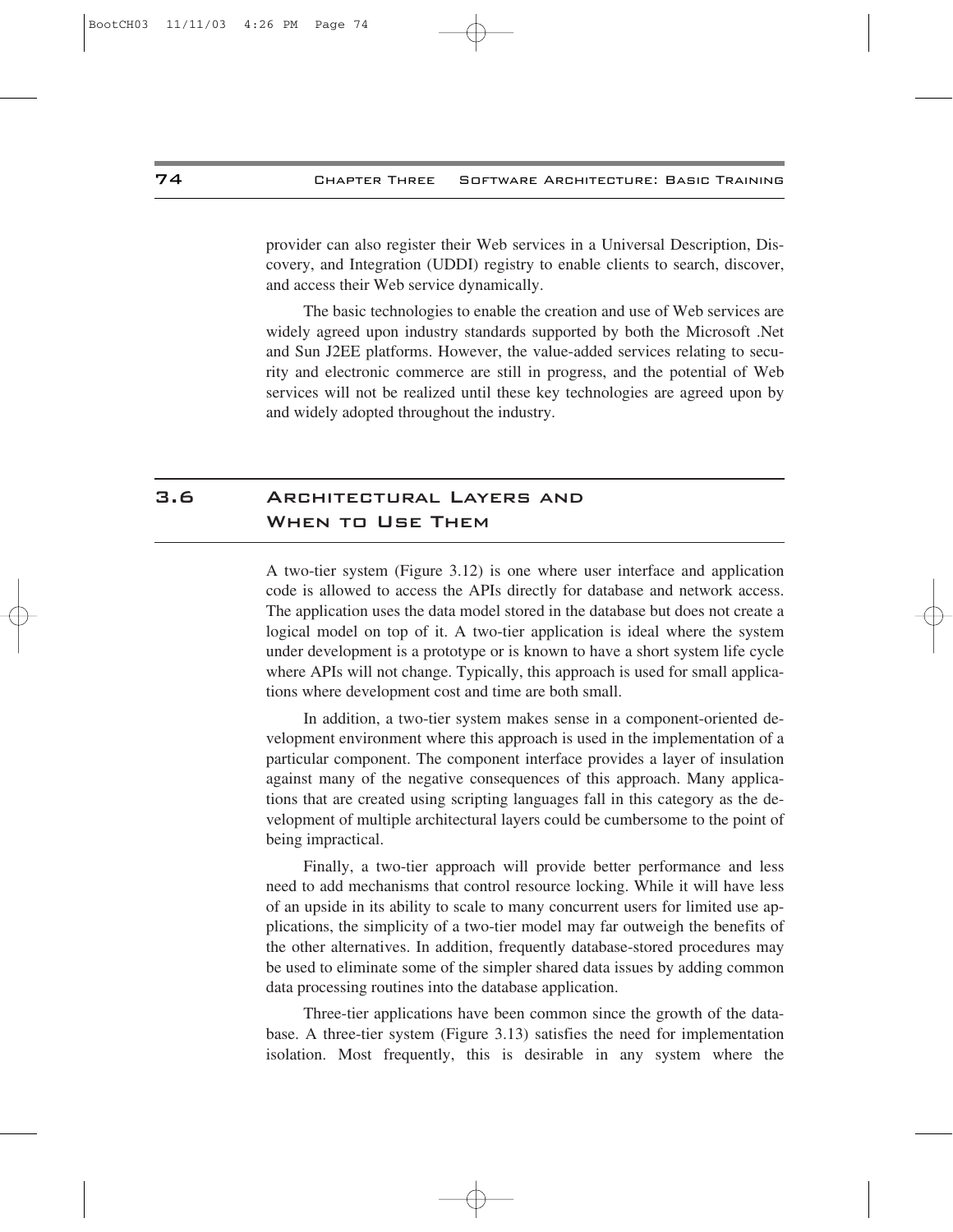# Architectural Layers and when to Use Them



# **FIGURE 3.12** Two-Tier Layered Architecture

storage/database layer of an application may need to be changed. However, this technological isolation is not restricted to just databases. It can, and should, be used whenever it is valuable to share code without requiring the application developer, or more importantly, the application maintainer, to have a detailed understanding of the implementation details of the lowest layer.

Quite frequently reuse is a major design consideration where the application model is created to allow part of it to be reused by multiple user interface view components. As a guideline, whenever an application needs multiple views of the same data, a developer should consider utilizing a three-tier approach instead of a two-tier approach.

Major issues to consider in moving from a two-tier model to a three-tier model include the availability of appropriate network resources and a locking solution to manage concurrent access to data.

A more recent trend has emerged as a result of an increased emphasis on network computing, and that is the four-tier system (Figure 3.14). A four-tier system is an alternative to consider when the application layer needs to support advanced behavior. A four-tier model is like a three-tier model where the application layer is split into a presentation layer and a session a layer. The presentation layer assumes the view portion of the application model along with the application logic that is constrained to the operations of a particular view. The session layer handles resources that are shared between presentation components, including communication with the potentially distributed business object model.

 $M$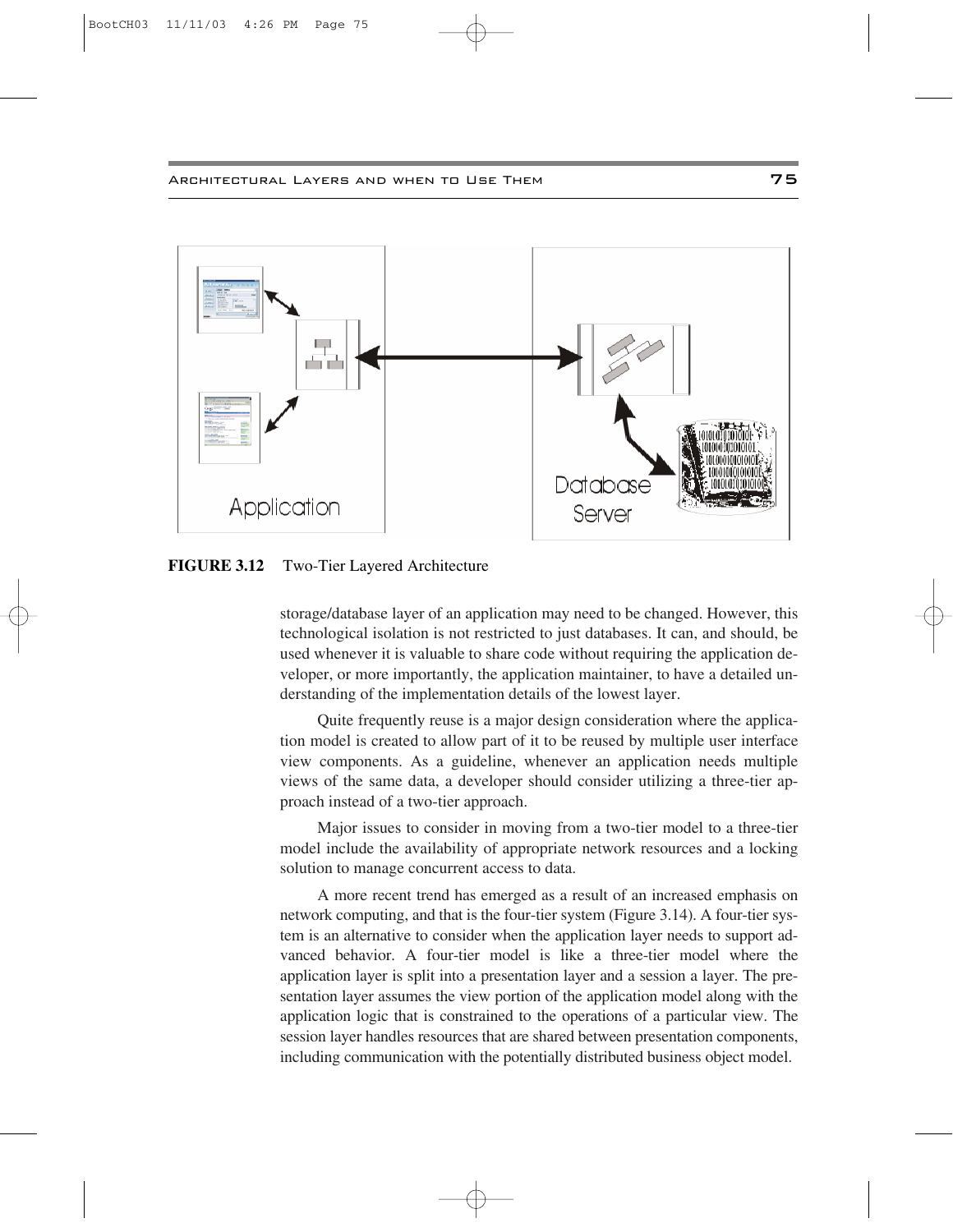

# **FIGURE 3.13** Three-Tier Layered Architecture

A four-tier development approach is needed when there is a significant amount of coordination required between presentation components as well as a requirement that many resources be shared between them. For example, it works well when caching is required for performance reasons. A session layer allows many different presentation components to take advantage of the performance gains caching provides. Also, if a client is forced to make multiple, potentially complex distribution decisions, it makes sense to encapsulate that logic in a session layer of the application.

Factors that may indicate the need to consider a four-tier development approach are many. Obviously, any four-tier system should be large with a long expected life cycle. Reuse of existing components and subsystems is frequently a sufficient reason to incur the overhead associated with a four-tier system. Along the same lines, environments where individual components are expected to change frequently the design goal is to insulate the majority of the system from changes in component implementations. A four-tier approach provides support for incremental migration of components and subsystems across technologies, both legacy and new. Also, a four-tier system can be more scalable than a three-tier system.

Other factors to consider include systems where the reliability of components is either unknown or variable. A four-tier system can easily incorporate runtime discovery mechanisms to roll over to different component implementations in the event of intermittent component failures. Many complex systems with four or more tiers provide at least some capability to discover new capa-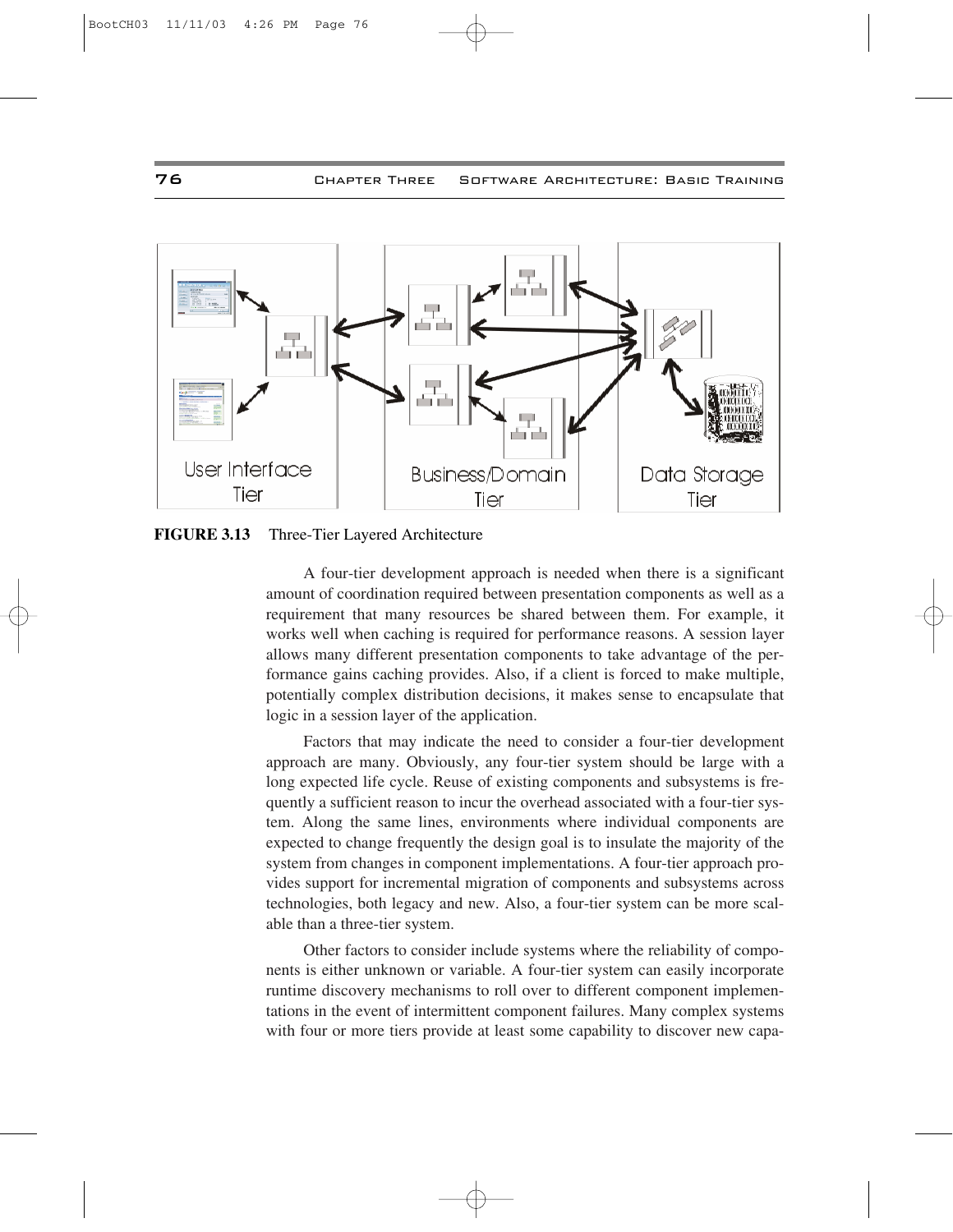#### Architectural Layers and when to Use Them



**FIGURE 3.14** Four-Tier Layered Architecture

bilities (e.g., they implement a UDDI registry for advertising new Web Service implementations). If the environment utilizes multiple, potentially conflicting technologies, a four-tier system provides mechanisms to manage differences in either the session management layer or in the business domain object layer. Also, a four-tier model may be desirable if the client has several diverse application models that all need to share common data resources. Frequently, some application components will be content to allow the business domain components to handle resource management issues and can afford to wait for most resources where others may not want to block and wait for resources and have to manage client access in the session layer.

A peer-to-peer (P2P) architectural approach is ideal for systems that need to be highly scalable. Also, they are useful when distributed components need to cooperate to accomplish a task and the reliability of communications and other components are variable. It is important when developing P2P systems that the operating environment be well understood because sloppy practices could result in major disasters. Also, when utilizing P2P technologies, it is important that the interfaces be standardized and highly unlikely to change. Having to cope with multiple incompatible versions of a P2P network is a nightmare.

*N*-Tier and/or a combination of these approaches (Figure 3.15) should be used only for significantly complex systems made up of subsystems and components that have differing software life cycles. This is true of most large-scale heterogeneous enterprise systems where, at any given time, components are being upgraded, replaced, or added to the system. With such a system, consideration must be given to the administration of the system components.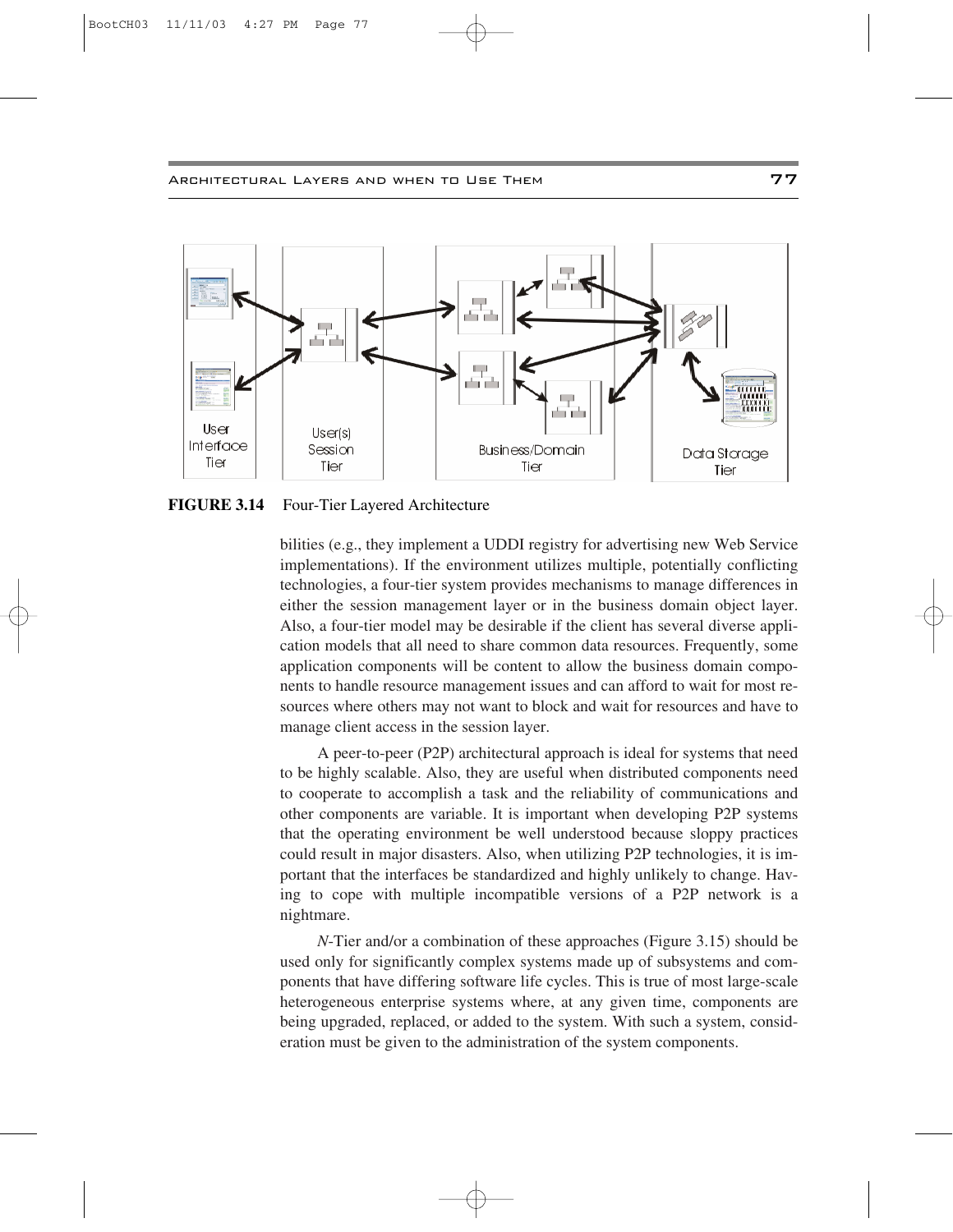What are the features that may merit the complexity of an *N*-Tier system? In general, it includes systems that manage a variety of data to enhance the user experience. The requirements would include Web sites and applications that remember the profile information of users, allow users to set preferences that control Web pages and applications, manage complex security requirements such as access control lists for controlling resources, and allow users to make changes that require storage management and rule execution within the backend applications.

With an *N*-Tier application, the application functionality is partitioned into a number of logical layers that can be maintained and deployed separately. The functionality of each layer is less standard than that of three-tier applications, and frequently many layers can be grouped together to provide presentation, application, and/or business logic and storage management functionality. The primary benefit of supporting many layers is that it is easier to make changes in one layer without having to alter many or, preferably in most cases, any of the other layers. Additionally, the application can be scaled to handle great loads of users and/or data by altering the distribution or load management of one or more layers. Frequently, this scaling can be transparent to other layers and even automated in many cases. In fact, often multitier is assumed to mean spreading processes across various processors and machines rather than defining software boundaries within an application.



**FIGURE 3.15** Combination of *N*-Tier and Peer-to-Peer Architecture

78

BootCH03 11/11/03 4:27 PM Page 78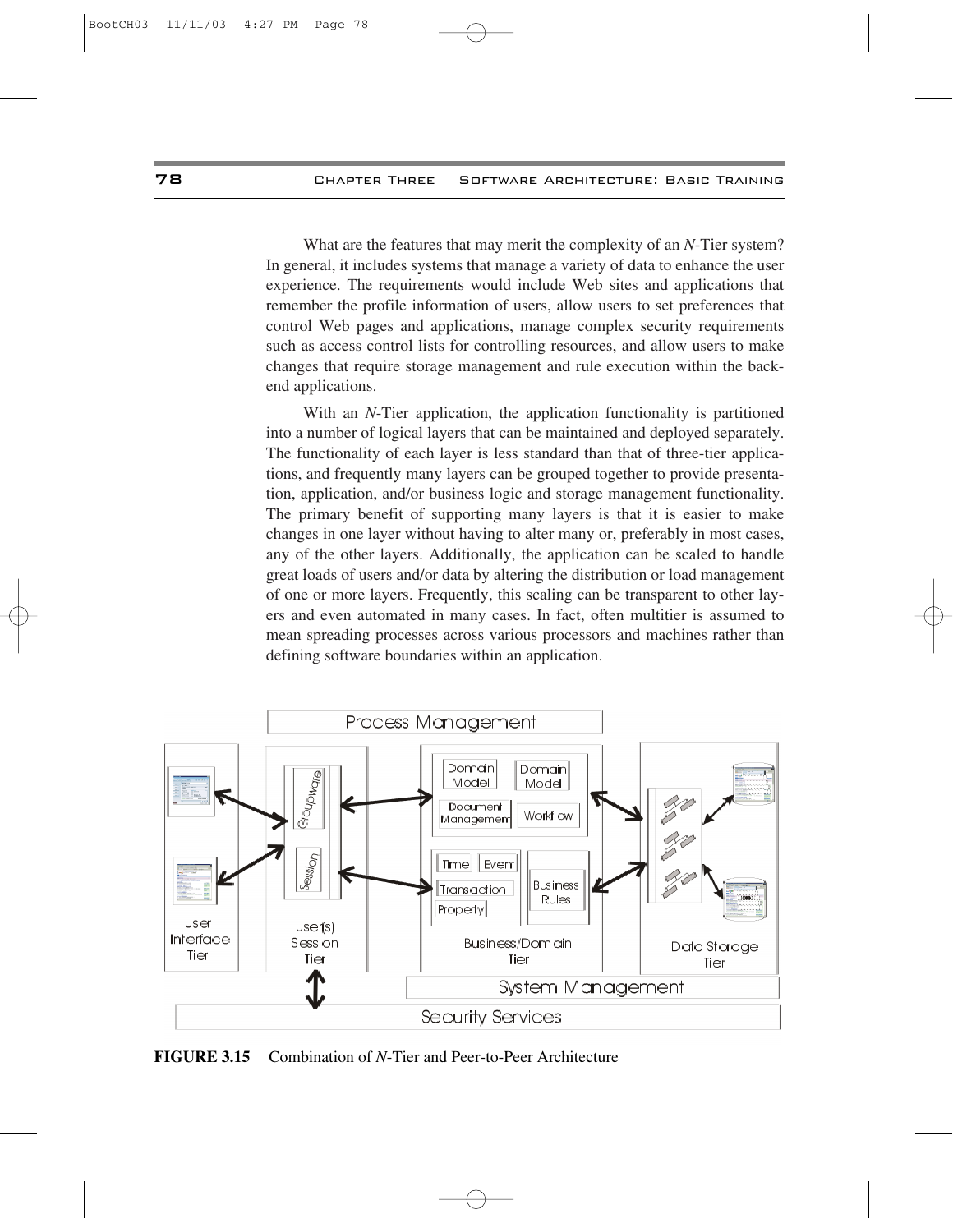# 3.7 Software Application Experience

In the commercial end-user environment, object technology has been applied to many important applications that enable business advantages. Examples include Fidelity Investments, one of the world's largest mutual fund companies, which as many as five years ago integrated its fund management workstations to support the integration of multisource information including decisionsupport capabilities that are crucial to the fund management business. The infrastructure they chose was an object request broker implementation conforming to the CORBA standard. Using CORBA, Fidelity Investments is able to customize the information gathering and analysis environment to the needs of individual fund managers. Many readers of this book probably have funds invested in one or more of the securities supported by CORBA. Wells Fargo, a large banking institution, has also applied object technologies to multiple applications to derive competitive advantages. One example is a financial transaction system that was developed, prototyped, and deployed in less than five months based upon an object technology and CORBA implementation. In that system, they integrated mainframe environments running IBM operating systems with minicomputer environments serving the online transaction terminals. In another Wells Fargo application, they integrated heterogeneous systems to support system management across a large enterprise. System management is one of the challenging and necessary applications that the client server has created because the operation and management of information technology is no longer centralized but still needs to be coordinated across many autonomous departmental systems as well as user desktops. Wells Fargo took advantage of object technology to implement such a distributed system management capability, and greatly reduced their expense and response capabilities for system support challenges.

Another dramatic example of object technology was implemented by a large insurance provider. USAA had an auto claims system that customer service agents used to receive reports of damage claims over the telephone. USAA, in addition to auto insurance, has a number of other related product lines including life insurance and loan capabilities. By integrating their information technology using objects, USAA was able to provide the customer service agents with information about the full range of USAA product lines. When a customer called with an auto damage claim and the car was totaled and needed to be replaced, the customer services agents were able to process the insurance claim and offer a new car loan for the replacement of the vehicle. In addition, the customer service agent had information about customers such as the ages and number of children and was able to offer additional insurance coverage at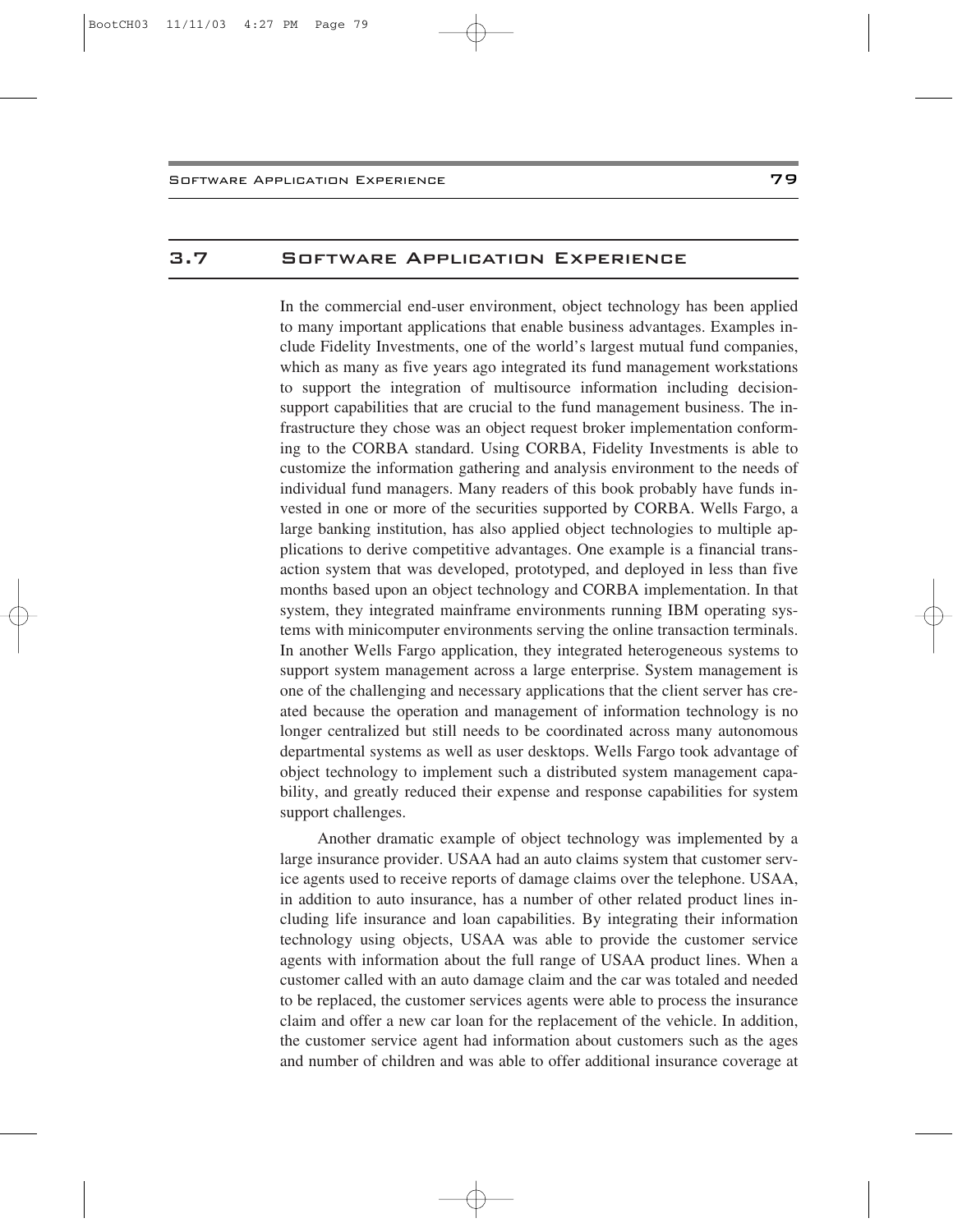the appropriate time frames during this same auto claim call. With these enhanced capabilities, essentially reengineering its customer service process, USAA was able to realize 30% increased revenue on its existing customer base by providing additional services to the customers who were calling USAA for auto claims purposes.

In the public sector, object technology has also been applied and has delivered significant benefits. Several examples were implemented through the work of the authors on the Data Interchange and Synergistic Collateral Usage Study (DISCUS) project. This project and its lessons learned are described in *The Essential CORBA* [Mowbray 1995]*.* One of the first lessons learned on discus was the power of using object technology to reuse design information. Once software interfaces were established and specified using IDL, it was relatively inexpensive to have contractors and commercial vendors support interoperability interfaces. The discus capabilities were defined before the Internet revolution, and when it became appropriate to integrate Internet capabilities, the same encapsulations were equally applicable to integrating new ways of viewing the data through Internet browsers. The existing legacy integrations implemented by discus were then used to extract information for viewing on Internet browsers.

Another case study implemented by the authors involved a set of information access services, which is a case study documented in *Inside CORBA* [Mowbray 1997c]*.* In this application, the fact that the government had implemented a variety of systems with similar capabilities and the end-users needed these systems to interoperate and support expanded access to information resources is examined. The application described in this book does not differ in substance from the environment required by the Fidelity Investment Managers—in other words, gathering information from diverse resources in order to support important decisions. To resolve the users' needs, the authors conducted a study of existing systems that focused on the software interfaces supported through multiple technologies. By learning the details of the legacy system interfaces, new object-oriented designs could be formulated wherein the existing functionality was captured in a manner common across the legacy system environment. By committing the new interface design to an IDL specification, other contractors could be used to help implement prototypes and forward the specifications through government standardization processes. Within two years, the interoperability concept evolved from ground zero to working software including a formal test sweep that assured conformance between multiple implementations of the specification.

Many enterprises have the opportunity to realize these kinds of results. Because information technology in large enterprises is evolving from desktop

80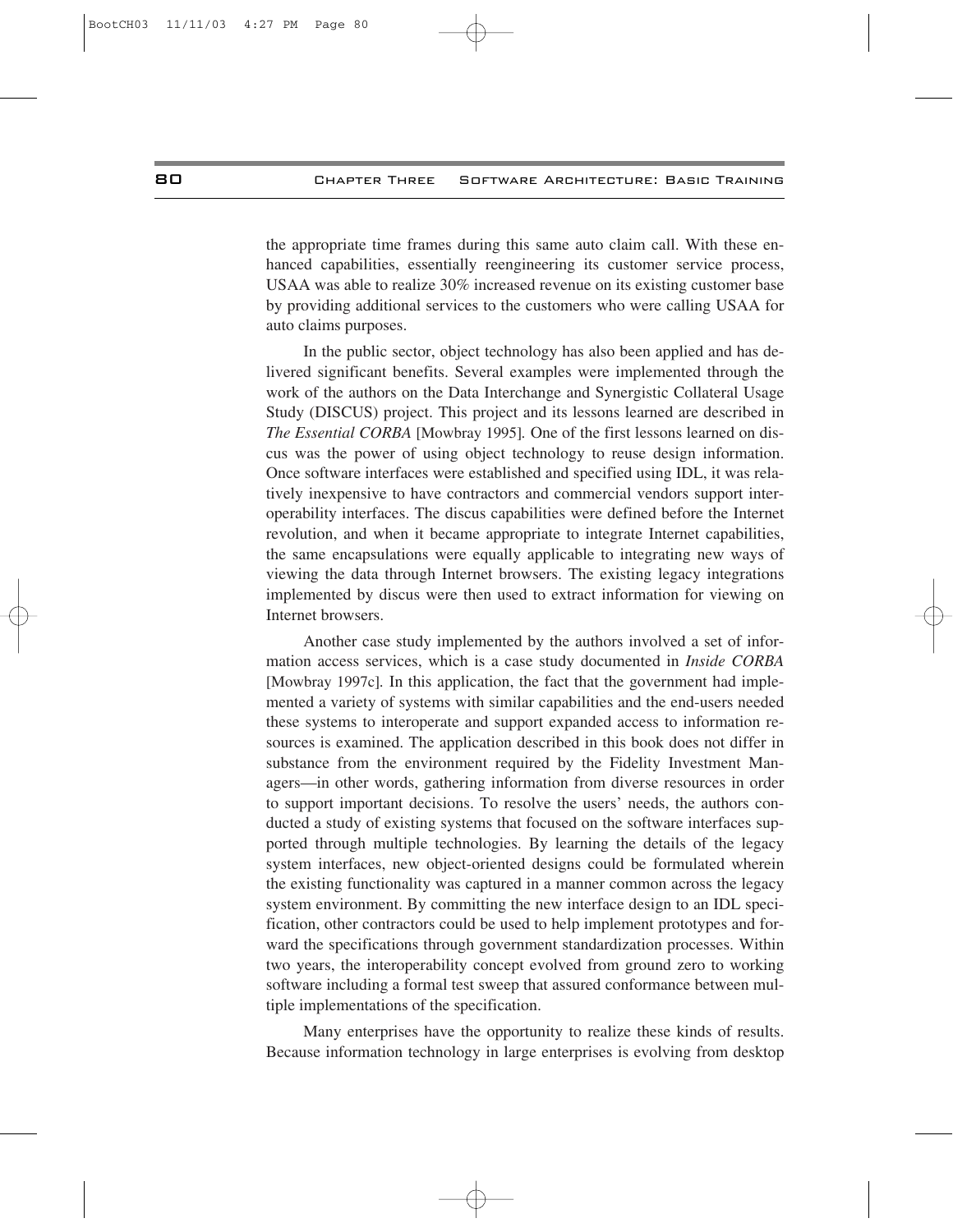#### Technology and Application Architecture

and departmental information systems to interoperable enterprise systems, a layer of enterprise architecture that does not exist in most organizations can be implemented using distributed-object technologies in a manner that provides interoperability in a general way.

In summary, commercial organizations have realized from object technology many benefits that are directly relevant to their corporate competitive advantages. The authors' experiences in research and development show that design reuse is one of the most important concepts to apply in realizing these kinds of results. Given a proper software interface specification, software developers can relatively easily understand the specification through training processes and then proceed to implement the specification. A much more difficult problem would be to ask developers to integrate systems without this kind of guidance. In other words, reinventing a new custom interoperability link is significantly more difficult than if the developers are given a design for how the systems interoperate and simply need to implement the code to implement that capability. In the course of research and development, the authors discovered these kinds of benefits even at the smallest scales where only two or three subsystems were being integrated; as the scale of integration increased up to seven or ten or more systems, the benefits also increased.

Systems interoperability is achievable today through object technology, and these benefits are being realized in existing commercial systems and in system procurements in the public sector.

# 3.8 Technology and Application **ARCHITECTURE**

Software architecture involves the management of both application functionality and commercial technology change. The kinds of benefits that were just mentioned are not the direct result of adoption of a particular technology but involve exploiting the technology in ways that are most effective to realize the business purpose of the system. The simple decision to adopt CORBA or COM+ is not sufficient to guarantee positive business outcomes. One of the key challenges is managing the change in commercial technologies in a manner that supports long-term system life cycles and extends the system without substantial maintenance as the commercial technology evolves.

Figure 3.16 is an example of the class of technology challenges that must be managed by object-oriented architects. Figure 3.16 concerns the evolution of middleware technologies, starting with the socket technologies and evolving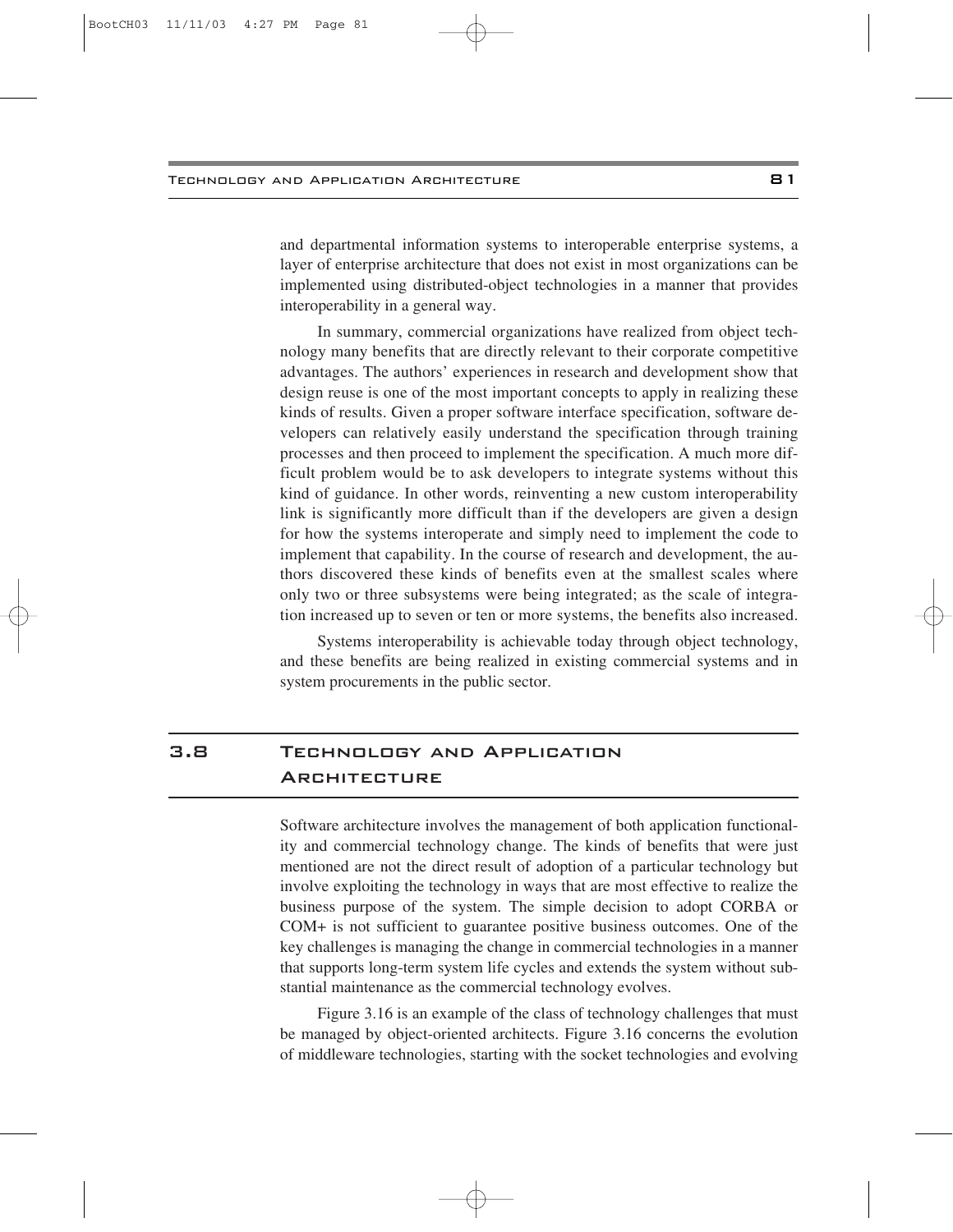into remote procedure calls and distributed computing environment to the current J2EE and ActiveX technologies. No one can reliably predict the future, but given what is known about proprietary technology evolution as well as open systems evolution, it is likely that many of the technologies that are becoming popular will eventually have their own life cycle, which has a distinct ending point based on when the software vendors discontinue their product support and move their attention to new product lines. This particular technology evolution in middleware has some dramatic effects on application software because the middleware is closely integrated with many of the emerging application capabilities. When a technology like ActiveX becomes obsolete, it then becomes necessary to upgrade application systems to the new technologies in order to maintain vendor support and integration of new capabilities. The demise of ActiveX can already be seen on the horizon as COM+, a succeeding technology, makes inroads into replacing core elements of its technology. The software interfaces are likely to be quite different, especially because COM and COM+ are based upon an interface definition language, not the same one as CORBA, and COM+ doesn't have an interface definition language, at least in terms of current marketing information. It is important for the software architect to anticipate these kinds of inevitable changes and to plan the migration of application systems to the new technologies in a manner that doesn't mitigate the business purpose of current system development.

The architect is faced with many challenges in the application space. Some of the most strenuous challenges involve the changing business processes that current businesses are undergoing. There is increasing competition from all sectors, and a merger of capabilities through technologies like the Internet, such that newspapers, computer companies, cable television vendors, and telecommunications operators are starting to work in the same competitive spaces and are experiencing significant competitive pressure that is the direct result of information technology innovations and innovative concepts implemented in application systems. Even with previous generations of technologies, it is fairly well known that requirements change a great deal. In fact, the majority of applications costs for software development can be traced directly to requirements changes [Horowitz 1993]. For the first time in history, information technology budgets are exceeding payrolls in many organizations in industries such as financial services. Information technology is becoming synonymous with competitive advantage in many of these domains. However, the basic capabilities of system development are still falling far short of what is needed to realize competitive capabilities fully. For example, in corporate development, one out of three systems that are started end up in a project cancellation [Johnson 1995]. These types of statistics represent inordinate risk for small and medium-size businesses, given the increasing cost and dependence upon information systems.

BootCH03 11/11/03 4:27 PM Page 82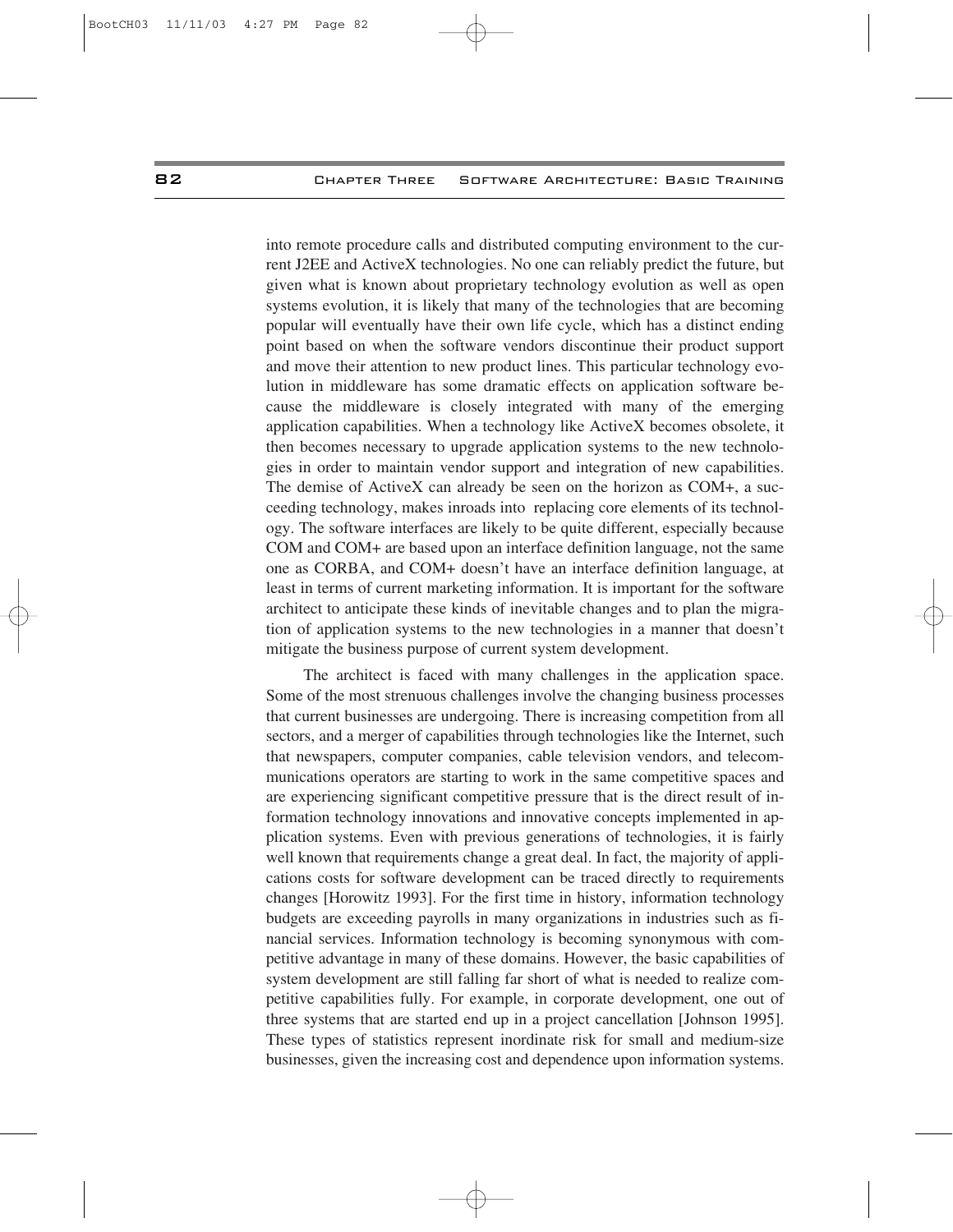

**FIGURE 3.16** Managing Technology Change

One of the fundamental rules of thumb of computing is that no technology ever truly goes away. One can imagine some early IBM minicomputers that are still faithfully performing their jobs in various businesses around the world. As information technology evolves, the need to integrate an increasing array of heterogeneous systems and software starts to become a significant challenge. As it becomes necessary to integrate across enterprises and between enterprises using intranets and extranets, the architectural challenges become substantial. One problem is the current inadequacy of information technology infrastructure, including technologies like COM+ and CORBA, which differ from the real application needs in some significant ways. As the challenges of information technology continue to escalate, another problem with the software skill base arises. In many industries, there are substantial shortages of software engineers. It is estimated that at one time there was at least a 10% negative unemployment level in the United States in the software engineering profession. Some industries are much harder hit than others, including public sector systems integration contractors. To build systems with that challenge in mind, the object-oriented architect needs to plan the system development and control the key software boundaries in a more effective manner than has ever been done before.

Many critical challenges lie ahead for application systems developers and software architects. There is an escalating complexity of application system development. This complexity is driven by the increasing heterogeneity of infor-

E 23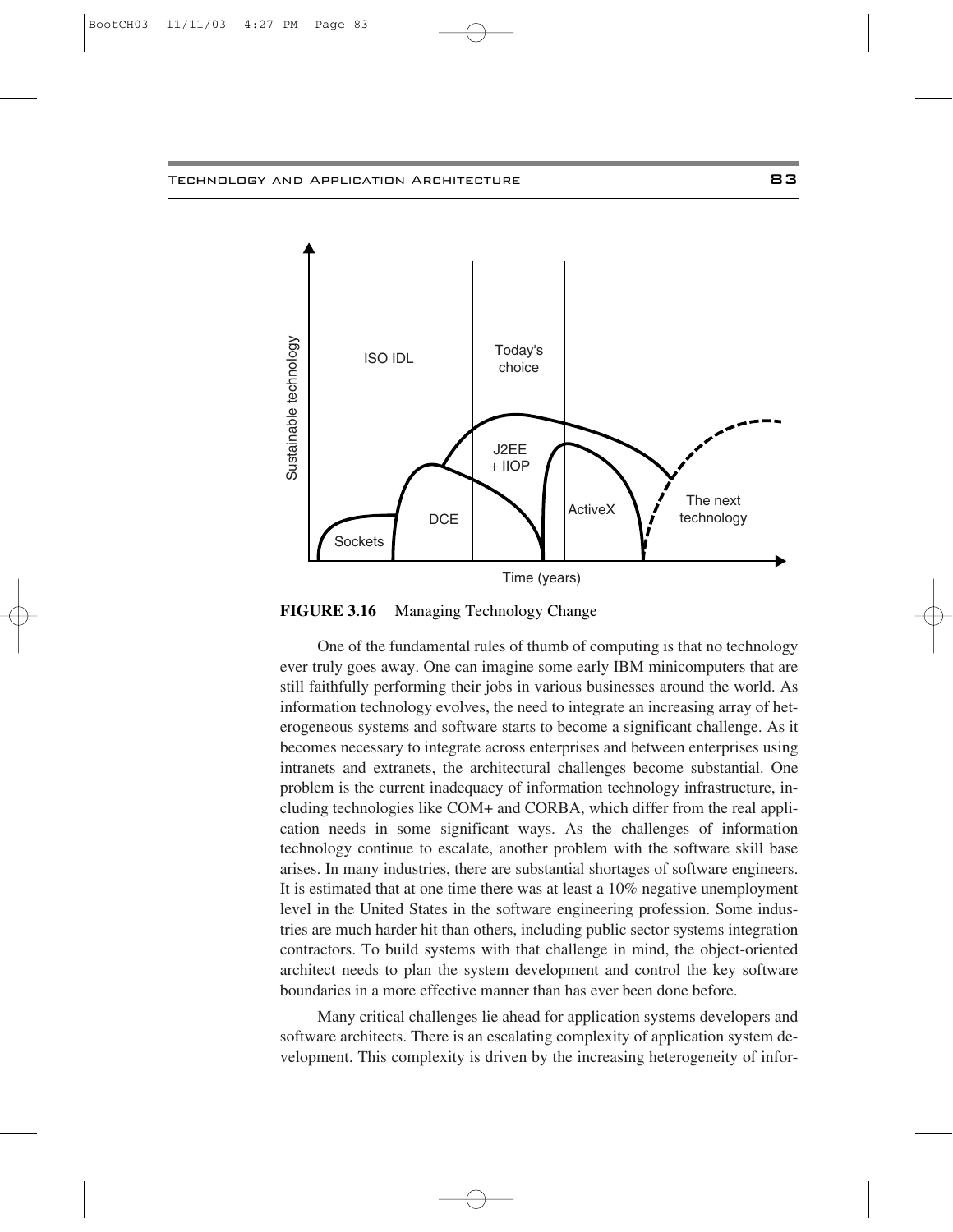#### BootCH03 11/11/03 4:27 PM Page 84

Chapter Three Software Architecture: Basic Training

mation systems and the need to integrate increasing scopes of systems both within and outside the company. In addition, the user requirements not only are increasing the user expectations as a result of exposure to Internet technologies and other marvels of modern life but also are driving software developers to take increasing risks with more complicated and ambitious systems concepts. The key role of the object-oriented architect is the management of change. Managing commercial technology innovation with its many asynchronous product life cycles is one area. Another area is managing the changing business processes that the information technology supports and implements. One area of potential solutions lies in the users influencing the evolution of open systems technologies, influencing software vendors to provide whole technology capabilities, and influencing legislators to put in place the appropriate guarantees of merchantability and fitness for the purposes that underlie the assumptions in system architecture and development.

# 3.9 Applying Standards to Application **SYSTEMS**

In the adoption of object-oriented architectures and technologies, many common questions are raised. They must be resolved to understand the implications fully. The questions of defining object orientation and the component technologies that comprise object technologies have already been reviewed, as has a discussion on how object technologies compare with others, such as procedural technology.

Many other questions and requirements are crucial to certain categories of applications. Questions about performance, reliability, and security on the Internet and how these technologies integrate with vendors that have significant market share are all important considerations in the adoption of these technologies. The next few chapters explain some of the fundamental concepts that describe the commercial and application sides of object-oriented architecture. Furthermore, the case is made for the application of open systems technologies in object-oriented software development practice. Additionally, application development issues on applying object technology, integrating legacy systems, and monitoring the impact of these technologies on procurement and development processes are addressed.

It is important to understand that commercial technologies based upon open systems evolve according to certain underlying principles. These principles are clearly defined through a model developed by Carl Cargill that

84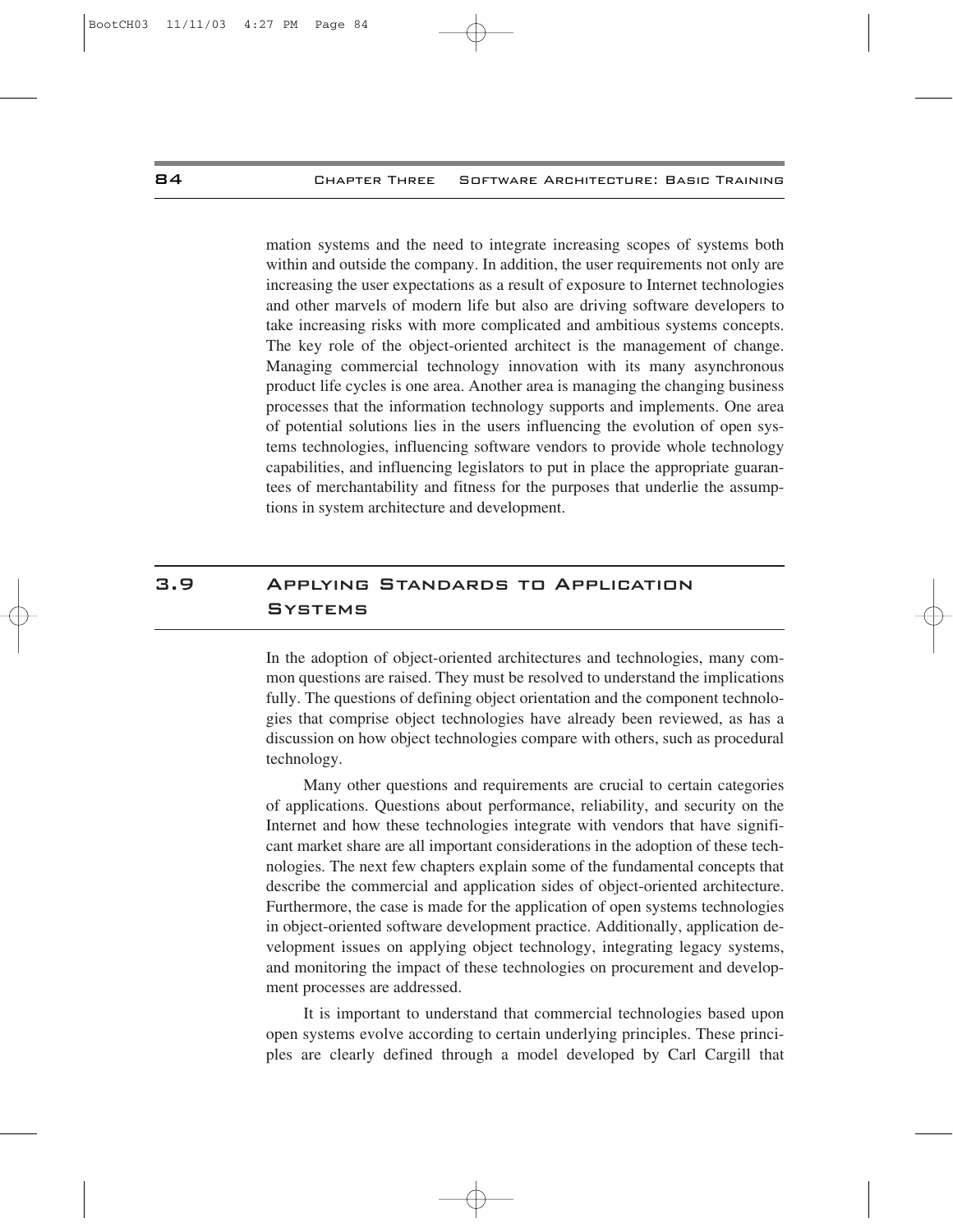## Applying Standares to Application Systems

describes the five stages of standardization (Figure 3.17). To initiate an open systems standards process, it is necessary to define a reference model. A reference model defines the common principles, concepts, and terminology that are applied across families of standards. These reference models also apply to object-oriented architectures and the integration of application systems. Reference models are an element that is often missing in software engineering processes that address complex issues. Developing a formal reference model through a formal open systems process takes a considerable amount of effort from numerous people.

A typical reference model from the international standards organization may take up to ten years to formulate. Based upon a reference model, a number of industry standards can be initiated and adopted on a somewhat shorter time scale for formal standardization; this ranges up to seven years. Both reference models and industry standards are usually the intellectual product of groups of technology vendors. The standards represent the most general common denominator of technologies across the largest consumer base. In order to apply these technologies, it is necessary to define a number of profiles that serve the role of reducing the complexity of applying the standard within a particular domain or set of application systems (refer to Figure 2.13b).

There are two different kinds of profiles. *Functional profiles* define the application in general terms of a standard for a specific domain. Typical domains might include mortgage lending or automobile manufacturing. The



**Five stages of standardization**

**FIGURE 3.17** The Five Stages of Standardization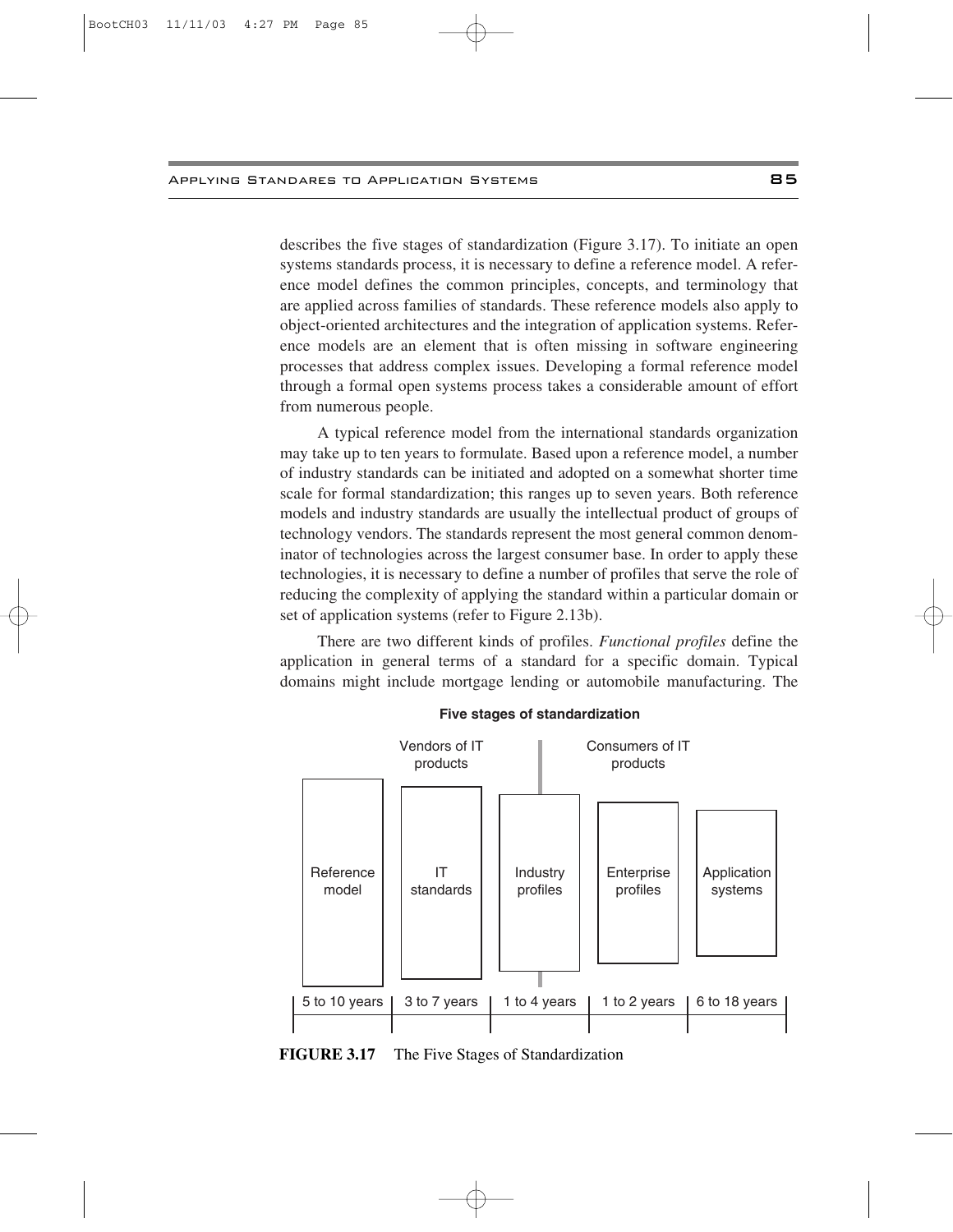functional profiles define the common usage conventions across multiple companies within the same industry. Functional profiles can be the product of information technology vendors but usually are a joint product between the users of technology and the vendors.

The next level of profiles is called *system profiles.* System profiles define how a particular family of systems will use a particular standard or set of standards. The family of systems is usually associated with a certain enterprise or virtual enterprise. For example, a set of electronic data interchange standards for the Ford Motor Company defines how the company and its suppliers for the manufacturing process can provide just-in-time inventory control so that Ford's assembly lines can proceed in an organized fashion without interruptions.

Above system profiles are *application systems,* which are specific implementations. Even though the concept of profiles is new to many software engineers, profiles are implemented, perhaps implicitly, in all systems. Whenever a general-purpose standard or a commercial technology is applied, decisions are made regarding the conventions of how that technology is used, and those decisions comprise a profile. Unfortunately, many of the important profiles are buried in the implementation details of information systems. Notice that, in Figure 2.13b, the time scales for developing each of the types of specifications is decreasing. The intention is that the reference models provide a stable architectural framework for all the standards, profiles, and systems that are developed over a longer term. The industry standards provide the next level of stability and continuity, the profiles provide stability and consensus across domains and application families, and all these mechanisms support the rapid creation of application systems on the order of half a year to a year and a half.

Figure 3.18 shows the breakout of reference models and profiles from the perspective of a particular vendor of information technology. In general, a vendor is working from a single reference model that spans a number of industry standards. The vendor implements technologies conformant with these standards and then works with various application developers and vertical markets to define the usage of the technology for valuable business systems. There is a multiplying factor for vendors in this approach in that for a small group of vendors potentially numerous customers are enabled by the technologies that they supply.

Figure 3.19 portrays the concept from the perspective of the end-user application developer. This diagram is somewhat amusing in a dark sense, but it is very representative of the kind of challenges that object-oriented architects in all kinds of information technology are facing today. For a given application system, numerous standards and reference models are potentially applicable to the development of that system. A smaller number of functional profiles and

86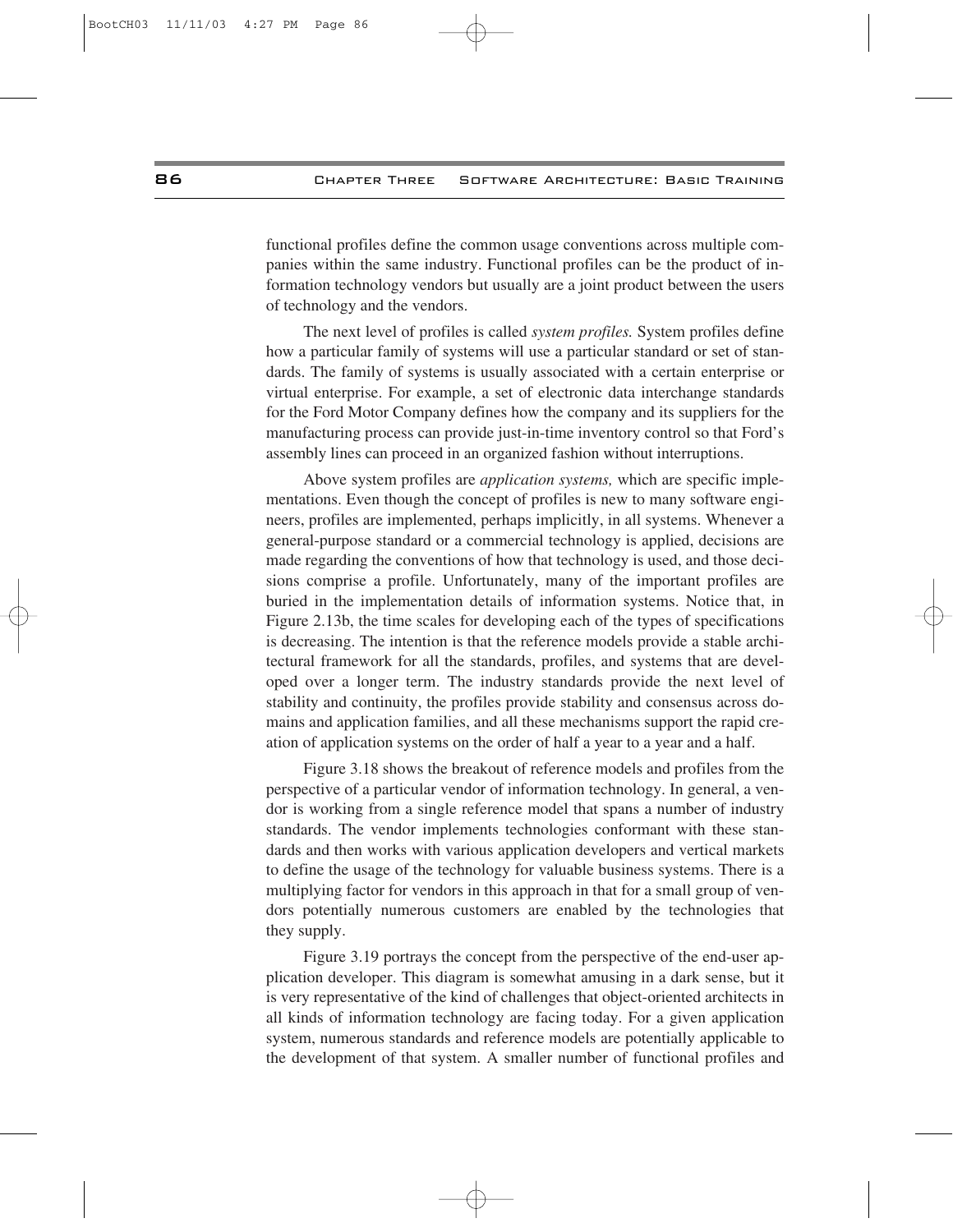## Applying Standares to Application Systems

system profiles can be obtained off the shelf to guide application system development. In general there is a gap between the application implementations and the industry standards in the area of profiling. Because profiling is primarily the responsibility of users, it's appropriate to say that the users are to blame for this gap in guidance.

When profiles are not agreed to between application system projects, the likelihood is that the systems will not be interoperable, even though they are using identical industry standards and even products from the same vendors. This can be a confusing and frustrating situation for application architects. It is necessary to understand these principles in order to resolve these kinds of issues for future system developments.



**FIGURE 3.18** Standards from the Vendor's Perspective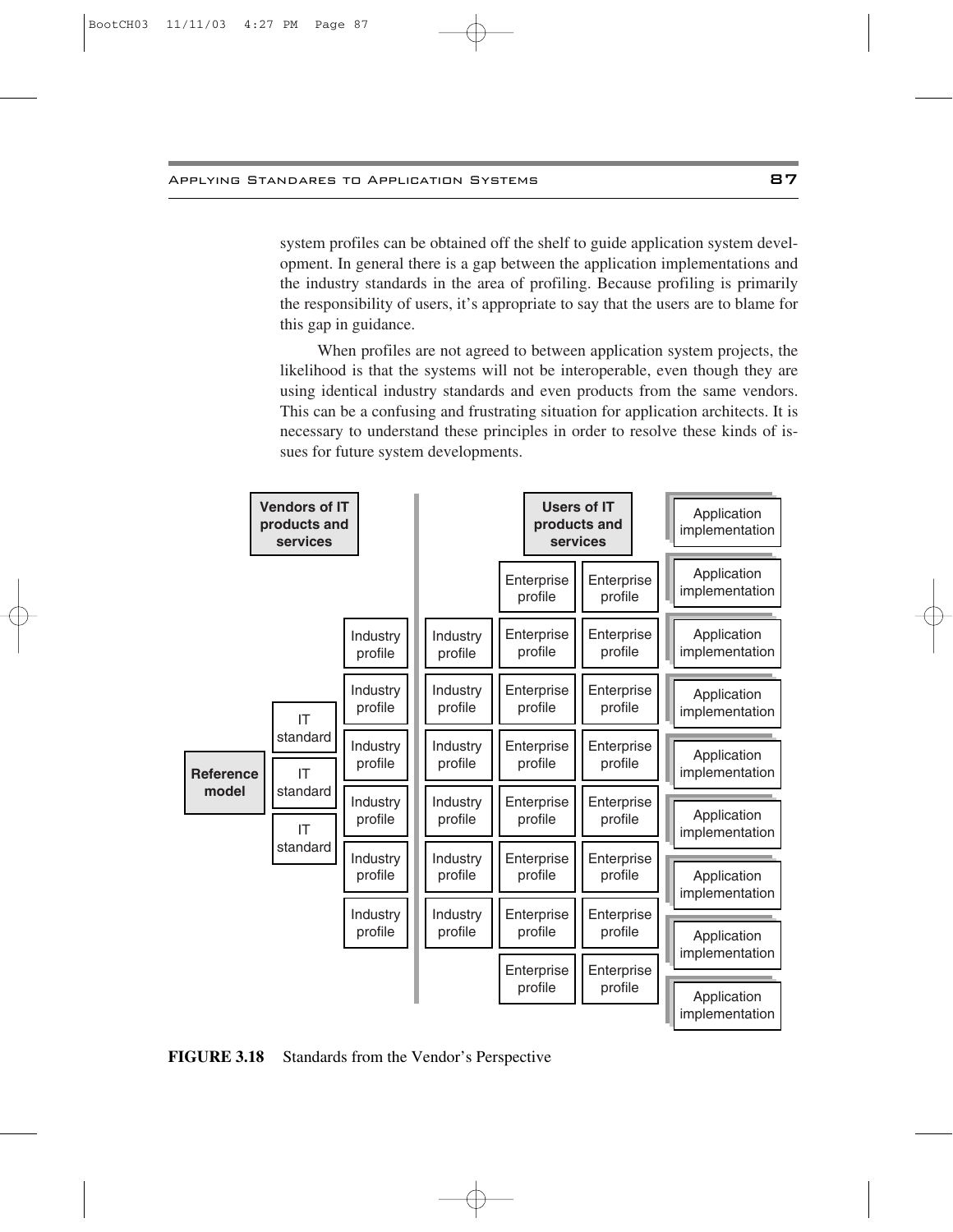



# 3.10 Distributed Infrastructures

Earlier, the concept of middleware was introduced. Middleware provides the software infrastructure over networking hardware for integrating server platforms with computing clients, which may comprise complete platforms in their own right.

Distributed infrastructure is a broad description for the full array of object-oriented and other information technologies from which the software architect can select. Figure 3.20 shows the smorgasbord of technologies available on both client server and middleware operating system platforms [Orfali 1996]. On the client platform, technologies include Internet Web browsers,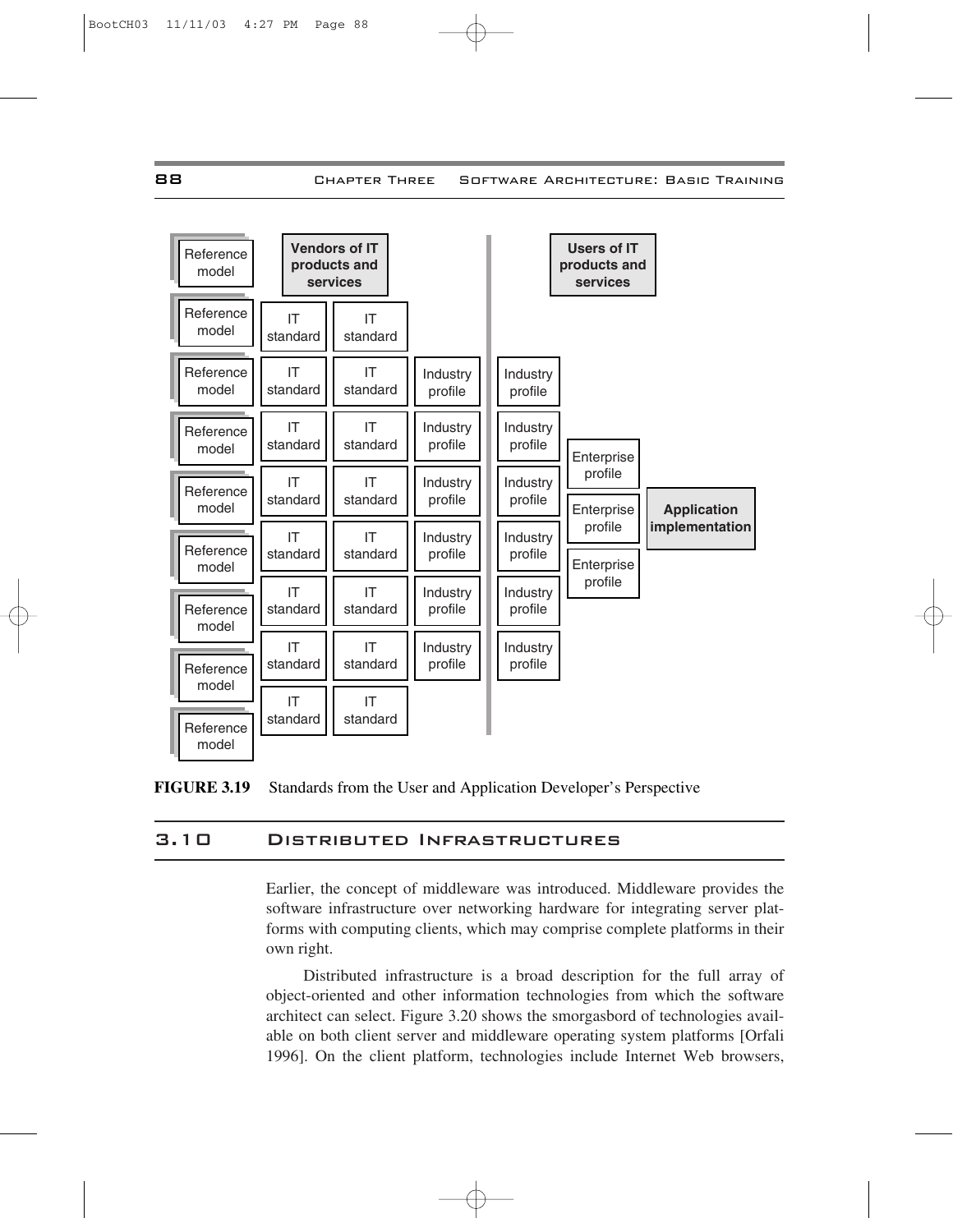

# **FIGURE 3.20** Infrastructure Reference Model

graphical user interface development capabilities, system management capabilities, and operating systems. On the server platform, there is a similar array of technologies including object services, groupware capabilities, transaction capabilities, and databases. As mentioned before, the server capabilities are migrating to the client platforms as client-server technologies evolve. In the middleware arena, there is also a fairly wide array of client-server capabilities. These include a large selection of different transport stacks, network operating systems, system management environments, and specific services. These technologies are described in significant detail in a book by Bob Orfali, Dan Harkey, and Jeri Edwards, *The Client Server Survival Guide* [Orfali 1996].

Some of the key points to know about client-server technologies include the fact that the important client-server technologies to adopt are the ones that are based upon standards. The great thing about standards is that there are so many to choose from. A typical application portability profile contains over 300 technology standards. This standards profile would be applicable to a typical large-enterprise information policy. Many such profiles have been developed for the U.S. government and for commercial industry. The information technology market is quite large and growing. The object-oriented segment of this market is still relatively small but is beginning to comprise enough of the market so that it is a factor in most application systems environments.

As standards evolve, so do commercial technologies. Standards can take up to seven years for formal adoption but are completed within as short a time as a year and a half within consortia like the OMG. Commercial technologies are evolving at an even greater rate, trending down from a three-year cycle that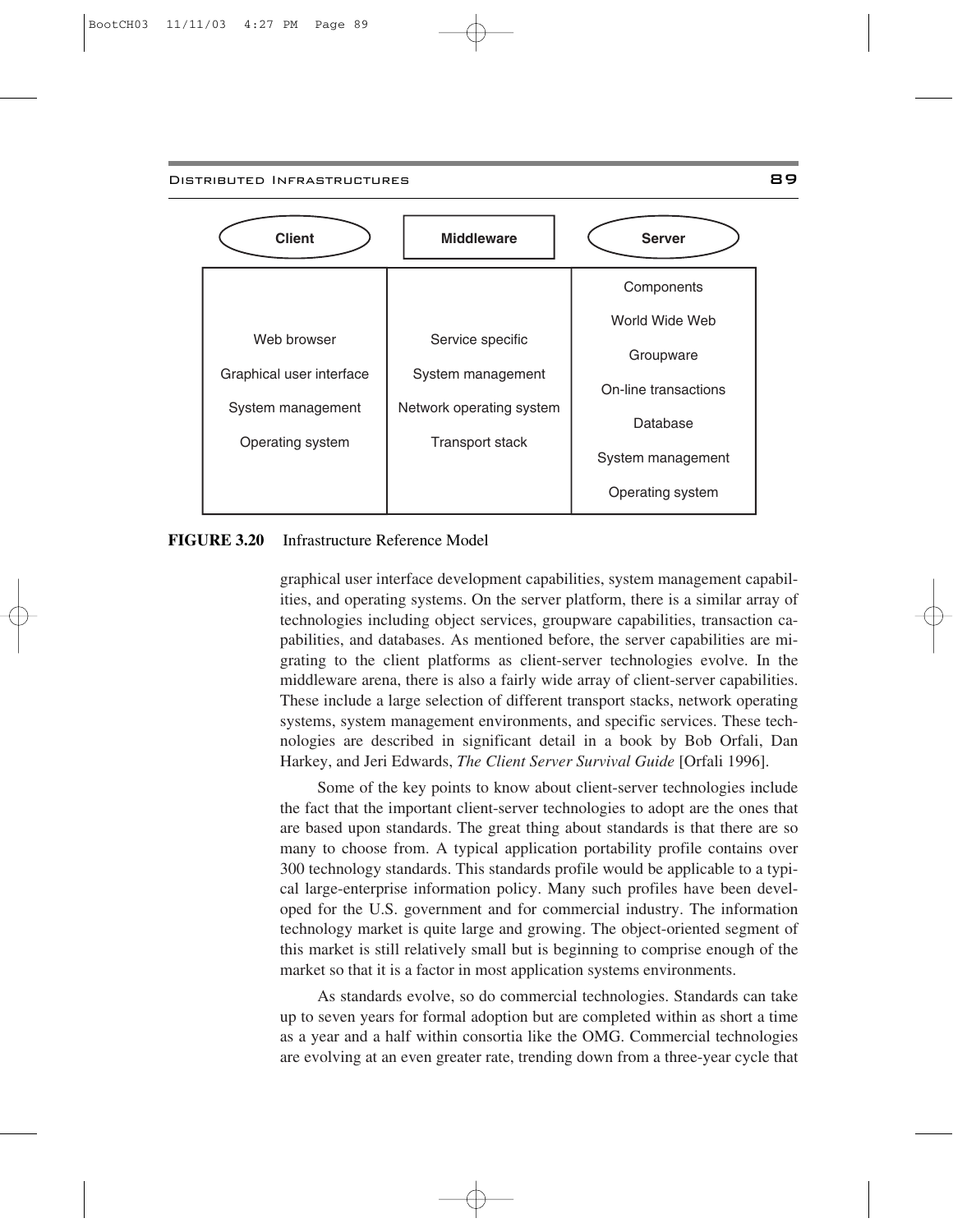characterized technologies in the late 1980s and early 1990s down to 18-month and one-year cycles that characterize technologies today. For example, many vendors are starting to combine the year number with their product names, so that the obsolescence of the technology is obvious every time the program is invoked, and users are becoming increasingly compelled to upgrade their software on a regular yearly basis. Will vendors reduce innovation time to less than one year and perhaps start to bundle the month and year designation with their product names?

The management of compatibilities between product versions is an increasingly difficult challenge, given that end-user enterprises can depend upon hundreds or even thousands of individual product releases within their corporate information technology environments. A typical medium-sized independent software vendor has approximately 200 software vendors that it depends upon in order to deliver products and services, trending up from only about a dozen six years ago. Figure 3.21 shows in more detail how commercial technologies are evolving in the middleware market toward increasing application functionality. Starting with the origins of networking, protocol stacks such as the transmission control protocol (TCP) provide basic capabilities for moving raw data across networks.

| abstraction<br>৳<br>Level | Application frameworks                                                 |  |                |                               |                            |               | Active<br>X<br>automation<br>& scripting | Java 2<br>Enterprise<br>Edition |
|---------------------------|------------------------------------------------------------------------|--|----------------|-------------------------------|----------------------------|---------------|------------------------------------------|---------------------------------|
|                           | Object oriented<br><b>Interface Definition</b>                         |  |                | HP/DEC<br>OO DEC              | <b>CORBA</b><br><b>ORB</b> | Active<br>X's | Remote<br>Method                         |                                 |
|                           | Language (IDL)<br>Standardized services<br>(security, threads, naming) |  |                | $ONC+$<br><b>RPC</b><br>(Sun) | <b>DCE</b><br><b>RPC</b>   |               | <b>DCOM</b>                              | Invocation                      |
|                           | Call-level<br>invisibility                                             |  |                | <b>ONC</b>                    | (OSF)                      |               |                                          |                                 |
|                           | <b>Transport invisibility</b>                                          |  | <b>TLI/XTI</b> | <b>RPC</b><br>(Sun)           | <b>TLI/XTI</b>             |               |                                          | <b>IIOP</b>                     |
|                           | Platform independent<br>messaging                                      |  | <b>Sockets</b> |                               |                            |               |                                          | Java<br><b>Sockets</b>          |
|                           | <b>Network</b><br><b>TCP/UDP</b><br>transport<br>special               |  |                |                               |                            |               |                                          | $+RMP$                          |
|                           |                                                                        |  |                |                               |                            |               |                                          |                                 |

Time (approximate)

**FIGURE 3.21** Evolution of Distributed Computing Technologies

90

BootCH03 11/11/03 4:27 PM Page 90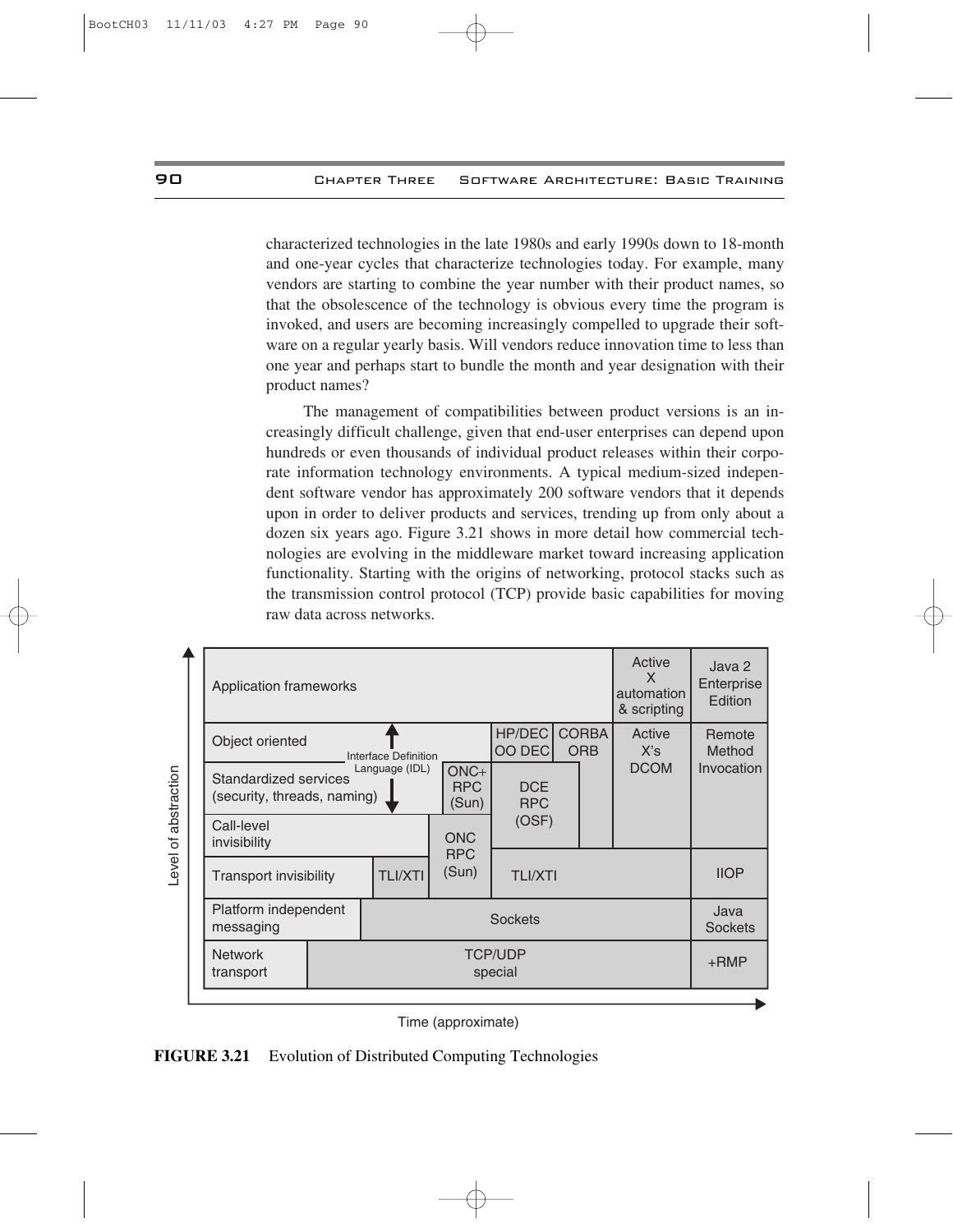#### Distributed Infrastructures

The next level of technologies includes the socket services, which are available on most platforms and underlie many Internet technologies. These socket services resolve differences between platform dependencies. At the next layer, there are service interfaces such as transport-layer independence (TLI), which enables a substitution of multiple socket-level messaging services below application software. As each of these technologies improves upon its predecessors, additional functionality, which would normally be programmed into application software, is embodied in the underlying infrastructure. One consequence of this increasing level of abstraction is a loss of control of the underlying network details in qualities of services that were fully exposed at the more primitive levels. Beyond transport invisibility, the remote-procedure-call technologies then provide a natural high-level-language mechanism for networkbased communications. The distributed computing environment represents the culmination of procedural technologies supporting distributed computing. Object-oriented extensions to DCE, including object-oriented DCE and Microsoft COM+, now provide mechanisms for using object-oriented programming languages with these infrastructures.

Finally, the CORBA object request broker abstracts above the remote procedure's mechanisms by unifying the way that object classes are referenced with the way that the individual services are referenced. In other words, the CORBA technology removes yet another level of networking detail, simplifying the references to objects and services within a distributed computing environment. The progress of technology evolution is not necessarily always in a forward direction. Some significant technologies that had architectural benefits did not become successful in the technology market. An example is the Open-Doc technology, which in the opinion of many authorities had architectural benefits that exceeded current technologies like ActiveX and JavaBeans.

Standards groups have highly overlapping memberships, with big companies dominating most forums. Groups come and go with the fashions of technological innovation. Recently Internet forums (W3C, IETF) have dominated, as have JavaSoft and Microsoft open forums.

Many networking and open systems technologies as well as other objectoriented standards are the products of now defunct consortia. The consortium picture is dynamic. Some of the former consortia such as the Open Software Foundation and X Open are now merged to form The Open Group. Other consortia, such as the Object Management Group and the Common Open Software Group, are highly overlapping in membership. A recent addition to the consortium community has been the Active Group. The Active Group is responsible for publishing technology specifications for already released technologies developed by Microsoft (Figure 3.22). The Open Software Foundation originated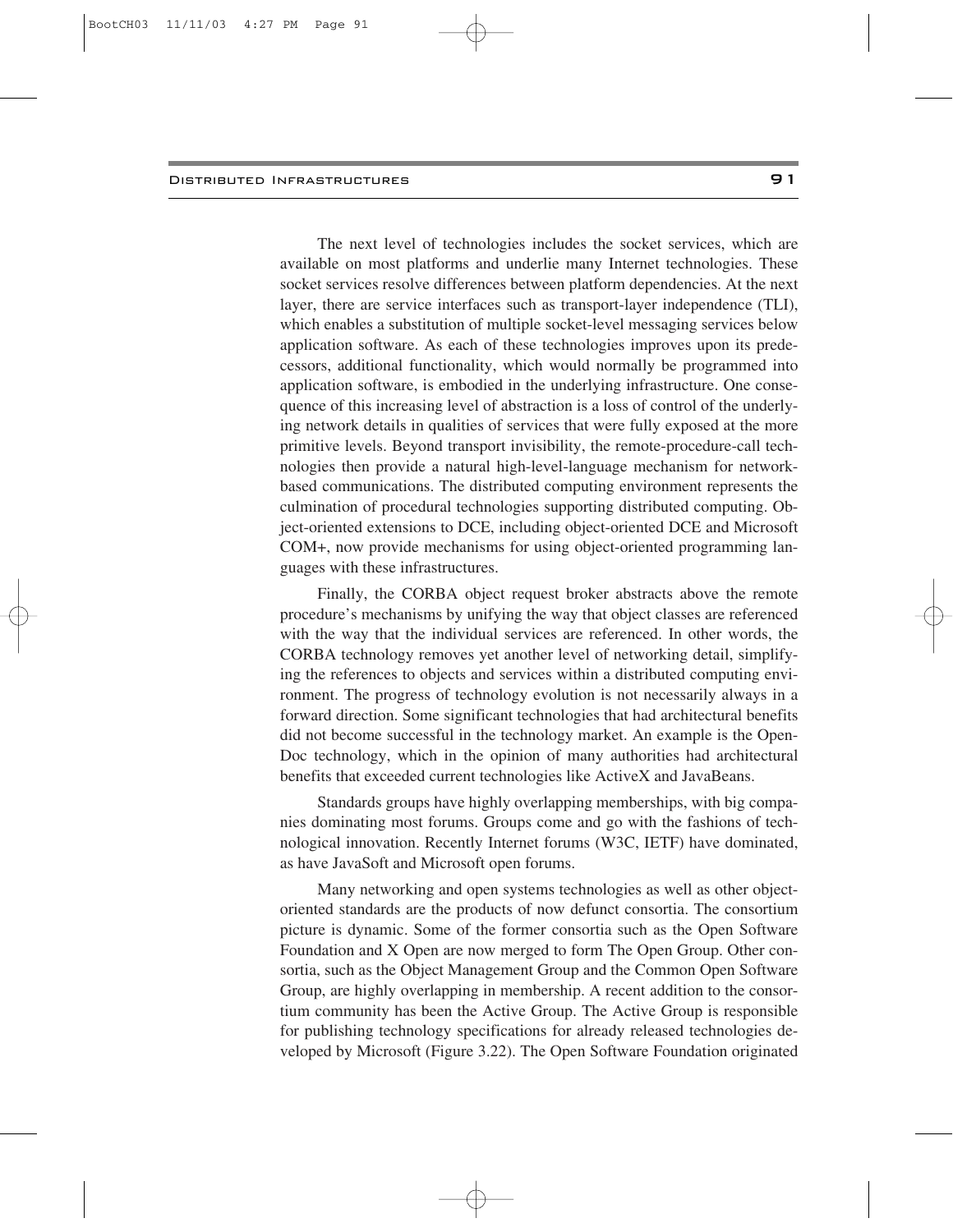



**FIGURE 3.22** Commercial Software Technology Consortia

the distributed computing environment that supports remote procedure calls as well as other distributed services. The distributed computing environment is the direct predecessor of the Microsoft COM+ technologies. The distributed computing environment represents the consensus of a consortium of vendors outside Microsoft for procedural distributed computing.

Along with CORBA, the distributed computing environment is a mainstream technology utilized by many large-scale enterprises (Figure 3.23). One important shortcoming of the distributed computing environment is the provision of a single-protocol-stack implementation. As distributed computing technologies evolve, it becomes increasingly necessary to provide multiple network implementations to satisfy various quality-of-service requirements. These requirements may include timeliness of message delivery; performance; and throughput, reliability, security, and other nonfunctional requirements. With a single-protocol-stack implementation, the developers of applications do not have the capability to provide the appropriate levels of service. The technology gap described here is properly described as access transparency, a term defined by an international standards organization reference model that is covered in Chapter 9. Proper object-oriented distributed computing infrastructures do provide access transparency and give developers the freedom to select the appropriate protocol stacks to meet the application quality-of-service requirements.

92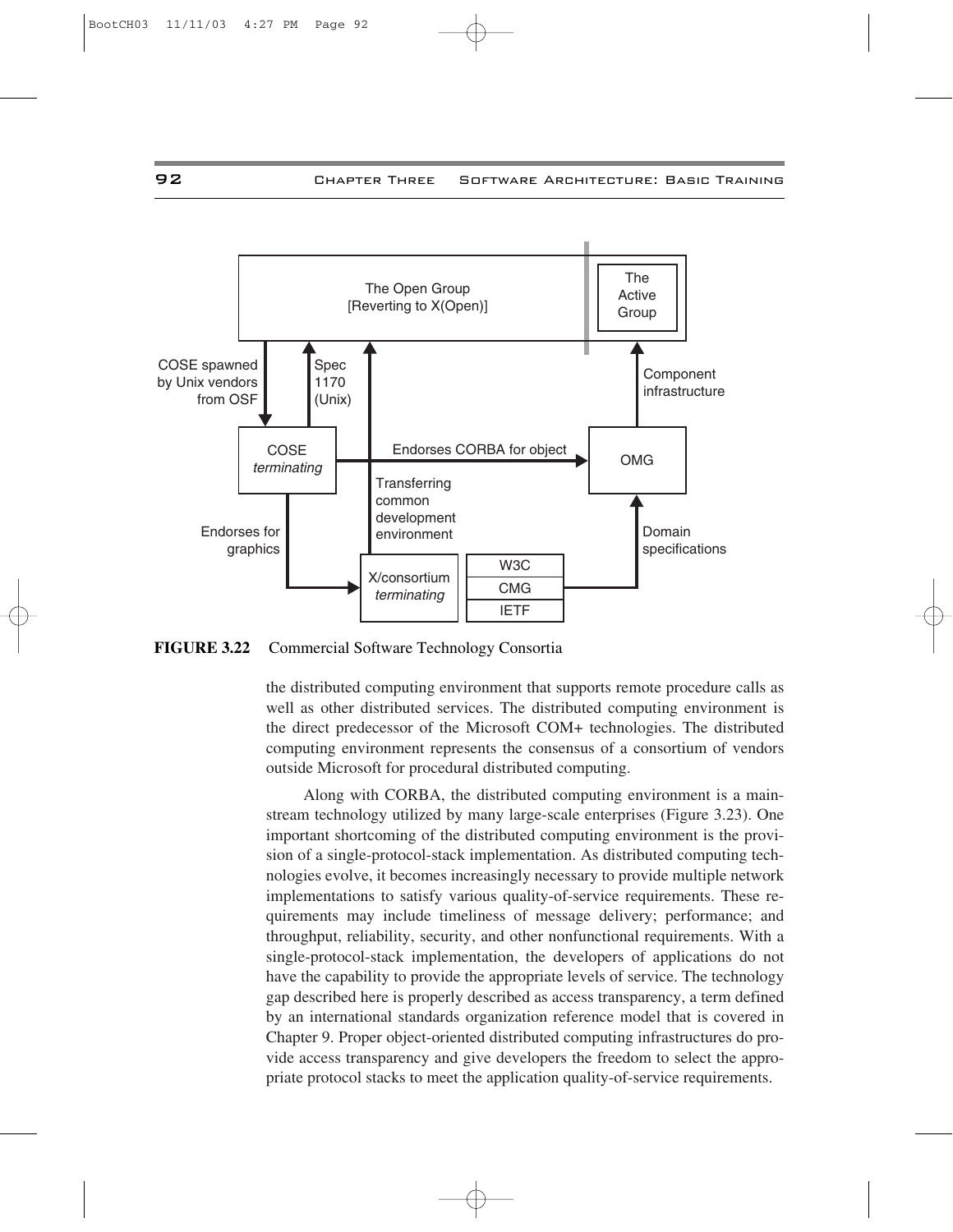

**FIGURE 3.23** Distributed Computing Environment

Figure 3.24 shows the infrastructure technologies from the Microsoft COM+ and ActiveX product lines. The basis of these technologies for distributed computing came from the original OSF environment, but that technology was extended in various ways with proprietary interfaces that also support the use of C++ programs in addition to the C program supported by DCE. The ActiveX technologies have a partition between capabilities that support distributed computing and capabilities that are limited to a single desktop. The desktop-specific capabilities include the compound document facilities. Compound document facilities support the integration of data from multiple applications in a single office document. When moving a document from desktop to desktop, there can be complications because of the lack of complete integration with the distributed environment.

Figure 3.25 shows some of the underlying details of how the component object model and COM+ model interface with application software. Application software is exposed to Microsoft-generated function tables that are directly related to the runtime system from Microsoft Visual C++. The consequence of this close coupling between Visual C++ in applications software is that the mapping to other programming languages is not standardized and in some cases is quite awkward (e.g., when ordinary C programs are applied with the COM+ infrastructure). The CORBA technologies provide a resolution of some of these shortcomings.

Figure 3.26 shows the basic concept behind an Object Request Broker (ORB). The purpose for an ORB is to provide communications between different elements of application software. The application software providing a service is represented by an object. This object may encapsulate software that is not object oriented. An application client can request services from an object by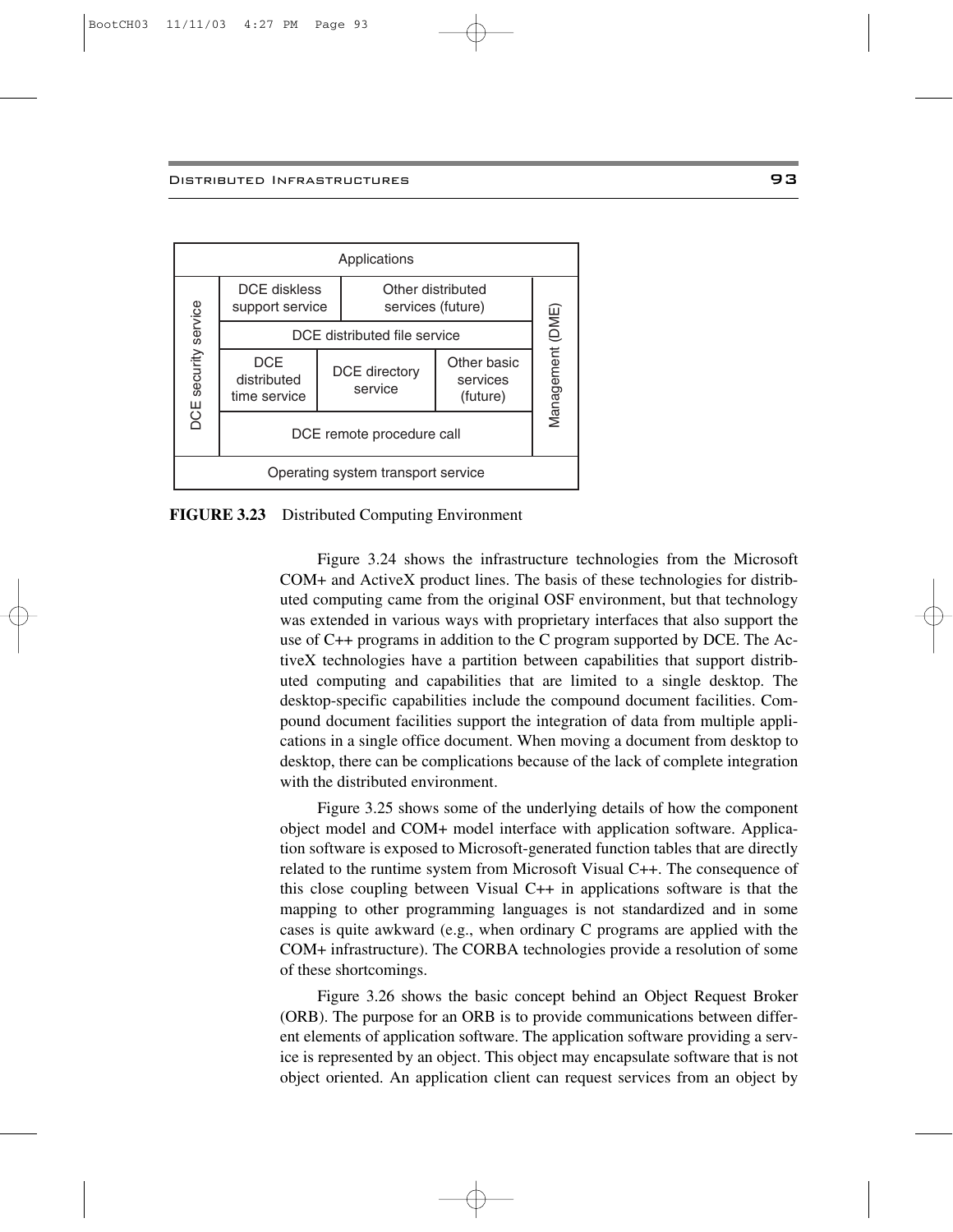



**FIGURE 3.24** ActiveX Technology Elements



**FIGURE 3.25** Component Object Model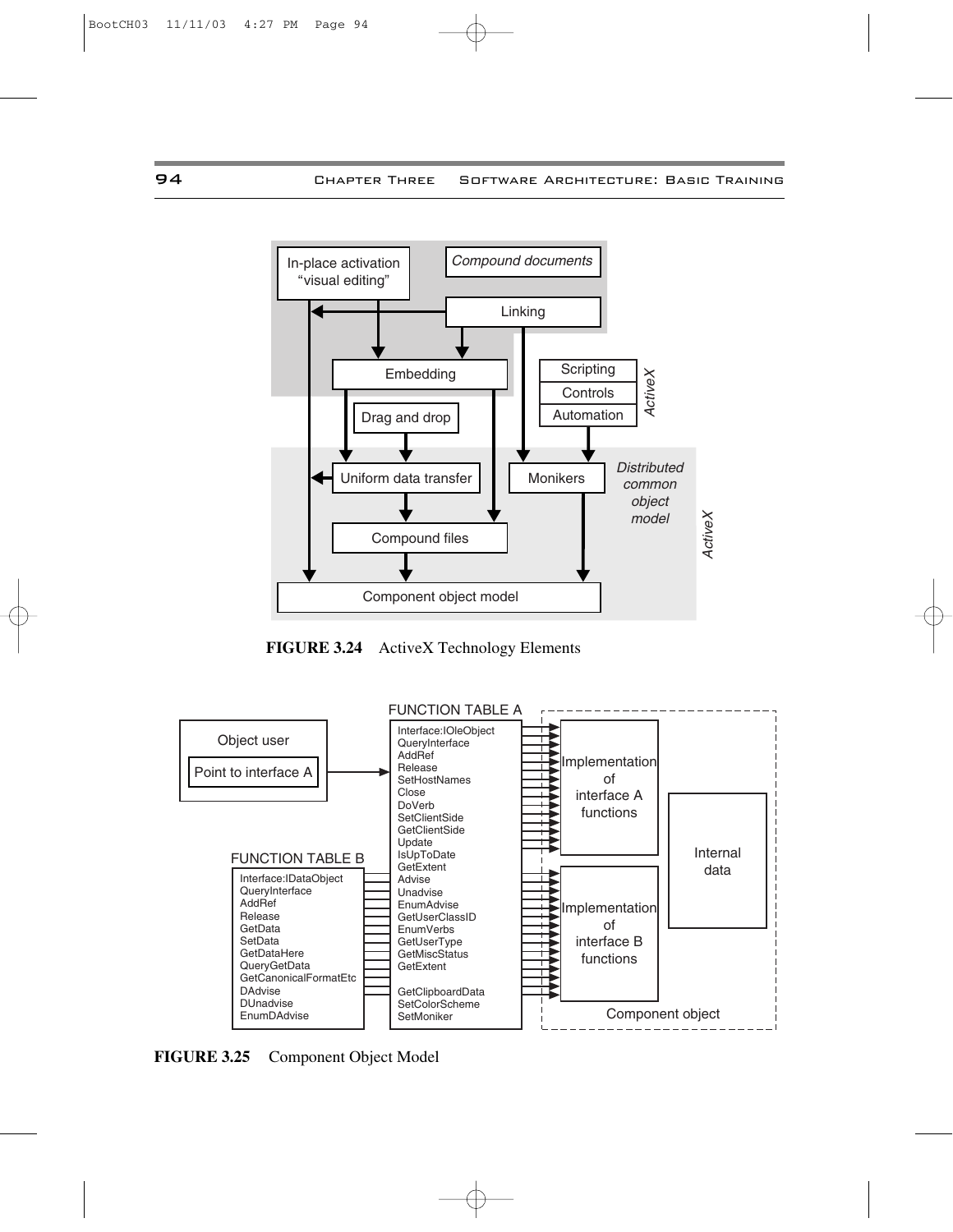

**FIGURE 3.26** Object Request Broker Concept

sending the request through the ORB. The CORBA mechanism is defined to help simplify the role of a client within a distributed system. The benefit of this approach is that it reduces the amount of software that needs to be written to create an application client and have it successfully interoperate in a distributed environment.

Figure 3.27 shows some of the finer grained details from the CORBA model. Figure 3.27 relates to Figure 3.26 in that the client and object software interoperate through an ORB infrastructure. The part of the infrastructure standardized by CORBA is limited to the shaded interfaces between the application software and the ORB infrastructure. CORBA does not standardize the underlying mechanisms or protocol stacks. There are both benefits and consequences to this freedom of implementation. Because different implementers have the ability to supply different mechanisms and protocol stacks underneath CORBA interfaces, a number of different products support this standard and provide various qualities of service. Some implementations, in fact, provide dynamic qualities of service that can vary between local and remote types of invocations. The consequence of this freedom of implementation is that the mechanisms selected may not be compatible across different vendors. An additional standard called the Internet Inter ORB Protocol defines how different ORB mechanisms can interoperate transparently. The implementation of IIOP is required for all CORBA products.

The CORBA infrastructure provides two different kinds of mechanisms on both the client and implementation sides of the communication services. On the client side, the client developer has the option of using precompiled stub programs that resemble ordinary calls to the application software. The use of static stubs minimizes the special programming that is required because the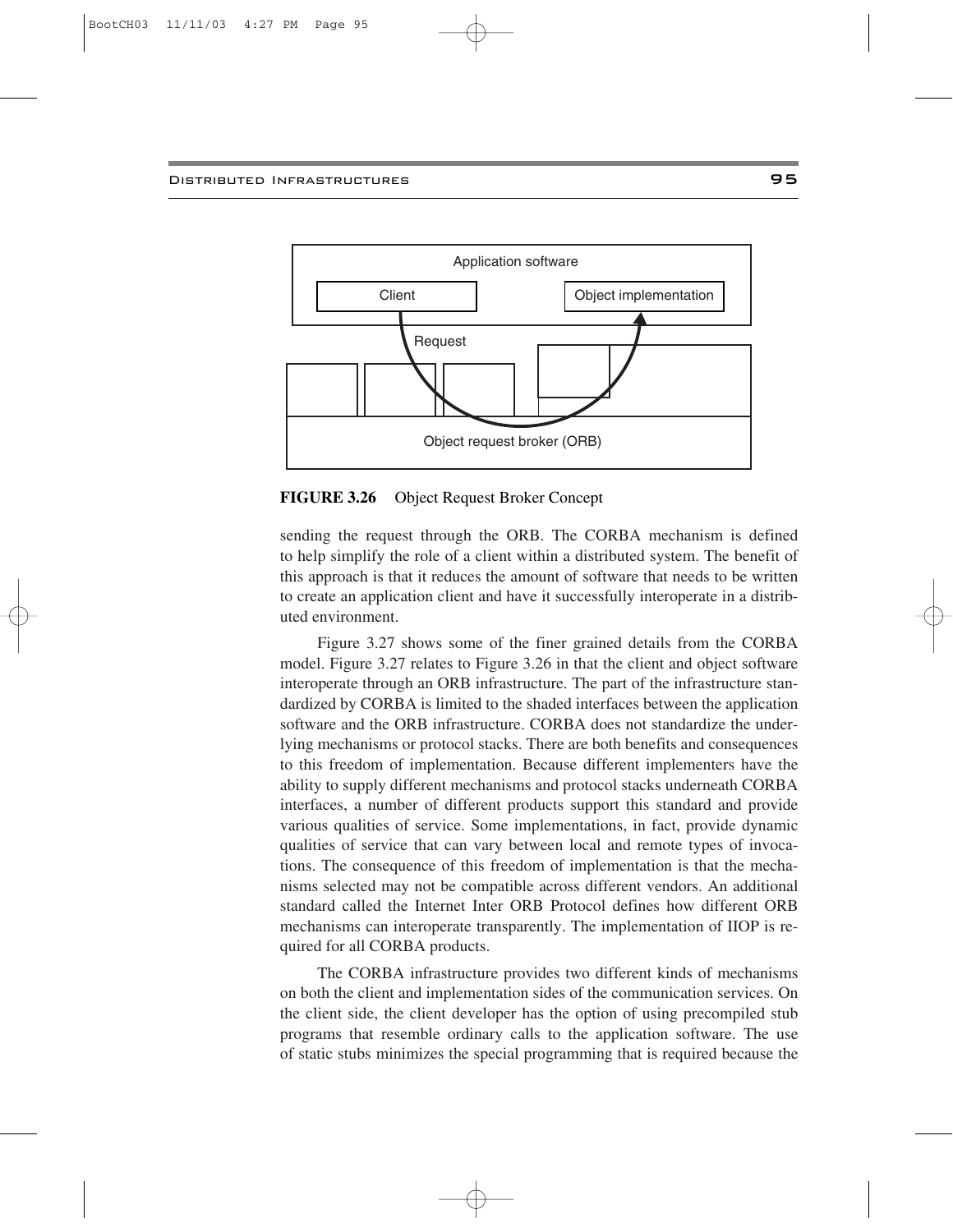

ISO IDL interface for all ORBs (one interface for each object type)

ISO IDL interface for all ORBs (several adapters)

**FIGURE 3.27** Key Interfaces in CORBA Architecture

application is potentially distributed. The stub programs appear like local objects in the application environment, but the stubs represent a proxy for the remote object.

The client developer has the option of using dynamic invocation (Figure 3.27). Dynamic invocation is an interface that enables the client to call an arbitrary message invocation upon objects that it discovers dynamically. The dynamic invocation gives the CORBA mechanism extensibility, which is only required in certain kinds of specialty applications. These applications might include program debuggers, mobile agent programs, and operating systems. The implementer of object services in the CORBA environment also has the capability to choose static invocation or dynamic invocation. The two options are generated as either static skeletons or dynamic skeletons.

The skeletons provide the software that interfaces between the ORB's communication infrastructure and the application program, and they do so in a way that is natural to the software developer. By using dynamic skeletons with dynamic invocation in the same program, interesting capabilities are possible. For example, software firewalls, which provide filtering between different groups of applications, can easily be implemented by these two dynamic capabilities.

Figure 3.28 shows the CORBA technologies in the object management architecture and how these technologies relate to the Cargill model discussed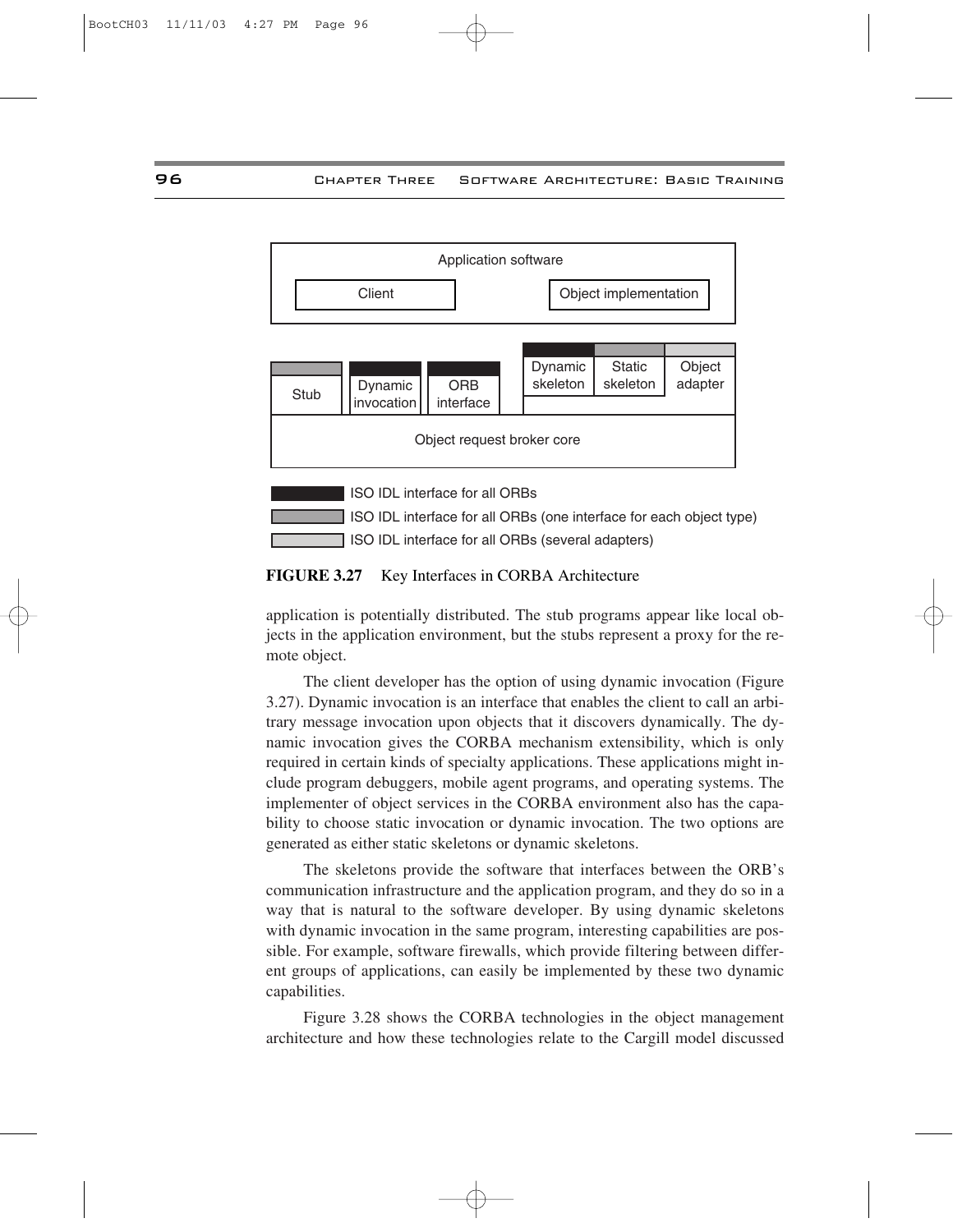

**Cargill model**

### **FIGURE 3.28** Extensions of the Object Management Architecture

earlier. The object management architecture shown in Figure 3.9 provides a reference model for all the CORBA technologies. CORBA and the related standards, such as CORBA services and CORBA facilities, are examples of industry standards that apply broadly across multiple domains.

The CORBA domains comprise functional profiles in the Cargill model. In other words, the CORBA domain interface specifications represent domainspecific interoperability conventions for how to use the CORBA technologies to provide interoperability. Finally, the application objects in the object management architecture correspond directly with the application implementations in the Cargill model.

Other initiatives (besides CORBA) have attempted to specify comprehensive standards hierarchies. First Taligent, then IBM's San Francisco project attempted to define object standards frameworks, but neither garnered the expected popularity. Java J2EE has come closest to achieving the vision and represents outstanding progress toward completing the standards picture.

<u>s</u>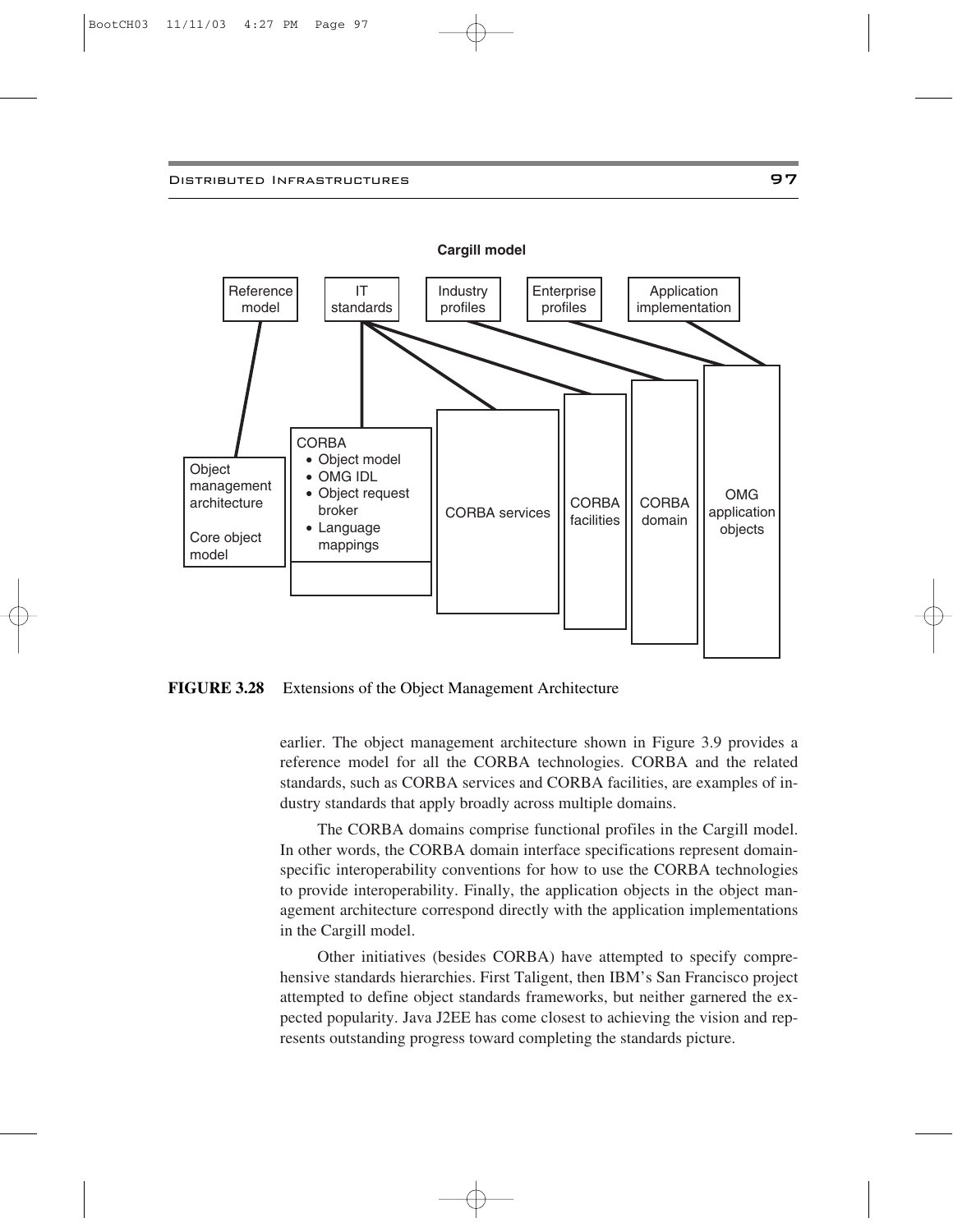# 3.11 Conclusions

This chapter introduced the fundamental concepts of object orientation, open systems, and object-oriented architectures. It also discussed object orientation in terms of isolating changes in software systems by combining the data and processing into modules called objects. Object technology is a capability that is already present and entering the mainstream of software development. Object technology is broadly supported by commercial industry through software vending and by many mainstream end-user organizations in their application development.

As discussed, the only sustainable commercial advances are through open systems forms of commercial technology. With proprietary technologies, the obsolescence of capabilities conflicts with the need to build stable application environments that support the extension of application functionality.

Additionally, stovepipe systems are the pervasive form of application architecture but can be reformed into more effective component object architectures. In the next chapter, object technologies and various reference models that make these technologies understandable will be described.

This chapter considered one of the key concepts in object-oriented architecture—the application of standards in software development. A proper understanding of how standards are utilized is very important to the successful exploitation of commercial technologies and the interoperability of application functions.

In this chapter, object-oriented client-server technologies were described. These technologies focus on the underlying distributed computing capabilities and how they compare with related technologies from the procedural generation. The companies that supply these technologies have highly overlapping interests that are expressed through commercial standards consortia and formal standards bodies. In fact, the distributed computing environments vary from the CORBA mechanism to the Microsoft technologies that are more closely related to remote procedure call. Finally, some of the details of CORBA infrastructure and how they relate to the Cargill model were described.

Also, the different architectural layers, including two-tier, three-tier, *N*-Tier, and peer-to-peer approaches, were examined. The advantages of using different layering techniques were covered and provide essential guidance in deciding when a particular project merits one of the more complex architectural alternatives.

#### 98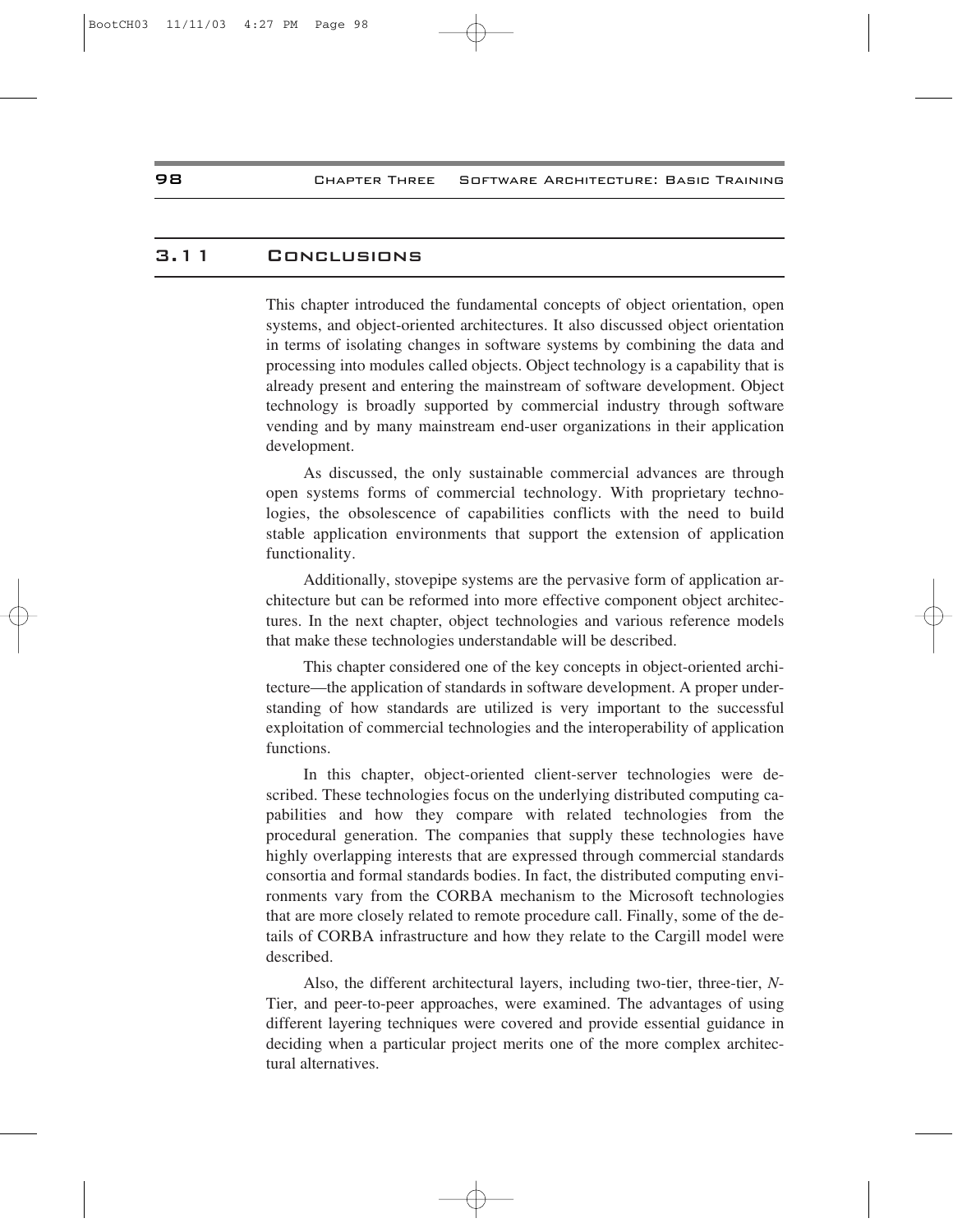### **EXERCISES**

In conclusion, a wide range of open systems client-server technologies support object orientation. These technologies enable the construction of a wide array of distributed systems based upon objects and components.

# 3.12 Exercises

**EXERCISE 3.1** Assess the state of your current organization (or customer) with respect to the adoption of software paradigms. Prepare a short status assessment document containing recommendations for resolving any gaps in the current skill base.

**BACKGROUND FOR SOLUTION:** First look at the programming languages being used. Most procedural and OO organizations adopt single-language solutions. Then examine the training requirements. How much training is each developer required to have? We know of major IT organizations that require 9 weeks to as much as 26 weeks of training before they turn developers loose on the shop floor. At a bare minimum, we would suggest 3 weeks. Suppose we're pursuing the OO paradigm. The recommended training is 1 week for "thinking objects," 1 week for OO programming, and 1 week for distributed systems development process and practice (e.g., experiencing systems building in a training environment). These are the recommended absolute minimums. Some of the smartest companies require much more.

**EXERCISE 3.2** Assess the state of architectural control within your organization. Are you heavily dependent upon the architecture of a single vendor or set of vendors? What elements of the architecture do you control in a vendorindependent manner? Create a list of recommendations for resolving any discrepancies or shortcomings resulting from excessive vendor dependency.

**BACKGROUND FOR SOLUTION:** Ask people, "What is our architecture?" If the answer is Oracle or Microsoft, you should be concerned. These are honorable vendor firms, but in our way of thinking, what vendors do is not application architecture. Simple selection of a technology is not sufficient to resolve architectural forces. At a minimum, your enterprise architecture should describe the deployment of technologies and customization conventions for how products are used consistently across systems development. Ideally, your organization has its own APIs that resolve key interoperability issues, as well as rigorously maintained profiles for technology utilization.

**EXERCISE 3.3** Assess the state of middleware technologies in your organization (or customer). Identify which technologies are utilized and how effectively they are exploited.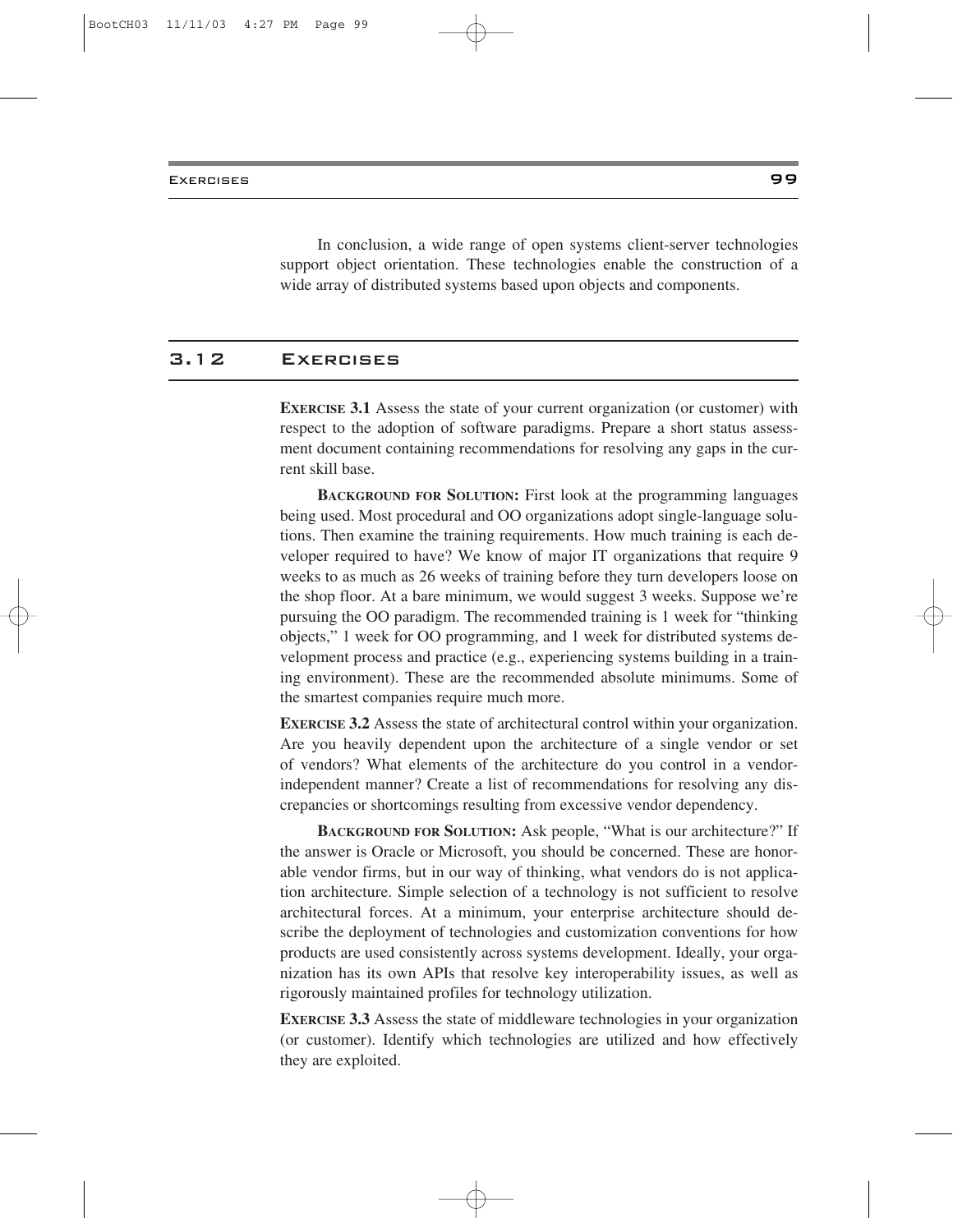**BACKGROUND FOR SOLUTION:** In our experience, there is a very high correlation between the technologies utilized and the architectural practices. If you are using several middleware infrastructures in a single application, you are most likely to have ad hoc architectural practices and relatively unmaintainable systems. In the era of CORBA enlightenment, begin to recognize the folly of this approach. Many organizations, being conservative, chose DCE as their corporate middleware solution. However, DCE remains a relatively brittle infrastructure (originating from the "C" procedural generation of technologies). Early adoptions of CORBA frequently resemble DCE-like solutions. As these organizations mature in their use of distributed computing, there is a corresponding flowering of architectural practices. Eventually, solid architectural frameworks like RM-ODP become quite attractive to these organizations because they help architects think much more effectively about managing infrastructure.

**EXERCISE 3.4** Describe a case-study experience for your organization as a useful lesson learned for other developers. Which products, versions, and platforms were utilized? How did you use and customize the applications to meet the needs of the application?

**BACKGROUND FOR SOLUTION:** A case study or "experience report" is quite different than a design pattern although they both share lessons learned. A case study is a specific instance of a successful solution. As you work through this exercise, think about answering the questions that would be most useful to developers encountering a new architectural problem. What elements of the solution are most reusable, in a way that saves time and eliminates risk for readers about to define a new system architecture?

**EXERCISE 3.5** Describe the infrastructure dependencies of one or more current applications in your organization. How would you re-architect these systems in their next generation to accommodate technology change more effectively?

**BACKGROUND FOR SOLUTION:** The worst case is if you are applying vendor technologies without profiling conventions and user-defined APIs. Unfortunately, the worst case is also typical of most organizations. Suppose a vendor provides 300 APIs to access its product. Your developers will use alternate sets of APIs for each project and even within a single system. If you want to migrate to something else, you have a supreme challenge. Consistency in use of product features can work wonders for enabling interoperability and maintainability. The user-defined APIs, although proprietary, are very much under control and not likely to be vendor specific (e.g., CORBA IDL interfaces). To resolve these issues, you need to simplify the choices for how to utilize vendor products (i.e., using profiles) and clearly identify which aspects will be vendor-

100

BootCH03 11/11/03 4:27 PM Page 100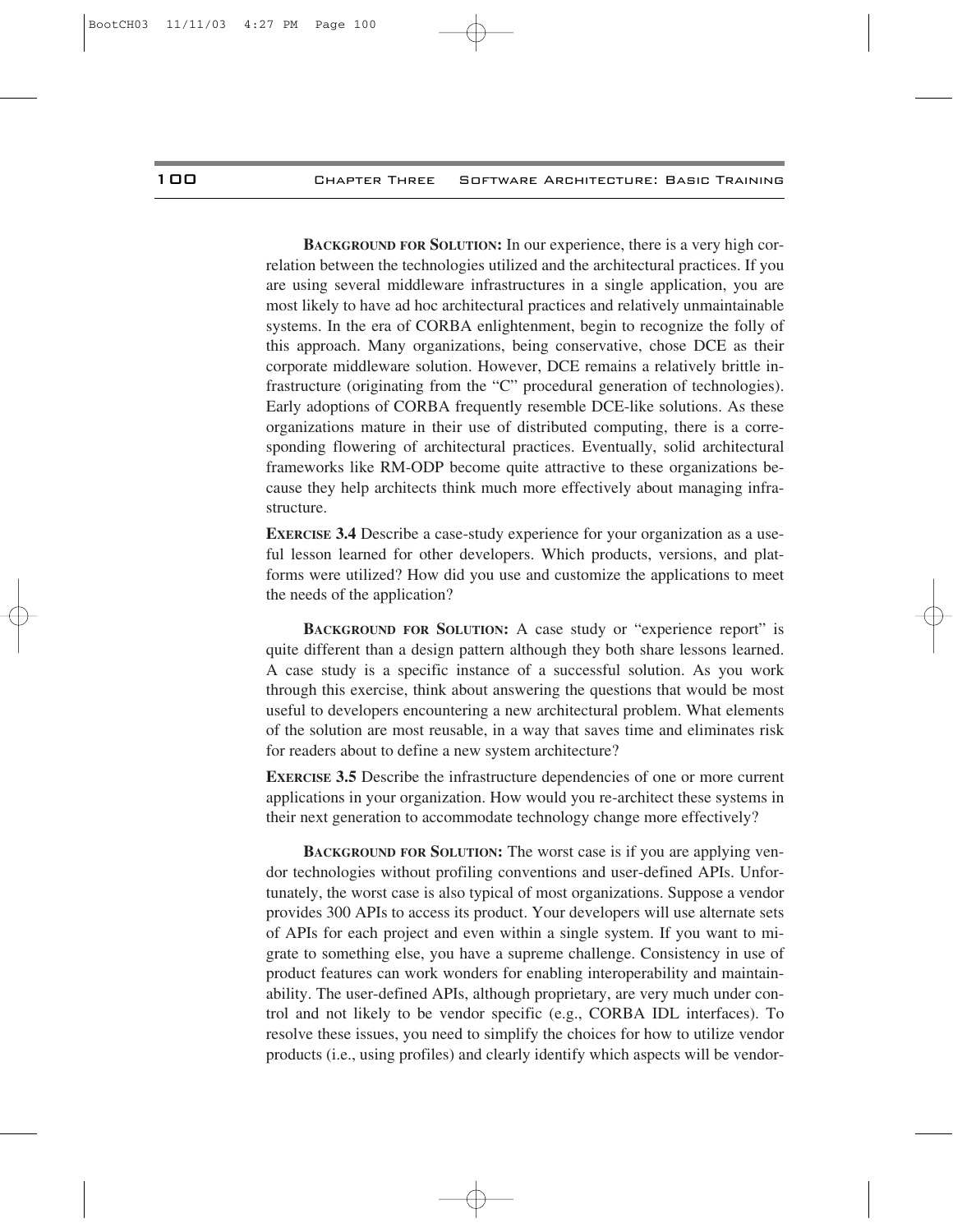BootCH03 11/11/03 4:27 PM Page 101

independent. Reliance on standards is one step. Definition of profiles shows that you have sophistication in the use of standards and products.

**EXERCISE 3.6** Which standards are being applied in your organization? Do they supply the desired benefits? Are there any profiles for these standards in your organization? Why or why not? Develop a plan, listing the recommended profiles of standards for your organization. Explain the rationale for why your organization needs each profile specification.

**BACKGROUND FOR SOLUTION:** Standards, while being one step away from vendor dependence, pose many of the same challenges as integrating with vendor-specific APIs. By definition, standards are very general purpose, applying to as many types of applications as possible. Therefore, the management of complexity is not an important goal for the standards writer. In fact, many standards are overly complicated in order to create barriers for vendor competition. Sophisticated application architects know this, and they plan to manage this complexity (e.g., profiles). We apologize for being so singled-minded about profiles, but this is a key solution concept that most organizations miss—with resulting negative consequences. In one of our favorite quotes, a senior executive laments that "We have created a set of fully standards-compliant stovepipes which can't interoperate." It's dead obvious why that's happened. You didn't read our book—not that we created the concept, which is nearly as old as IT standards themselves.

**EXERCISE 3.7** Describe the quality-of-service requirements for the distributed infrastructures in your organization (or customer). What qualities of service are readily supported today? What qualities of service could be usefully added? What distributed technologies would be applicable to meet these needs?

**BACKGROUND FOR SOLUTION:** A quality of service (QoS) is an important category of architectural requirements for distributed infrastructure. Do you need reliable communications (e.g., funds transfer)? Do you need to support continuous media (e.g., desktop video teleconferencing)? How reliable? How continuous? How secure? These are important questions that drive the selection of infrastructures, the migration plans of enterprises, and the practices of enterprise architects.